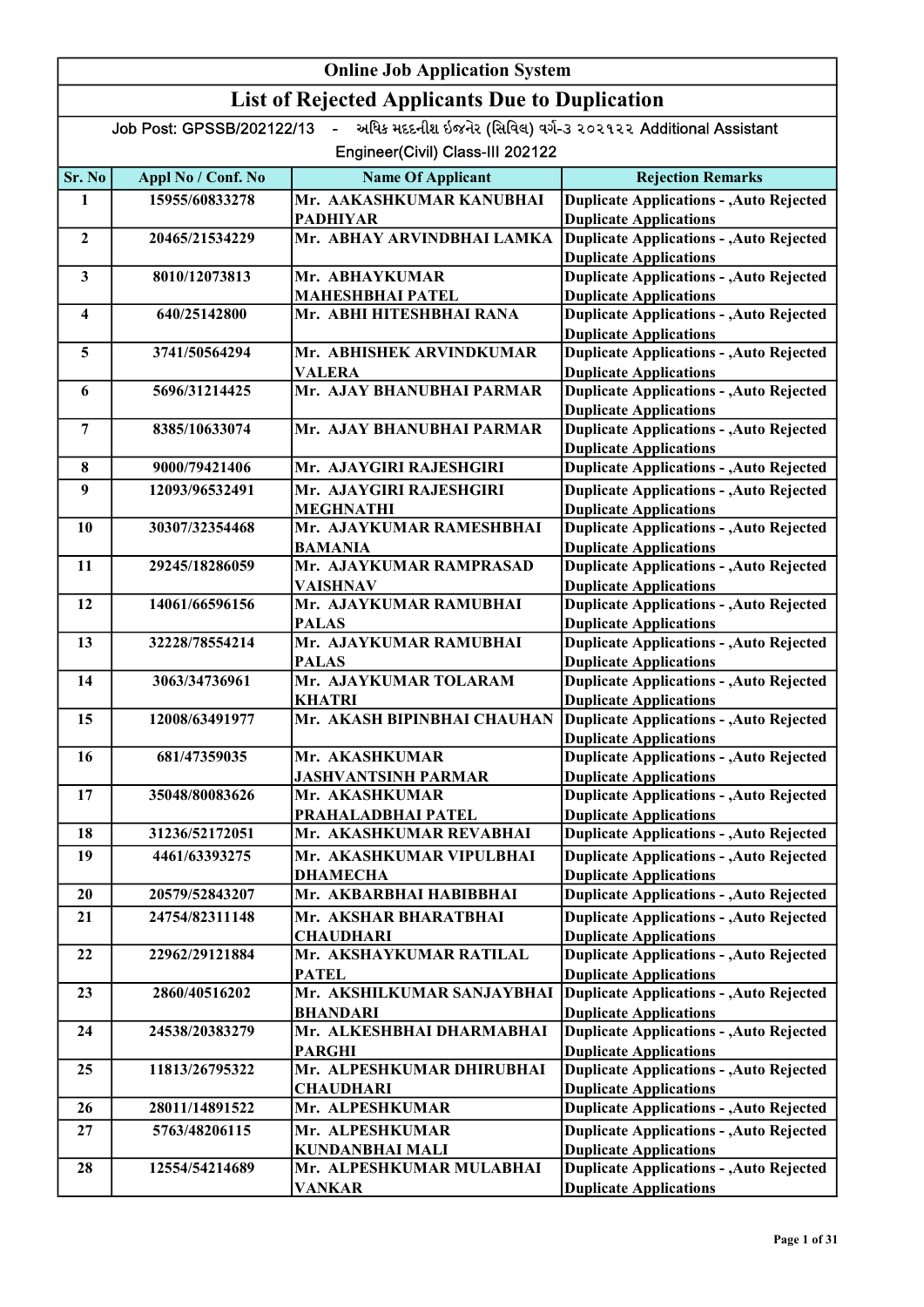| <b>Online Job Application System</b> |                                                       |                                             |                                                                                  |  |
|--------------------------------------|-------------------------------------------------------|---------------------------------------------|----------------------------------------------------------------------------------|--|
|                                      | <b>List of Rejected Applicants Due to Duplication</b> |                                             |                                                                                  |  |
|                                      | Job Post: GPSSB/202122/13                             | $\sim$ $\sim$                               | અધિક મદદનીશ ઇજનેર (સિવિલ) વર્ગ-૩ ૨૦૨૧૨૨ Additional Assistant                     |  |
|                                      |                                                       | Engineer(Civil) Class-III 202122            |                                                                                  |  |
| 29                                   | 9010/41203861                                         | Mr. AMINESH ARUNBHAI PATEL                  | <b>Duplicate Applications - , Auto Rejected</b><br><b>Duplicate Applications</b> |  |
| 30                                   | 22425/76572715                                        | Mr. AMIT BHARATBHAI GAUDANI                 | <b>Duplicate Applications - , Auto Rejected</b>                                  |  |
| 31                                   | 6986/56231894                                         | Mr. AMIT MASARIBHAI                         | <b>Duplicate Applications - , Auto Rejected</b>                                  |  |
|                                      |                                                       | <b>VAROTARIYA</b>                           | <b>Duplicate Applications</b>                                                    |  |
| 32                                   | 8711/51034856                                         | Mr. AMITKUMAR DHIRUBHAI<br><b>PATEL</b>     | <b>Duplicate Applications - , Auto Rejected</b><br><b>Duplicate Applications</b> |  |
| 33                                   | 241/21635593                                          | Mr. AMRUTBHAI HIRABHAI<br><b>SAGAR</b>      | <b>Duplicate Applications - , Auto Rejected</b><br><b>Duplicate Applications</b> |  |
| 34                                   | 16258/79156315                                        | Mr. ANAND KANUBHAI                          | <b>Duplicate Applications - , Auto Rejected</b>                                  |  |
| 35                                   | 35076/30737622                                        | <b>BARAVADIYA</b><br>Mr. ANANDBHAI KAMUBHAI | <b>Duplicate Applications</b><br><b>Duplicate Applications - , Auto Rejected</b> |  |
|                                      |                                                       | <b>CHAUDHARI</b>                            | <b>Duplicate Applications</b>                                                    |  |
| 36                                   | 20342/48222833                                        | Mr. ANANDKUMAR SUMANBHAI                    | <b>Duplicate Applications - , Auto Rejected</b>                                  |  |
|                                      |                                                       | <b>GAMIT</b>                                | <b>Duplicate Applications</b>                                                    |  |
| 37                                   | 7103/47253303                                         | Mr. ANIL JIVABHAI MAKADIYA                  | <b>Duplicate Applications - , Auto Rejected</b>                                  |  |
|                                      |                                                       |                                             | <b>Duplicate Applications</b>                                                    |  |
| 38                                   | 8824/40747612                                         | Mr. ANIL NANJIBHAI VAGHELA                  | <b>Duplicate Applications - , Auto Rejected</b><br><b>Duplicate Applications</b> |  |
| 39                                   | 3160/49937248                                         | Mr. ANIL NATHUBHAI PARMAR                   | <b>Duplicate Applications - , Auto Rejected</b>                                  |  |
|                                      |                                                       |                                             | <b>Duplicate Applications</b>                                                    |  |
| 40                                   | 21775/26280124                                        | Mr. ANILKUMAR AMRATBHAI                     | <b>Duplicate Applications - , Auto Rejected</b>                                  |  |
|                                      |                                                       | <b>DESAI</b>                                | <b>Duplicate Applications</b>                                                    |  |
| 41                                   | 23461/75313738                                        | Mr. ANILKUMAR VIRABHAI DEVU                 | <b>Duplicate Applications - , Auto Rejected</b>                                  |  |
| 42                                   | 34386/61262199                                        | Mr. ANKIT DHIRU PATEL                       | <b>Duplicate Applications - , Auto Rejected</b><br><b>Duplicate Applications</b> |  |
| 43                                   | 19825/61883278                                        | Mr. ANKIT JAYSUKHBHAI YADAV                 | <b>Duplicate Applications - , Auto Rejected</b><br><b>Duplicate Applications</b> |  |
| 44                                   | 9422/79438761                                         | Mr. ANKIT UKABHAI HIRPARA                   | <b>Duplicate Applications - , Auto Rejected</b><br><b>Duplicate Applications</b> |  |
| 45                                   | 4468/79906348                                         | Mr. ANKITKUMAR AMJIBHAI                     | <b>Duplicate Applications - , Auto Rejected</b>                                  |  |
|                                      |                                                       | <b>CHAUDHARI</b>                            | <b>Duplicate Applications</b>                                                    |  |
| 46                                   | 27964/60955939                                        | Mr. APURV KAMLESHBHAI<br><b>PATEL</b>       | <b>Duplicate Applications - , Auto Rejected</b><br><b>Duplicate Applications</b> |  |
| 47                                   | 7931/19655340                                         | Mr. ARAJANBHAI JABARABHAI                   | <b>Duplicate Applications - , Auto Rejected</b>                                  |  |
|                                      |                                                       | <b>BHAMMAR</b>                              | <b>Duplicate Applications</b>                                                    |  |
| 48                                   | 1090/90031641                                         | Mr. ARJUNKUMAR GIGABHAI                     | <b>Duplicate Applications - , Auto Rejected</b>                                  |  |
| 49                                   | 4974/82640969                                         | Mr. ARJUNKUMAR GIGABHAI                     | <b>Duplicate Applications - , Auto Rejected</b>                                  |  |
| 50                                   | 28412/23215007                                        | <b>BHOLA</b><br>Mr. ARPIT MUKESHBHAI        | <b>Duplicate Applications</b><br><b>Duplicate Applications - , Auto Rejected</b> |  |
|                                      |                                                       | <b>SOLANKI</b>                              | <b>Duplicate Applications</b>                                                    |  |
| 51                                   | 9726/34358153                                         | Mr. ARPITKUMAR SOMABHAI                     | <b>Duplicate Applications - , Auto Rejected</b>                                  |  |
| 52                                   | 10362/54577622                                        | Mr. ASHFAQ SHOKAT JUJARA                    | <b>Duplicate Applications - , Auto Rejected</b>                                  |  |
|                                      |                                                       |                                             | <b>Duplicate Applications</b>                                                    |  |
| 53                                   | 9363/82632212                                         | Mr. ASHISH RAMESHBHAI SOYA                  | <b>Duplicate Applications - , Auto Rejected</b><br><b>Duplicate Applications</b> |  |
| 54                                   | 7787/91814330                                         | Mr. ASHISHKUMAR VINODBHAI                   | <b>Duplicate Applications - , Auto Rejected</b>                                  |  |
| 55                                   | 31812/26344853                                        | <b>GANVIT</b><br>Mr. ASHOKKUMAR BHIKHABHAI  | <b>Duplicate Applications</b><br><b>Duplicate Applications - , Auto Rejected</b> |  |
|                                      |                                                       | VALAGANTH                                   | <b>Duplicate Applications</b>                                                    |  |
| 56                                   | 33226/79139431                                        | Mr. ASHOKKUMAR BHIKHABHAI                   | <b>Duplicate Applications - , Auto Rejected</b>                                  |  |
|                                      |                                                       | <b>VALAGANTH</b>                            | <b>Duplicate Applications</b>                                                    |  |
| 57                                   | 33254/20367850                                        | Mr. ASHOKKUMAR BHIKHABHAI                   | <b>Duplicate Applications - , Auto Rejected</b>                                  |  |
|                                      |                                                       | <b>VALAGANTH</b>                            | <b>Duplicate Applications</b>                                                    |  |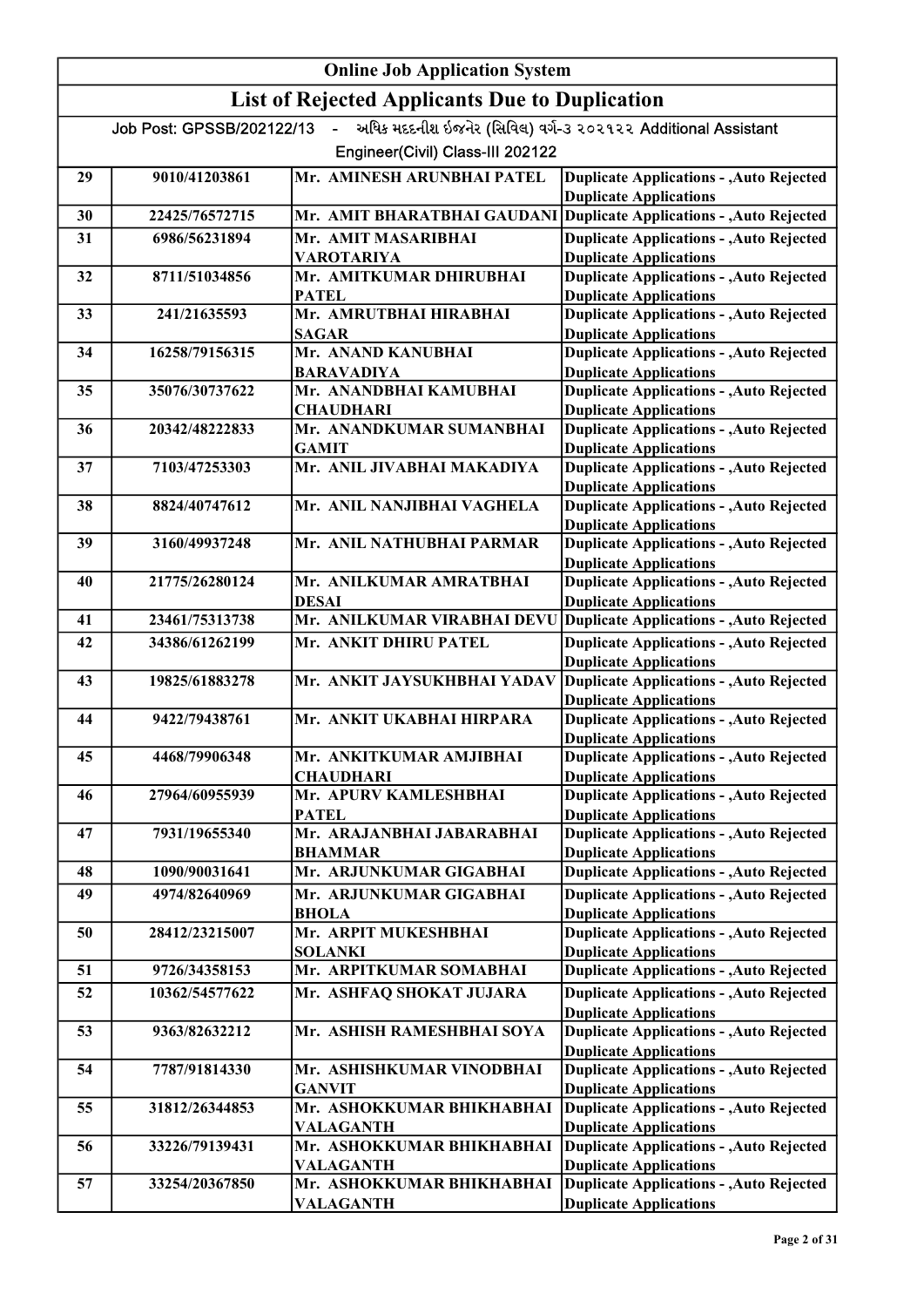#### Online Job Application System List of Rejected Applicants Due to Duplication Job Post: GPSSB/202122/13 - અધિક મદદનીશ ઇજનેર (સિવિલ) વર્ગ-૩ ૨૦૨૧૨૨ Additional Assistant Engineer(Civil) Class-III 202122 58 13190/17586217 Mr. ASHOKKUMAR RAMESHBHAI PRAJAPATI Duplicate Applications - ,Auto Rejected Duplicate Applications 59 14530/56257471 Mr. ASHRAF ASLAM MEDA Duplicate Applications - ,Auto Rejected Duplicate Applications 60 21726/53647349 Mr. ASHWIN PRAVINBHAI PARMAR Duplicate Applications - ,Auto Rejected Duplicate Applications 61 29110/56386090 Mr. ASUTOSH GANESHBHAI 62 7820/93489212 Mr. ATIQ MOHAMMAD KASAM Duplicate Applications Duplicate Applications - ,Auto Rejected **CHANDA** Duplicate Applications - ,Auto Rejected Duplicate Applications 63 24502/40830161 Mr. ATMIYBHAI KANTIBHAI PATEL Duplicate Applications - ,Auto Rejected Duplicate Applications 64 10737/42445965 Mr. ATULBHAI CHIMANBHAI AMALIYAR Duplicate Applications - ,Auto Rejected Duplicate Applications 65 3498/26087415 Mr. ATULKUMAR MUKESHBHAI PANDYA Duplicate Applications - ,Auto Rejected Duplicate Applications 66 17981/79707375 Mr. AVINASHKUMAR 67 34577/91167258 Mr. AXAT VALLABHBHAI Duplicate Applications Duplicate Applications - ,Auto Rejected SARVAIYA Duplicate Applications - ,Auto Rejected Duplicate Applications 68 34667/92903674 Mr. AXAT VALLABHBHAI SARVAIYA Duplicate Applications - ,Auto Rejected Duplicate Applications 69 17359/91893325 Mr. BABUBHAI RAMABHAI BILWAL<br>Mr. BADAL NAGINBHAI PATEL Duplicate Applications - ,Auto Rejected Duplicate Applications 70 29024/68816347 Mr. BADAL NAGINBHAI PATEL Duplicate Applications - ,Auto Rejected Duplicate Applications 71 8239/41122420 Mr. BALDEV BHARATBHAI **CHAVDA** Duplicate Applications - ,Auto Rejected Duplicate Applications 72 30030/74670751 Mr. BHAGATSINH 73 7279/97485799 Mr. BHAGVANBHAI ARJUNBHAI Duplicate Applications Duplicate Applications - ,Auto Rejected GANVIT Duplicate Applications - ,Auto Rejected Duplicate Applications 74 23055/76024613 Mr. BHAGVANSINH NARAYANSINH CHAUHAN Duplicate Applications - ,Auto Rejected Duplicate Applications 75 9471/35626066 Mr. BHARATBHAI JAYANTIBHAI PARMAR Duplicate Applications - ,Auto Rejected Duplicate Applications 76 783/77617777 Mr. BHARATBHAI JETHURBHAI BHAMMAR Duplicate Applications - ,Auto Rejected Duplicate Applications 77 14313/39342404 Mr. BHARGAV ABHALBHAI **CHAVADA** Duplicate Applications - ,Auto Rejected Duplicate Applications 78 3685/58590265 Mr. BHARGAV KESHAVLAL RATHOD Duplicate Applications - ,Auto Rejected Duplicate Applications 79 23771/39819897 Mr. BHARGAV YOGESHBHAI 80 970/29654911 Mr. BHAVANBHAI KARSHNBHAI Duplicate Applications Duplicate Applications - ,Auto Rejected SUTHAR Duplicate Applications - ,Auto Rejected Duplicate Applications 81 1320/45692109 Mr. BHAVANBHAI KARSHNBHAI 82 7120/78881339 Mr. BHAVANBHAI KARSHNBHAI Duplicate Applications Duplicate Applications - ,Auto Rejected SUTHAR Duplicate Applications - ,Auto Rejected Duplicate Applications 83 19951/56174576 Mr. BHAVESH HARJIBHAI **CHOPDA** Duplicate Applications - ,Auto Rejected Duplicate Applications 84 | 14262/46814132 | Mr. BHAVESH KANTILAL DASHADIA Duplicate Applications - ,Auto Rejected Duplicate Applications 85 17939/98418035 Mr. BHAVESH RAMDEBHAI 86 3518/82032291 Mr. BHAVESHBHAI GAFURBHAI Duplicate Applications Duplicate Applications - ,Auto Rejected Duplicate Applications - ,Auto Rejected

RAVAL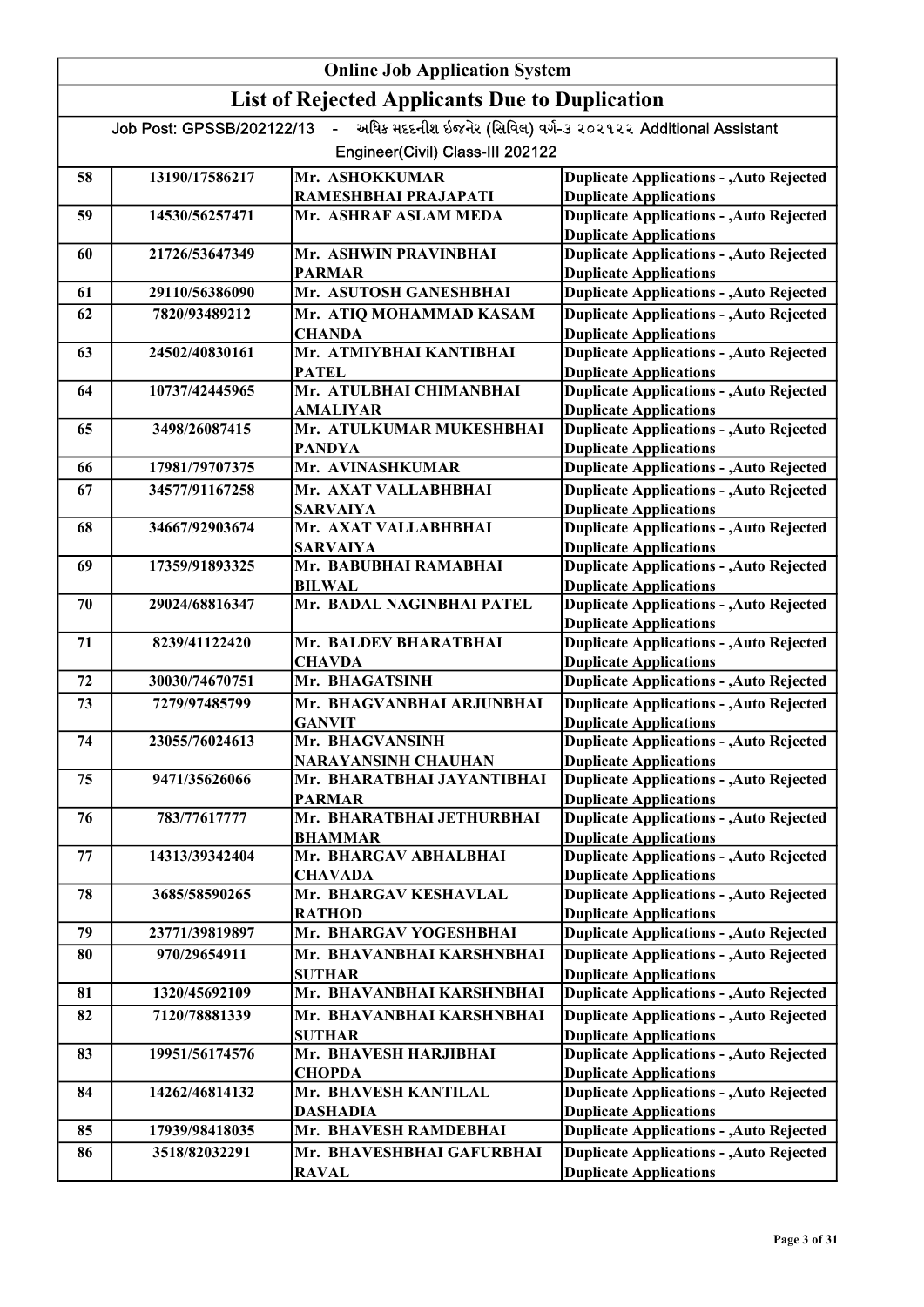|            | <b>Online Job Application System</b> |                                                       |                                                                                  |  |
|------------|--------------------------------------|-------------------------------------------------------|----------------------------------------------------------------------------------|--|
|            |                                      | <b>List of Rejected Applicants Due to Duplication</b> |                                                                                  |  |
|            | Job Post: GPSSB/202122/13 -          |                                                       | અધિક મદદનીશ ઇજનેર (સિવિલ) વર્ગ-૩ ૨૦૨૧૨૨ Additional Assistant                     |  |
|            |                                      | Engineer(Civil) Class-III 202122                      |                                                                                  |  |
| 87         | 33/91735409                          | Mr. BHAVESHBHAI SOMLABHAI                             | <b>Duplicate Applications - , Auto Rejected</b>                                  |  |
|            |                                      | <b>GAYAKWAD</b>                                       | <b>Duplicate Applications</b>                                                    |  |
| 88         | 18230/28478223                       | Mr. BHAVIKKUMAR<br>HARGOVANBHAI KORADIYA              | <b>Duplicate Applications - , Auto Rejected</b><br><b>Duplicate Applications</b> |  |
| 89         | 6936/55144113                        | Mr. BHAVIN KISHORKUMAR                                | <b>Duplicate Applications - , Auto Rejected</b>                                  |  |
| 90         | 54/42677688                          | Mr. BHAVINKUMAR DANJUBHAI                             | <b>Duplicate Applications - , Auto Rejected</b>                                  |  |
|            |                                      | MAHLA                                                 | <b>Duplicate Applications</b>                                                    |  |
| 91         | 19692/39255648                       | Mr. BIPINKUMAR JAYANTIBHAI                            | <b>Duplicate Applications - , Auto Rejected</b>                                  |  |
|            |                                      | <b>PARGHI</b>                                         | <b>Duplicate Applications</b>                                                    |  |
| 92         | 19924/59387261                       | Mr. BIPINKUMAR JAYANTIBHAI                            | <b>Duplicate Applications - Auto Rejected</b>                                    |  |
| 93         | 8742/85129150                        | Mr. BRIJRAJSINH ASHOKSINH                             | <b>Duplicate Applications - , Auto Rejected</b>                                  |  |
|            |                                      | <b>RANA</b>                                           | <b>Duplicate Applications</b>                                                    |  |
| 94         | 15923/49124621                       | Mr. CHANDRESH MAHESHBHAI                              | <b>Duplicate Applications - , Auto Rejected</b>                                  |  |
| 95         | 28998/92227602                       | VAGHASIYA<br>Mr. CHANDRESH PUNJABHAI                  | <b>Duplicate Applications</b><br><b>Duplicate Applications - , Auto Rejected</b> |  |
|            |                                      | <b>CHAVDA</b>                                         | <b>Duplicate Applications</b>                                                    |  |
| 96         | 22666/99717437                       | Mr. CHANDRESHKUMAR                                    | <b>Duplicate Applications - , Auto Rejected</b>                                  |  |
|            |                                      | <b>BALKRUSHNA SADHU</b>                               | <b>Duplicate Applications</b>                                                    |  |
| 97         | 2240/35934266                        | Mr. CHANDUBHAI HAMIRBHAI                              | <b>Duplicate Applications - , Auto Rejected</b>                                  |  |
|            |                                      | <b>RATHOD</b>                                         | <b>Duplicate Applications</b>                                                    |  |
| 98         | 14517/67453473                       | Mr. CHETANBHAI                                        | <b>Duplicate Applications - , Auto Rejected</b>                                  |  |
| 99         | 22382/49347715                       | Mr. CHETANJI LAVJI SOLANKI                            | <b>Duplicate Applications - , Auto Rejected</b>                                  |  |
|            |                                      |                                                       | <b>Duplicate Applications</b>                                                    |  |
| <b>100</b> | 26291/14078275                       | Mr. CHETANKUMAR                                       | <b>Duplicate Applications - , Auto Rejected</b>                                  |  |
| 101        | 31651/38054151                       | ASHVINBHAI SHIROYA<br>Mr. CHETANKUMAR                 | <b>Duplicate Applications</b><br><b>Duplicate Applications - , Auto Rejected</b> |  |
|            |                                      | <b>ASHWINKUMAR CHAWADA</b>                            | <b>Duplicate Applications</b>                                                    |  |
| 102        | 26075/40036677                       | Mr. CHINTAN TARUNKUMAR                                | <b>Duplicate Applications - , Auto Rejected</b>                                  |  |
|            |                                      | <b>PATEL</b>                                          | <b>Duplicate Applications</b>                                                    |  |
| 103        | 10607/95740621                       | Mr. CHINTANKUMAR                                      | <b>Duplicate Applications - , Auto Rejected</b>                                  |  |
|            |                                      | <b>VINODBHAI PATEL</b>                                | <b>Duplicate Applications</b>                                                    |  |
| 104        | 34400/11238175                       | Mr. CHIRAG ASHOKBHAI                                  | <b>Duplicate Applications - , Auto Rejected</b>                                  |  |
|            | 12976/15760681                       | <b>KALAVADIA</b><br>Mr. CHIRAG BHARATSINH             | <b>Duplicate Applications</b><br><b>Duplicate Applications - , Auto Rejected</b> |  |
| 105        |                                      |                                                       |                                                                                  |  |
| 106        | 2077/57890355                        | Mr. CHIRAG HARISHBHAI SHIYAL                          | <b>Duplicate Applications - , Auto Rejected</b><br><b>Duplicate Applications</b> |  |
| 107        | 10115/77701314                       | Mr. CHIRAG VINODBHAI                                  | <b>Duplicate Applications - , Auto Rejected</b>                                  |  |
|            |                                      | <b>KAKARECHA</b>                                      | <b>Duplicate Applications</b>                                                    |  |
| 108        | 13532/49422594                       | Mr. CHIRAG VINODBHAI RATHOD                           | <b>Duplicate Applications - , Auto Rejected</b>                                  |  |
|            |                                      |                                                       | <b>Duplicate Applications</b>                                                    |  |
| 109        | 13565/97304291                       | Mr. CHIRAG VINODBHAI RATHOD                           | Duplicate Applications - , Auto Rejected                                         |  |
|            |                                      |                                                       | <b>Duplicate Applications</b>                                                    |  |
| <b>110</b> | 2094/53524101                        | Mr. CHIRAGBHAI DINESHBHAI                             | <b>Duplicate Applications - , Auto Rejected</b>                                  |  |
| 111        | 30399/47893077                       | VASAVA<br>Mr. CHIRAGKUMAR                             | <b>Duplicate Applications</b><br><b>Duplicate Applications - , Auto Rejected</b> |  |
|            |                                      | <b>BALVANTBHAI PATEL</b>                              | <b>Duplicate Applications</b>                                                    |  |
| 112        | 2090/74171990                        | Mr. CHIRAGKUMAR                                       | <b>Duplicate Applications - , Auto Rejected</b>                                  |  |
|            |                                      | <b>BHARATSINH GOHIL</b>                               | <b>Duplicate Applications</b>                                                    |  |
| 113        | 11952/48224134                       | Mr. CHIRAGKUMAR GHELABHAI                             | Duplicate Applications - , Auto Rejected                                         |  |
|            |                                      | VAGHELA                                               | <b>Duplicate Applications</b>                                                    |  |
| 114        | 4277/22777071                        | Mr. CHIRAGKUMAR                                       | <b>Duplicate Applications - , Auto Rejected</b>                                  |  |
| 115        | 684/17929627                         | ISHWARBHAI PARMAR<br>Mr. CHIRAGKUMAR RATILAL          | <b>Duplicate Applications</b><br><b>Duplicate Applications - , Auto Rejected</b> |  |
|            |                                      |                                                       |                                                                                  |  |

BAMANIYA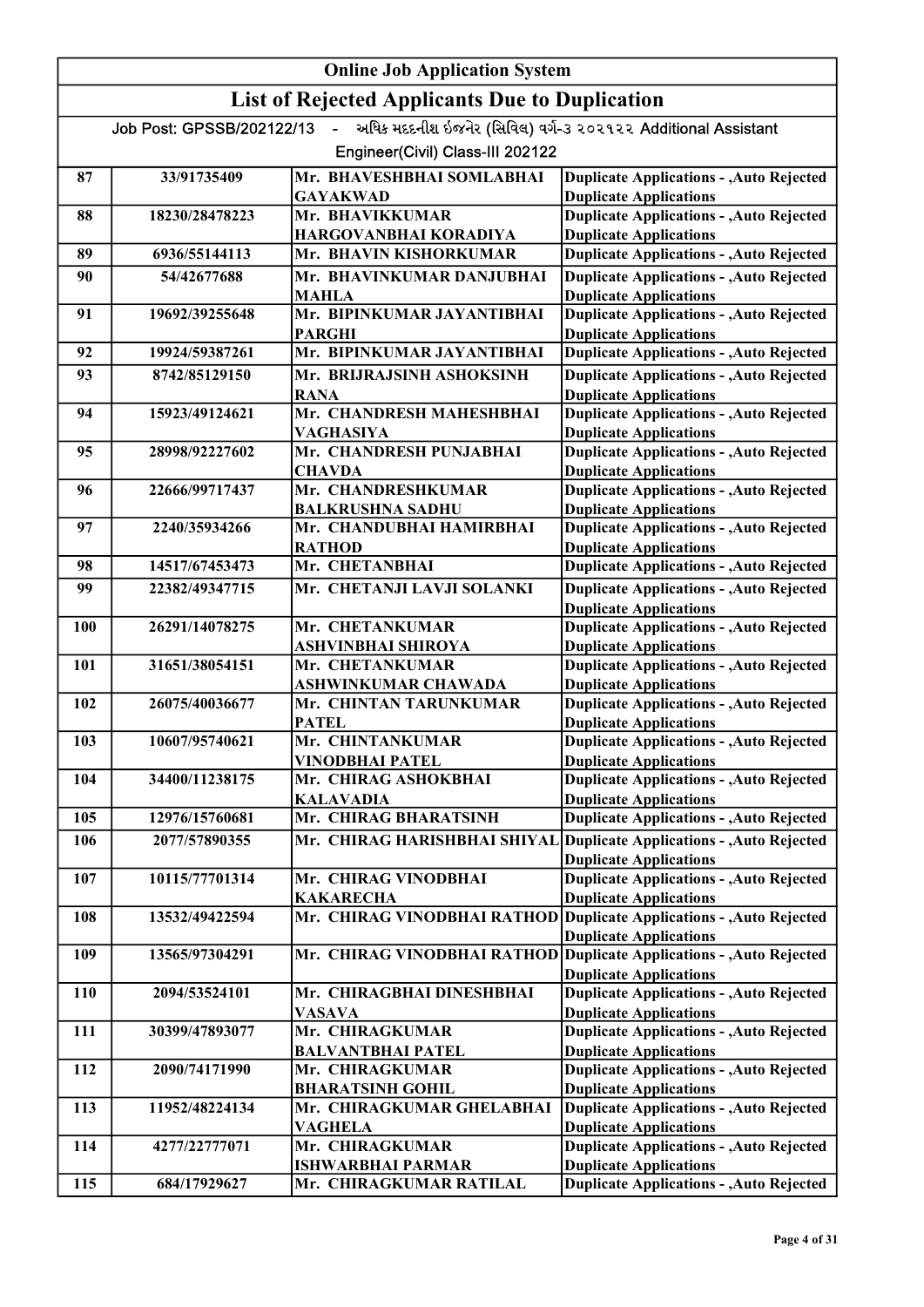|            | <b>Online Job Application System</b> |                                                              |                                                                                  |  |
|------------|--------------------------------------|--------------------------------------------------------------|----------------------------------------------------------------------------------|--|
|            |                                      | <b>List of Rejected Applicants Due to Duplication</b>        |                                                                                  |  |
|            | Job Post: GPSSB/202122/13            | $\mathbf{u}$ .                                               | અધિક મદદનીશ ઇજનેર (સિવિલ) વર્ગ-3 ૨૦૨૧૨૨ Additional Assistant                     |  |
|            |                                      | Engineer(Civil) Class-III 202122                             |                                                                                  |  |
| 116        | 6987/18180341                        | Mr. DAKSHESHKUMAR                                            | <b>Duplicate Applications - , Auto Rejected</b>                                  |  |
|            |                                      | <b>BALADEVBHAI PARMAR</b>                                    | <b>Duplicate Applications</b>                                                    |  |
| 117        | 526/29514283                         | Mr. DALPAT MANJIBHAI<br><b>KATARIYA</b>                      | <b>Duplicate Applications - , Auto Rejected</b><br><b>Duplicate Applications</b> |  |
| 118        | 5926/66753711                        | Mr. DAMABHAI GANESHABHAI                                     | <b>Duplicate Applications - , Auto Rejected</b>                                  |  |
|            |                                      | <b>RANUVA</b>                                                | <b>Duplicate Applications</b>                                                    |  |
| 119        | 31662/95884402                       | Mr. DARSHAN RAKESHBHAI                                       | <b>Duplicate Applications - , Auto Rejected</b>                                  |  |
|            |                                      | <b>JADAV</b>                                                 | <b>Duplicate Applications</b>                                                    |  |
| <b>120</b> | 31755/49461329                       | Mr. DARSHAN RAKESHBHAI                                       | <b>Duplicate Applications - , Auto Rejected</b>                                  |  |
| 121        | 3734/83013023                        | Mr. DASHARATHBHAI                                            | <b>Duplicate Applications - , Auto Rejected</b>                                  |  |
|            |                                      | NARAYANBHAI PRAJAPATI                                        | <b>Duplicate Applications</b>                                                    |  |
| 122        | 27717/16239461                       | Mr. DASHARATHBHAI                                            | <b>Duplicate Applications - , Auto Rejected</b>                                  |  |
| 123        | 21394/42424680                       | SAVAIBHAI VANIYA<br>Mr. DASHARATHJI BHAVANJI                 | <b>Duplicate Applications</b>                                                    |  |
|            |                                      | <b>SOMPARIYA</b>                                             | <b>Duplicate Applications - , Auto Rejected</b><br><b>Duplicate Applications</b> |  |
| 124        | 4583/66527563                        | Mr. DAYAL DINABHAI BHURIYA                                   | <b>Duplicate Applications - , Auto Rejected</b>                                  |  |
|            |                                      |                                                              | <b>Duplicate Applications</b>                                                    |  |
| 125        | 10798/93898759                       | Mr. DEEP HARESH NANDA                                        | <b>Duplicate Applications - , Auto Rejected</b>                                  |  |
|            |                                      |                                                              | <b>Duplicate Applications</b>                                                    |  |
| 126        | 28276/21831932                       | Mr. DEEP RAJESHKUMAR                                         | <b>Duplicate Applications - , Auto Rejected</b>                                  |  |
|            |                                      | <b>BHADRESHWARA</b>                                          | <b>Duplicate Applications</b>                                                    |  |
| 127        | 23455/79442006                       | Mr. DEEPAK BHIKHALAL                                         | <b>Duplicate Applications - , Auto Rejected</b>                                  |  |
|            |                                      | <b>KANZARIYA</b><br>Mr. DEEPKUMAR SURESHBHAI                 | <b>Duplicate Applications</b>                                                    |  |
| 128        | 25265/15341124                       | <b>RATHOD</b>                                                | <b>Duplicate Applications - , Auto Rejected</b><br><b>Duplicate Applications</b> |  |
| 129        | 34711/63243356                       | Mr. DEVANG HARESHBHAI MER                                    | <b>Duplicate Applications - , Auto Rejected</b>                                  |  |
|            |                                      |                                                              | <b>Duplicate Applications</b>                                                    |  |
| 130        | 2885/87754819                        | Mr. DEVANGKUMAR                                              | <b>Duplicate Applications - , Auto Rejected</b>                                  |  |
|            |                                      | <b>GHANSHYAMBHAI MASIYAVA</b>                                | <b>Duplicate Applications</b>                                                    |  |
| 131        | 2992/67104906                        | Mr. DEVANGKUMAR                                              | <b>Duplicate Applications - , Auto Rejected</b>                                  |  |
|            |                                      | <b>GHANSHYAMBHAI MASIYAVA</b>                                | <b>Duplicate Applications</b>                                                    |  |
| 132        | 3175/10396884                        | Mr. DEVANGKUMAR                                              | <b>Duplicate Applications - , Auto Rejected</b>                                  |  |
| 133        | 2899/85307199                        | <b>GHANSHYAMBHAI MASIYAVA</b><br>Mr. DEVANSH AJITDAN GADHAVI | <b>Duplicate Applications</b><br><b>Duplicate Applications - , Auto Rejected</b> |  |
|            |                                      |                                                              | <b>Duplicate Applications</b>                                                    |  |
| 134        | 4655/17114824                        | Mr. DEVDATT ROHITKUMAR                                       | <b>Duplicate Applications - , Auto Rejected</b>                                  |  |
|            |                                      | <b>JOSHI</b>                                                 | <b>Duplicate Applications</b>                                                    |  |
| 135        | 4925/78904799                        | Mr. DEVDATT ROHITKUMAR                                       | <b>Duplicate Applications - , Auto Rejected</b>                                  |  |
| 136        | 2233/47213562                        | Mr. DEVEN DAYALJIBHAI                                        | <b>Duplicate Applications - , Auto Rejected</b>                                  |  |
|            |                                      | <b>RATHOD</b>                                                | <b>Duplicate Applications</b>                                                    |  |
| 137        | 9796/62003598                        | Mr. DEVENDRAKUMAR                                            | <b>Duplicate Applications - , Auto Rejected</b>                                  |  |
| 138        | 9016/15003324                        | Mr. DEVENDRASINH                                             | <b>Duplicate Applications - , Auto Rejected</b>                                  |  |
|            |                                      | YOGENDRASINH SISODIYA                                        | <b>Duplicate Applications</b>                                                    |  |
| 139        | 14523/53444252                       | Mr. DEVIN KUMAR RAMESHBHAI                                   | <b>Duplicate Applications - , Auto Rejected</b>                                  |  |
|            |                                      | <b>RABARI</b>                                                | <b>Duplicate Applications</b>                                                    |  |
| 140        | 18841/99472470                       | Mr. DEVYANSHU HARSHADBHAI                                    | <b>Duplicate Applications - , Auto Rejected</b>                                  |  |
| 141        | 8828/37113653                        | <b>CHAVDA</b><br>Mr. DHANESHKUMAR HIRABHAI                   | <b>Duplicate Applications</b><br><b>Duplicate Applications - , Auto Rejected</b> |  |
|            |                                      | <b>GAYKAWAD</b>                                              | <b>Duplicate Applications</b>                                                    |  |
| 142        | 1918/43286832                        | Mr. DHANPALSINH BHIKHABHAI                                   | <b>Duplicate Applications - , Auto Rejected</b>                                  |  |
|            |                                      | <b>THAKOR</b>                                                | <b>Duplicate Applications</b>                                                    |  |
| 143        | 13966/70528197                       | Mr. DHARMENDRA                                               | <b>Duplicate Applications - , Auto Rejected</b>                                  |  |
|            |                                      | HASHMUKHBHAI VANKAR                                          | <b>Duplicate Applications</b>                                                    |  |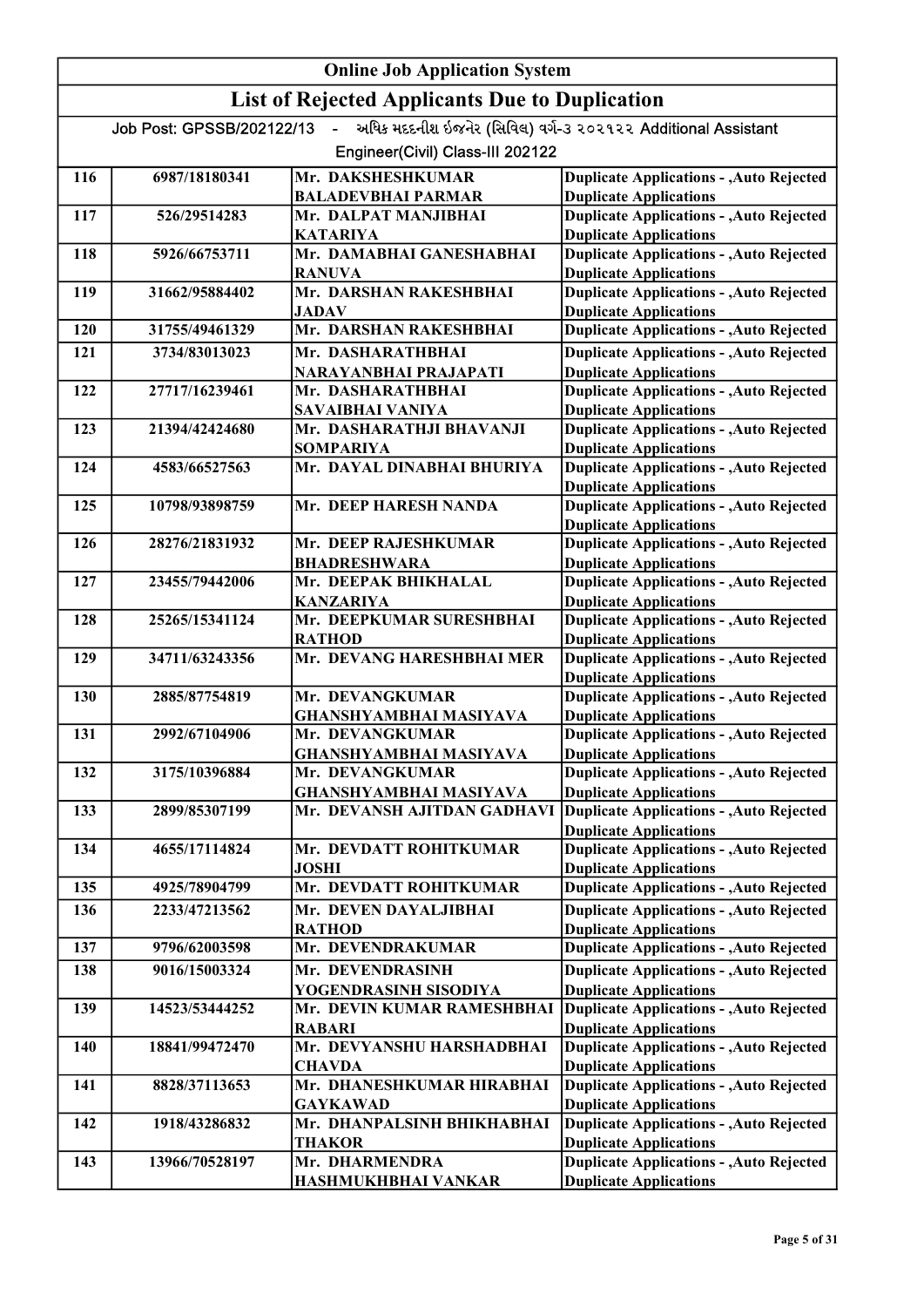| <b>List of Rejected Applicants Due to Duplication</b><br>અધિક મદદનીશ ઇજનેર (સિવિલ) વર્ગ-૩ ૨૦૨૧૨૨ Additional Assistant<br>Job Post: GPSSB/202122/13<br>$\mathbf{L}^{\text{max}}$<br>Engineer(Civil) Class-III 202122<br>Mr. DHARMENDRAKUMAR<br>29940/45146274<br><b>Duplicate Applications - , Auto Rejected</b><br>144<br><b>Duplicate Applications</b><br>ASHOKKUMAR KATARA<br><b>Duplicate Applications - , Auto Rejected</b><br>6294/71824743<br>Mr. DHAVAL MANOJKUMAR<br>145<br><b>RANA</b><br><b>Duplicate Applications</b><br>Mr. DHAVAL VINODBHAI<br>25085/78392110<br>146<br><b>Duplicate Applications</b><br><b>PRAJAPATI</b><br><b>Duplicate Applications - , Auto Rejected</b><br>Mr. DHAVALKUAMR<br>147<br>11753/49998787<br><b>Duplicate Applications</b><br>PRAVINBHAI PATEL<br><b>Duplicate Applications - , Auto Rejected</b><br>Mr. DHAVALKUMAR ANILBHAI<br>4768/84936928<br>148<br><b>Duplicate Applications - , Auto Rejected</b><br>Mr. DHAVALKUMAR<br>149<br>26376/22945104<br><b>Duplicate Applications</b><br><b>DINESHBHAI CHAUHAN</b><br>17159/59818132<br>Mr. DHAVALKUMAR<br>150<br><b>Duplicate Applications</b><br>MAHENDRAKUMAR LIMBACHIYA<br><b>Duplicate Applications - , Auto Rejected</b><br>Mr. DHAVALKUMAR<br>151<br>33965/59927594<br><b>Duplicate Applications</b><br>MAHENDRAKUMAR LIMBACHIYA<br><b>Duplicate Applications - , Auto Rejected</b><br>14856/36900281<br>152<br>Mr. DHIRAJ BABUBHAI<br><b>Duplicate Applications</b><br><b>PRAJAPATI</b><br>Mr. DHIRENKUMAR KANTILAL<br>25123/91992944<br>153<br><b>Duplicate Applications</b><br><b>TANDEL</b><br>Mr. DHRUV PUNJABHAI AHIR<br>154<br>33414/44815189<br><b>Duplicate Applications</b><br><b>Duplicate Applications - , Auto Rejected</b><br>27603/84377011<br>Mr. DHRUVKUMAR JAYESHBHAI<br>155<br><b>DABGAR</b><br><b>Duplicate Applications</b><br><b>Duplicate Applications - , Auto Rejected</b><br>Mr. DHRUVKUMAR<br>11311/34020216<br>156 | <b>Online Job Application System</b> |  |                                                 |  |
|---------------------------------------------------------------------------------------------------------------------------------------------------------------------------------------------------------------------------------------------------------------------------------------------------------------------------------------------------------------------------------------------------------------------------------------------------------------------------------------------------------------------------------------------------------------------------------------------------------------------------------------------------------------------------------------------------------------------------------------------------------------------------------------------------------------------------------------------------------------------------------------------------------------------------------------------------------------------------------------------------------------------------------------------------------------------------------------------------------------------------------------------------------------------------------------------------------------------------------------------------------------------------------------------------------------------------------------------------------------------------------------------------------------------------------------------------------------------------------------------------------------------------------------------------------------------------------------------------------------------------------------------------------------------------------------------------------------------------------------------------------------------------------------------------------------------------------------------------------------------------------------------------------------------------------------------------|--------------------------------------|--|-------------------------------------------------|--|
|                                                                                                                                                                                                                                                                                                                                                                                                                                                                                                                                                                                                                                                                                                                                                                                                                                                                                                                                                                                                                                                                                                                                                                                                                                                                                                                                                                                                                                                                                                                                                                                                                                                                                                                                                                                                                                                                                                                                                   |                                      |  |                                                 |  |
|                                                                                                                                                                                                                                                                                                                                                                                                                                                                                                                                                                                                                                                                                                                                                                                                                                                                                                                                                                                                                                                                                                                                                                                                                                                                                                                                                                                                                                                                                                                                                                                                                                                                                                                                                                                                                                                                                                                                                   |                                      |  |                                                 |  |
|                                                                                                                                                                                                                                                                                                                                                                                                                                                                                                                                                                                                                                                                                                                                                                                                                                                                                                                                                                                                                                                                                                                                                                                                                                                                                                                                                                                                                                                                                                                                                                                                                                                                                                                                                                                                                                                                                                                                                   |                                      |  |                                                 |  |
|                                                                                                                                                                                                                                                                                                                                                                                                                                                                                                                                                                                                                                                                                                                                                                                                                                                                                                                                                                                                                                                                                                                                                                                                                                                                                                                                                                                                                                                                                                                                                                                                                                                                                                                                                                                                                                                                                                                                                   |                                      |  |                                                 |  |
|                                                                                                                                                                                                                                                                                                                                                                                                                                                                                                                                                                                                                                                                                                                                                                                                                                                                                                                                                                                                                                                                                                                                                                                                                                                                                                                                                                                                                                                                                                                                                                                                                                                                                                                                                                                                                                                                                                                                                   |                                      |  |                                                 |  |
|                                                                                                                                                                                                                                                                                                                                                                                                                                                                                                                                                                                                                                                                                                                                                                                                                                                                                                                                                                                                                                                                                                                                                                                                                                                                                                                                                                                                                                                                                                                                                                                                                                                                                                                                                                                                                                                                                                                                                   |                                      |  |                                                 |  |
|                                                                                                                                                                                                                                                                                                                                                                                                                                                                                                                                                                                                                                                                                                                                                                                                                                                                                                                                                                                                                                                                                                                                                                                                                                                                                                                                                                                                                                                                                                                                                                                                                                                                                                                                                                                                                                                                                                                                                   |                                      |  |                                                 |  |
|                                                                                                                                                                                                                                                                                                                                                                                                                                                                                                                                                                                                                                                                                                                                                                                                                                                                                                                                                                                                                                                                                                                                                                                                                                                                                                                                                                                                                                                                                                                                                                                                                                                                                                                                                                                                                                                                                                                                                   |                                      |  | <b>Duplicate Applications - , Auto Rejected</b> |  |
|                                                                                                                                                                                                                                                                                                                                                                                                                                                                                                                                                                                                                                                                                                                                                                                                                                                                                                                                                                                                                                                                                                                                                                                                                                                                                                                                                                                                                                                                                                                                                                                                                                                                                                                                                                                                                                                                                                                                                   |                                      |  |                                                 |  |
|                                                                                                                                                                                                                                                                                                                                                                                                                                                                                                                                                                                                                                                                                                                                                                                                                                                                                                                                                                                                                                                                                                                                                                                                                                                                                                                                                                                                                                                                                                                                                                                                                                                                                                                                                                                                                                                                                                                                                   |                                      |  |                                                 |  |
|                                                                                                                                                                                                                                                                                                                                                                                                                                                                                                                                                                                                                                                                                                                                                                                                                                                                                                                                                                                                                                                                                                                                                                                                                                                                                                                                                                                                                                                                                                                                                                                                                                                                                                                                                                                                                                                                                                                                                   |                                      |  |                                                 |  |
|                                                                                                                                                                                                                                                                                                                                                                                                                                                                                                                                                                                                                                                                                                                                                                                                                                                                                                                                                                                                                                                                                                                                                                                                                                                                                                                                                                                                                                                                                                                                                                                                                                                                                                                                                                                                                                                                                                                                                   |                                      |  |                                                 |  |
|                                                                                                                                                                                                                                                                                                                                                                                                                                                                                                                                                                                                                                                                                                                                                                                                                                                                                                                                                                                                                                                                                                                                                                                                                                                                                                                                                                                                                                                                                                                                                                                                                                                                                                                                                                                                                                                                                                                                                   |                                      |  |                                                 |  |
|                                                                                                                                                                                                                                                                                                                                                                                                                                                                                                                                                                                                                                                                                                                                                                                                                                                                                                                                                                                                                                                                                                                                                                                                                                                                                                                                                                                                                                                                                                                                                                                                                                                                                                                                                                                                                                                                                                                                                   |                                      |  | <b>Duplicate Applications - , Auto Rejected</b> |  |
|                                                                                                                                                                                                                                                                                                                                                                                                                                                                                                                                                                                                                                                                                                                                                                                                                                                                                                                                                                                                                                                                                                                                                                                                                                                                                                                                                                                                                                                                                                                                                                                                                                                                                                                                                                                                                                                                                                                                                   |                                      |  |                                                 |  |
|                                                                                                                                                                                                                                                                                                                                                                                                                                                                                                                                                                                                                                                                                                                                                                                                                                                                                                                                                                                                                                                                                                                                                                                                                                                                                                                                                                                                                                                                                                                                                                                                                                                                                                                                                                                                                                                                                                                                                   |                                      |  |                                                 |  |
|                                                                                                                                                                                                                                                                                                                                                                                                                                                                                                                                                                                                                                                                                                                                                                                                                                                                                                                                                                                                                                                                                                                                                                                                                                                                                                                                                                                                                                                                                                                                                                                                                                                                                                                                                                                                                                                                                                                                                   |                                      |  |                                                 |  |
|                                                                                                                                                                                                                                                                                                                                                                                                                                                                                                                                                                                                                                                                                                                                                                                                                                                                                                                                                                                                                                                                                                                                                                                                                                                                                                                                                                                                                                                                                                                                                                                                                                                                                                                                                                                                                                                                                                                                                   |                                      |  |                                                 |  |
|                                                                                                                                                                                                                                                                                                                                                                                                                                                                                                                                                                                                                                                                                                                                                                                                                                                                                                                                                                                                                                                                                                                                                                                                                                                                                                                                                                                                                                                                                                                                                                                                                                                                                                                                                                                                                                                                                                                                                   |                                      |  | <b>Duplicate Applications - , Auto Rejected</b> |  |
|                                                                                                                                                                                                                                                                                                                                                                                                                                                                                                                                                                                                                                                                                                                                                                                                                                                                                                                                                                                                                                                                                                                                                                                                                                                                                                                                                                                                                                                                                                                                                                                                                                                                                                                                                                                                                                                                                                                                                   |                                      |  |                                                 |  |
|                                                                                                                                                                                                                                                                                                                                                                                                                                                                                                                                                                                                                                                                                                                                                                                                                                                                                                                                                                                                                                                                                                                                                                                                                                                                                                                                                                                                                                                                                                                                                                                                                                                                                                                                                                                                                                                                                                                                                   |                                      |  | <b>Duplicate Applications - , Auto Rejected</b> |  |
|                                                                                                                                                                                                                                                                                                                                                                                                                                                                                                                                                                                                                                                                                                                                                                                                                                                                                                                                                                                                                                                                                                                                                                                                                                                                                                                                                                                                                                                                                                                                                                                                                                                                                                                                                                                                                                                                                                                                                   |                                      |  |                                                 |  |
|                                                                                                                                                                                                                                                                                                                                                                                                                                                                                                                                                                                                                                                                                                                                                                                                                                                                                                                                                                                                                                                                                                                                                                                                                                                                                                                                                                                                                                                                                                                                                                                                                                                                                                                                                                                                                                                                                                                                                   |                                      |  |                                                 |  |
|                                                                                                                                                                                                                                                                                                                                                                                                                                                                                                                                                                                                                                                                                                                                                                                                                                                                                                                                                                                                                                                                                                                                                                                                                                                                                                                                                                                                                                                                                                                                                                                                                                                                                                                                                                                                                                                                                                                                                   |                                      |  |                                                 |  |
| <b>Duplicate Applications</b><br>MUKESHBHAI LIMBACHIYA                                                                                                                                                                                                                                                                                                                                                                                                                                                                                                                                                                                                                                                                                                                                                                                                                                                                                                                                                                                                                                                                                                                                                                                                                                                                                                                                                                                                                                                                                                                                                                                                                                                                                                                                                                                                                                                                                            |                                      |  |                                                 |  |
| 157<br>8678/36154019<br>Mr. DHRUVKUMAR NITESHBHAI                                                                                                                                                                                                                                                                                                                                                                                                                                                                                                                                                                                                                                                                                                                                                                                                                                                                                                                                                                                                                                                                                                                                                                                                                                                                                                                                                                                                                                                                                                                                                                                                                                                                                                                                                                                                                                                                                                 |                                      |  | <b>Duplicate Applications - , Auto Rejected</b> |  |
| <b>UPADHYAY</b><br><b>Duplicate Applications</b>                                                                                                                                                                                                                                                                                                                                                                                                                                                                                                                                                                                                                                                                                                                                                                                                                                                                                                                                                                                                                                                                                                                                                                                                                                                                                                                                                                                                                                                                                                                                                                                                                                                                                                                                                                                                                                                                                                  |                                      |  |                                                 |  |
| Mr. DHRUVKUMAR VISHNUBHAI<br>158<br>18594/19006357                                                                                                                                                                                                                                                                                                                                                                                                                                                                                                                                                                                                                                                                                                                                                                                                                                                                                                                                                                                                                                                                                                                                                                                                                                                                                                                                                                                                                                                                                                                                                                                                                                                                                                                                                                                                                                                                                                |                                      |  | <b>Duplicate Applications - , Auto Rejected</b> |  |
| <b>PRAJAPATI</b><br><b>Duplicate Applications</b><br>Mr. DIGESHKUMAR VISHNUBHAI<br>159<br>32805/41840257                                                                                                                                                                                                                                                                                                                                                                                                                                                                                                                                                                                                                                                                                                                                                                                                                                                                                                                                                                                                                                                                                                                                                                                                                                                                                                                                                                                                                                                                                                                                                                                                                                                                                                                                                                                                                                          |                                      |  | <b>Duplicate Applications - , Auto Rejected</b> |  |
| <b>Duplicate Applications</b><br><b>PATEL</b>                                                                                                                                                                                                                                                                                                                                                                                                                                                                                                                                                                                                                                                                                                                                                                                                                                                                                                                                                                                                                                                                                                                                                                                                                                                                                                                                                                                                                                                                                                                                                                                                                                                                                                                                                                                                                                                                                                     |                                      |  |                                                 |  |
| 160<br>Mr. DIGVIJAYKUMAR<br>3032/40799629                                                                                                                                                                                                                                                                                                                                                                                                                                                                                                                                                                                                                                                                                                                                                                                                                                                                                                                                                                                                                                                                                                                                                                                                                                                                                                                                                                                                                                                                                                                                                                                                                                                                                                                                                                                                                                                                                                         |                                      |  | <b>Duplicate Applications - , Auto Rejected</b> |  |
| <b>Duplicate Applications</b><br>ARVINDBHAI VASAVA                                                                                                                                                                                                                                                                                                                                                                                                                                                                                                                                                                                                                                                                                                                                                                                                                                                                                                                                                                                                                                                                                                                                                                                                                                                                                                                                                                                                                                                                                                                                                                                                                                                                                                                                                                                                                                                                                                |                                      |  |                                                 |  |
| 161<br>7022/57219282<br>Mr. DIGVIJAYKUMAR                                                                                                                                                                                                                                                                                                                                                                                                                                                                                                                                                                                                                                                                                                                                                                                                                                                                                                                                                                                                                                                                                                                                                                                                                                                                                                                                                                                                                                                                                                                                                                                                                                                                                                                                                                                                                                                                                                         |                                      |  | <b>Duplicate Applications - , Auto Rejected</b> |  |
| <b>Duplicate Applications</b><br>ARVINDBHAI VASAVA<br>7540/53259083<br>Mr. DIGVIJAYSINH ANUBHA                                                                                                                                                                                                                                                                                                                                                                                                                                                                                                                                                                                                                                                                                                                                                                                                                                                                                                                                                                                                                                                                                                                                                                                                                                                                                                                                                                                                                                                                                                                                                                                                                                                                                                                                                                                                                                                    |                                      |  | <b>Duplicate Applications - , Auto Rejected</b> |  |
| 162<br><b>Duplicate Applications</b><br><b>PARMAR</b>                                                                                                                                                                                                                                                                                                                                                                                                                                                                                                                                                                                                                                                                                                                                                                                                                                                                                                                                                                                                                                                                                                                                                                                                                                                                                                                                                                                                                                                                                                                                                                                                                                                                                                                                                                                                                                                                                             |                                      |  |                                                 |  |
| Mr. DIGVIJAYSINH BHUPATSINH<br>12661/18255906<br>163                                                                                                                                                                                                                                                                                                                                                                                                                                                                                                                                                                                                                                                                                                                                                                                                                                                                                                                                                                                                                                                                                                                                                                                                                                                                                                                                                                                                                                                                                                                                                                                                                                                                                                                                                                                                                                                                                              |                                      |  | <b>Duplicate Applications - , Auto Rejected</b> |  |
| <b>Duplicate Applications</b><br><b>GOHIL</b>                                                                                                                                                                                                                                                                                                                                                                                                                                                                                                                                                                                                                                                                                                                                                                                                                                                                                                                                                                                                                                                                                                                                                                                                                                                                                                                                                                                                                                                                                                                                                                                                                                                                                                                                                                                                                                                                                                     |                                      |  |                                                 |  |
| Mr. DIGVIJAYSINH<br>164<br>14170/72369859                                                                                                                                                                                                                                                                                                                                                                                                                                                                                                                                                                                                                                                                                                                                                                                                                                                                                                                                                                                                                                                                                                                                                                                                                                                                                                                                                                                                                                                                                                                                                                                                                                                                                                                                                                                                                                                                                                         |                                      |  | <b>Duplicate Applications - , Auto Rejected</b> |  |
| <b>DHARMENDRASINH MAHIDA</b><br><b>Duplicate Applications</b>                                                                                                                                                                                                                                                                                                                                                                                                                                                                                                                                                                                                                                                                                                                                                                                                                                                                                                                                                                                                                                                                                                                                                                                                                                                                                                                                                                                                                                                                                                                                                                                                                                                                                                                                                                                                                                                                                     |                                      |  |                                                 |  |
| 3517/98843128<br>Mr. DILIPKUMAR AMARABHAI<br>165                                                                                                                                                                                                                                                                                                                                                                                                                                                                                                                                                                                                                                                                                                                                                                                                                                                                                                                                                                                                                                                                                                                                                                                                                                                                                                                                                                                                                                                                                                                                                                                                                                                                                                                                                                                                                                                                                                  |                                      |  | <b>Duplicate Applications - , Auto Rejected</b> |  |
| Mr. DILIPKUMAR AMARABHAI<br>166<br>28491/91186788<br><b>Duplicate Applications</b><br><b>SARIKHADA</b>                                                                                                                                                                                                                                                                                                                                                                                                                                                                                                                                                                                                                                                                                                                                                                                                                                                                                                                                                                                                                                                                                                                                                                                                                                                                                                                                                                                                                                                                                                                                                                                                                                                                                                                                                                                                                                            |                                      |  | <b>Duplicate Applications - , Auto Rejected</b> |  |
| 25734/91311279<br>Mr. DINESHBHAI KANTIBHAI<br>167                                                                                                                                                                                                                                                                                                                                                                                                                                                                                                                                                                                                                                                                                                                                                                                                                                                                                                                                                                                                                                                                                                                                                                                                                                                                                                                                                                                                                                                                                                                                                                                                                                                                                                                                                                                                                                                                                                 |                                      |  | <b>Duplicate Applications - , Auto Rejected</b> |  |
| <b>Duplicate Applications</b><br><b>RATHVA</b>                                                                                                                                                                                                                                                                                                                                                                                                                                                                                                                                                                                                                                                                                                                                                                                                                                                                                                                                                                                                                                                                                                                                                                                                                                                                                                                                                                                                                                                                                                                                                                                                                                                                                                                                                                                                                                                                                                    |                                      |  |                                                 |  |
| 28851/15299136<br>Mr. DINESHBHAI KANTIBHAI<br>168                                                                                                                                                                                                                                                                                                                                                                                                                                                                                                                                                                                                                                                                                                                                                                                                                                                                                                                                                                                                                                                                                                                                                                                                                                                                                                                                                                                                                                                                                                                                                                                                                                                                                                                                                                                                                                                                                                 |                                      |  | <b>Duplicate Applications - , Auto Rejected</b> |  |
| <b>Duplicate Applications</b><br><b>RATHVA</b>                                                                                                                                                                                                                                                                                                                                                                                                                                                                                                                                                                                                                                                                                                                                                                                                                                                                                                                                                                                                                                                                                                                                                                                                                                                                                                                                                                                                                                                                                                                                                                                                                                                                                                                                                                                                                                                                                                    |                                      |  |                                                 |  |
| Mr. DINESHBHAI RATABHAI<br>169<br>6138/93506722                                                                                                                                                                                                                                                                                                                                                                                                                                                                                                                                                                                                                                                                                                                                                                                                                                                                                                                                                                                                                                                                                                                                                                                                                                                                                                                                                                                                                                                                                                                                                                                                                                                                                                                                                                                                                                                                                                   |                                      |  | <b>Duplicate Applications - , Auto Rejected</b> |  |
| <b>Duplicate Applications</b><br><b>MANVAR</b><br>170<br>Mr. DINESHKUMAR<br>22939/14715336                                                                                                                                                                                                                                                                                                                                                                                                                                                                                                                                                                                                                                                                                                                                                                                                                                                                                                                                                                                                                                                                                                                                                                                                                                                                                                                                                                                                                                                                                                                                                                                                                                                                                                                                                                                                                                                        |                                      |  | <b>Duplicate Applications - , Auto Rejected</b> |  |
| 13788/70856806<br>Mr. DINESHKUMAR<br>171                                                                                                                                                                                                                                                                                                                                                                                                                                                                                                                                                                                                                                                                                                                                                                                                                                                                                                                                                                                                                                                                                                                                                                                                                                                                                                                                                                                                                                                                                                                                                                                                                                                                                                                                                                                                                                                                                                          |                                      |  | <b>Duplicate Applications - , Auto Rejected</b> |  |
| 172<br>13797/82606886<br>Mr. DINESHKUMAR                                                                                                                                                                                                                                                                                                                                                                                                                                                                                                                                                                                                                                                                                                                                                                                                                                                                                                                                                                                                                                                                                                                                                                                                                                                                                                                                                                                                                                                                                                                                                                                                                                                                                                                                                                                                                                                                                                          |                                      |  | <b>Duplicate Applications - , Auto Rejected</b> |  |
| <b>Duplicate Applications</b><br>PRAHLADBHAI CHAUHAN                                                                                                                                                                                                                                                                                                                                                                                                                                                                                                                                                                                                                                                                                                                                                                                                                                                                                                                                                                                                                                                                                                                                                                                                                                                                                                                                                                                                                                                                                                                                                                                                                                                                                                                                                                                                                                                                                              |                                      |  |                                                 |  |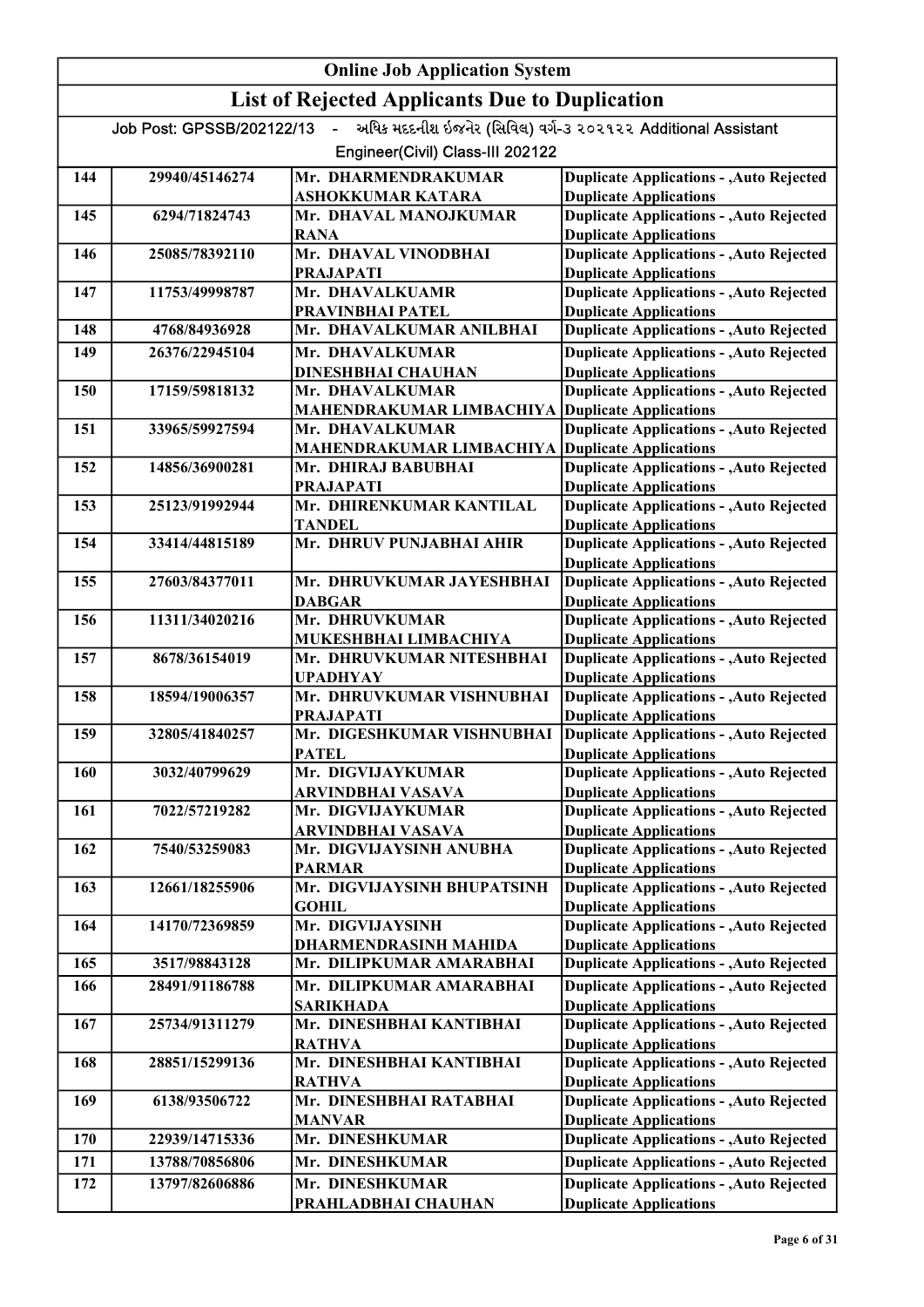|     |                           | <b>Online Job Application System</b>                  |                                                                                  |
|-----|---------------------------|-------------------------------------------------------|----------------------------------------------------------------------------------|
|     |                           | <b>List of Rejected Applicants Due to Duplication</b> |                                                                                  |
|     | Job Post: GPSSB/202122/13 | $\sim$                                                | અધિક મદદનીશ ઇજનેર (સિવિલ) વર્ગ-૩ ૨૦૨૧૨૨ Additional Assistant                     |
|     |                           | Engineer(Civil) Class-III 202122                      |                                                                                  |
| 173 | 5207/77378121             |                                                       | Mr. DIPABHAI DALABHAI GAMAR Duplicate Applications - , Auto Rejected             |
|     |                           |                                                       | <b>Duplicate Applications</b>                                                    |
| 174 | 10466/26673093            | Mr. DIPAK ASHOKBHAI CHAVDA                            | <b>Duplicate Applications - , Auto Rejected</b>                                  |
| 175 | 28208/17845401            | Mr. DIPAK BHAI FULSINGBHAI                            | <b>Duplicate Applications</b><br><b>Duplicate Applications - , Auto Rejected</b> |
|     |                           | <b>VASAVA</b>                                         | <b>Duplicate Applications</b>                                                    |
| 176 | 20859/12472690            | Mr. DIPAK NAGABHAI RATADIYA                           | <b>Duplicate Applications - , Auto Rejected</b>                                  |
| 177 | 16984/98776910            | Mr. DIPAKBHAI TOKARBHAI                               | <b>Duplicate Applications - , Auto Rejected</b>                                  |
|     |                           | MAKVANA                                               | <b>Duplicate Applications</b>                                                    |
| 178 | 18111/49609059            | Mr. DIPAKKUMAR BHIKHABHAI<br><b>BHASKAR</b>           | <b>Duplicate Applications - , Auto Rejected</b>                                  |
| 179 | 746/56036224              | Mr. DIPESHBHAI ARUNBHAI                               | <b>Duplicate Applications</b><br><b>Duplicate Applications - , Auto Rejected</b> |
|     |                           | <b>RATHOD</b>                                         | <b>Duplicate Applications</b>                                                    |
| 180 | 856/64875089              | Mr. DIPESHBHAI ARUNBHAI                               | <b>Duplicate Applications - , Auto Rejected</b>                                  |
| 181 | 15981/85536081            | Mr. DIPTESHKUMAR KIRANBHAI                            | <b>Duplicate Applications - , Auto Rejected</b>                                  |
|     |                           | <b>CHAUDHARI</b>                                      | <b>Duplicate Applications</b>                                                    |
| 182 | 11660/57079122            | Mr. DIVYANG HIRALAL<br><b>BHARGAV</b>                 | <b>Duplicate Applications - , Auto Rejected</b><br><b>Duplicate Applications</b> |
| 183 | 9650/54624432             | Mr. DIVYARAJ PARSOTTAMBHAI                            | <b>Duplicate Applications - , Auto Rejected</b>                                  |
|     |                           | JADAV                                                 | <b>Duplicate Applications</b>                                                    |
| 184 | 33861/72196801            | Mr. DIVYESH HIRJIBHAI                                 | <b>Duplicate Applications - , Auto Rejected</b>                                  |
|     |                           | <b>SARVAIYA</b>                                       | <b>Duplicate Applications</b>                                                    |
| 185 | 8247/49816331             | Mr. DIVYESH JANAKBHAI<br><b>JALALJI</b>               | <b>Duplicate Applications - , Auto Rejected</b><br><b>Duplicate Applications</b> |
| 186 | 14739/99444471            | Mr. DIVYESH JANAKBHAI                                 | <b>Duplicate Applications - , Auto Rejected</b>                                  |
|     |                           | <b>JALALJI</b>                                        | <b>Duplicate Applications</b>                                                    |
| 187 | 5248/42372509             | Mr. DIVYESH KAMLESHBHAI                               | <b>Duplicate Applications - , Auto Rejected</b>                                  |
| 188 | 5546/63384584             | <b>MAKWANA</b><br>Mr. DIVYESH KAMLESHBHAI             | <b>Duplicate Applications</b><br><b>Duplicate Applications - , Auto Rejected</b> |
| 189 | 6984/19795066             | Mr. DIVYESH PRAVINBHAI                                | <b>Duplicate Applications - , Auto Rejected</b>                                  |
|     |                           | <b>CHITRODA</b>                                       | <b>Duplicate Applications</b>                                                    |
| 190 | 27844/24244698            | Mr. DIVYESHKUMAR                                      | <b>Duplicate Applications - , Auto Rejected</b>                                  |
|     |                           | HASMUKHBHAI PRAJAPATI                                 | <b>Duplicate Applications</b>                                                    |
| 191 | 33397/94166708            | Mr. DIVYESHKUMAR RASIKBHAI<br><b>CHAUHAN</b>          | <b>Duplicate Applications - , Auto Rejected</b><br><b>Duplicate Applications</b> |
| 192 | 10675/69682731            | Mr. DIXITKUMAR BHARATBHAI                             | <b>Duplicate Applications - , Auto Rejected</b>                                  |
|     |                           | <b>CHAUDHARI</b>                                      | <b>Duplicate Applications</b>                                                    |
| 193 | 14258/21431984            | Mr. DIXITKUMAR BHARATBHAI                             | <b>Duplicate Applications - , Auto Rejected</b>                                  |
|     |                           | <b>PATEL</b>                                          | <b>Duplicate Applications</b>                                                    |
| 194 | 11063/92566322            | Mr. DIXITKUMAR SATISHBHAI                             | <b>Duplicate Applications - , Auto Rejected</b>                                  |
| 195 | 35225/73744943            | Mr. DURGESH NAGINBHAI<br>VAGHELA                      | <b>Duplicate Applications - , Auto Rejected</b><br><b>Duplicate Applications</b> |
| 196 | 35373/68662134            | Mr. DURGESH NAGINBHAI                                 | <b>Duplicate Applications - , Auto Rejected</b>                                  |
|     |                           | VAGHELA                                               | <b>Duplicate Applications</b>                                                    |
| 197 | 7988/69408574             | Mr. FILIPBHAI DILIPBHAI                               | <b>Duplicate Applications - , Auto Rejected</b>                                  |
| 198 | 8694/50087322             | VASAVA<br>Mr. FURQAN SULEMAN GUNIYA                   | <b>Duplicate Applications</b><br><b>Duplicate Applications - , Auto Rejected</b> |
|     |                           |                                                       | <b>Duplicate Applications</b>                                                    |
| 199 | 490/68469397              | Mr. GAJRAJ MOHANBHAI                                  | <b>Duplicate Applications - , Auto Rejected</b>                                  |
| 200 | 2887/11024328             | Mr. GANAPATBHAI                                       | <b>Duplicate Applications - , Auto Rejected</b>                                  |
|     |                           | KARAMASHIBHAI CHAUDHARY                               | <b>Duplicate Applications</b>                                                    |
| 201 | 1019/34406504             | Mr. GANAPATBHAI NAGAJIBHAI                            | <b>Duplicate Applications - , Auto Rejected</b>                                  |
|     |                           | <b>JOSHI</b>                                          | <b>Duplicate Applications</b>                                                    |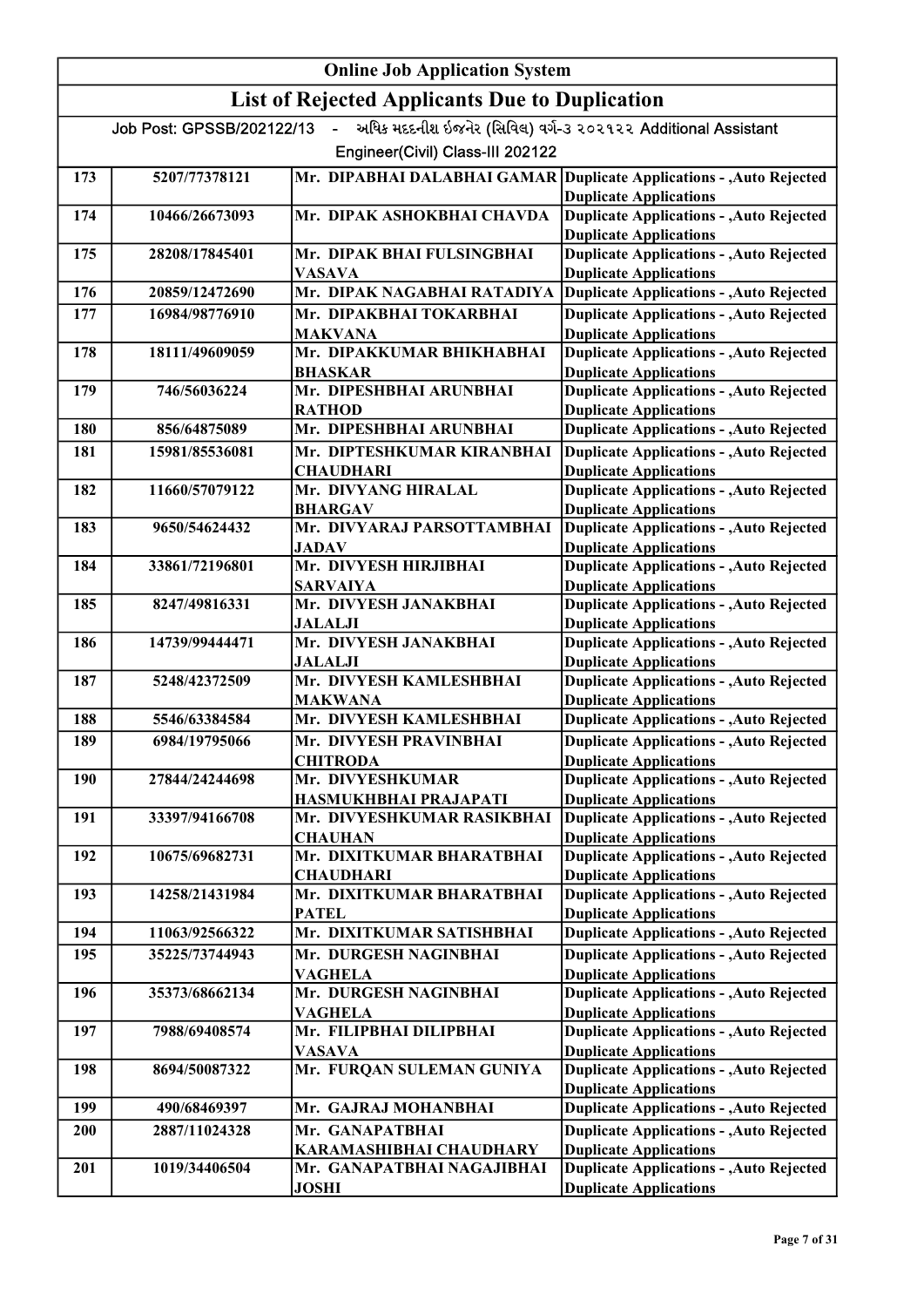|     | <b>Online Job Application System</b> |                                                       |                                                                                  |  |
|-----|--------------------------------------|-------------------------------------------------------|----------------------------------------------------------------------------------|--|
|     |                                      | <b>List of Rejected Applicants Due to Duplication</b> |                                                                                  |  |
|     | Job Post: GPSSB/202122/13            | $\sim$                                                | અધિક મદદનીશ ઇજનેર (સિવિલ) વર્ગ-૩ ૨૦૨૧૨૨ Additional Assistant                     |  |
|     |                                      | Engineer(Civil) Class-III 202122                      |                                                                                  |  |
| 202 | 29166/57990199                       | Mr. GANGA PARBATBHAI VADAR                            | <b>Duplicate Applications - , Auto Rejected</b>                                  |  |
| 203 | 27617/80206303                       | Mr. GAURANG ANANDBHAI                                 | <b>Duplicate Applications - , Auto Rejected</b>                                  |  |
|     |                                      | <b>RAVAL</b>                                          | <b>Duplicate Applications</b>                                                    |  |
| 204 | 8473/21453111                        | Mr. GAURANG HIRABHAI LAKUM                            | <b>Duplicate Applications - , Auto Rejected</b>                                  |  |
| 205 | 8102/17052043                        | Mr. GAURANG RAMESHBHAI                                | <b>Duplicate Applications - , Auto Rejected</b>                                  |  |
| 206 | 8914/64416162                        | Mr. GAURAV BHAVANJIBHAI                               | <b>Duplicate Applications - , Auto Rejected</b>                                  |  |
| 207 | 4773/67170658                        | Mr. GAUTAM RAMESHBHAI                                 | <b>Duplicate Applications - , Auto Rejected</b>                                  |  |
| 208 | 9421/73940826                        | <b>THAKOR</b><br>Mr. GAUTAMKUMAR                      | <b>Duplicate Applications</b><br><b>Duplicate Applications - , Auto Rejected</b> |  |
| 209 | 2356/14586778                        | Mr. GHANSHYAM LAKHABHAI                               | <b>Duplicate Applications - , Auto Rejected</b>                                  |  |
|     |                                      | JADAV                                                 | <b>Duplicate Applications</b>                                                    |  |
| 210 | 35389/34575258                       | Mr. GOPAL PRAVINBHAI                                  | <b>Duplicate Applications - , Auto Rejected</b>                                  |  |
|     |                                      | <b>KATARIYA</b>                                       | <b>Duplicate Applications</b>                                                    |  |
| 211 | 11046/35675613                       | Mr. HAKUBHAI HARIBHAI                                 | <b>Duplicate Applications - , Auto Rejected</b>                                  |  |
| 212 | 20054/59955885                       | <b>BAMBHANIYA</b><br>Mr. HARDIK VIRCHANDBHAI          | <b>Duplicate Applications</b><br><b>Duplicate Applications - , Auto Rejected</b> |  |
|     |                                      | PRAJAPATI                                             | <b>Duplicate Applications</b>                                                    |  |
| 213 | 24899/50431615                       | Mr. HARDIKKUMAR                                       | <b>Duplicate Applications - , Auto Rejected</b>                                  |  |
|     |                                      | <b>DINESHKUMAR SONI</b>                               | <b>Duplicate Applications</b>                                                    |  |
| 214 | 6892/61725665                        | Mr. HARDIKKUMAR                                       | <b>Duplicate Applications - , Auto Rejected</b>                                  |  |
|     |                                      | HASMUKHBHAI KANZARIYA                                 | <b>Duplicate Applications</b>                                                    |  |
| 215 | 10775/36624215                       | Mr. HARDIKKUMAR RATUBHAI                              | <b>Duplicate Applications - , Auto Rejected</b>                                  |  |
| 216 | 18321/49065044                       | Mr. HARESHBHAI MADHUBHAI                              | <b>Duplicate Applications - , Auto Rejected</b>                                  |  |
| 217 | 26022/28261752                       | Mr. HARISH RAMBHAI PARMAR                             | <b>Duplicate Applications - , Auto Rejected</b>                                  |  |
| 218 | 2990/23584240                        | Mr. HARNISH MOHANSING                                 | <b>Duplicate Applications</b><br><b>Duplicate Applications - , Auto Rejected</b> |  |
|     |                                      | <b>GAMIT</b>                                          | <b>Duplicate Applications</b>                                                    |  |
| 219 | 18736/28591425                       | Mr. HARSH BIPINCHANDRA                                | <b>Duplicate Applications - , Auto Rejected</b>                                  |  |
| 220 | 3082/72510282                        | Mr. HARSH VIJAYBHAI PAREKH                            | <b>Duplicate Applications - , Auto Rejected</b>                                  |  |
|     |                                      |                                                       | <b>Duplicate Applications</b>                                                    |  |
| 221 | 12995/98147263                       | Mr. HARSHADBHAI RAMANBHAI                             | <b>Duplicate Applications - , Auto Rejected</b>                                  |  |
| 222 | 31754/78037046                       | <b>MORYA</b><br>Mr. HARSHADRAY JAYANTILAL             | <b>Duplicate Applications</b><br><b>Duplicate Applications - , Auto Rejected</b> |  |
|     |                                      | <b>KAILA</b>                                          | <b>Duplicate Applications</b>                                                    |  |
| 223 | 21983/30813983                       | Mr. HARSHALKUMAR                                      | <b>Duplicate Applications - , Auto Rejected</b>                                  |  |
| 224 | 27314/27959579                       | Mr. HARSHALKUMAR                                      | <b>Duplicate Applications - , Auto Rejected</b>                                  |  |
|     |                                      | <b>MUKESHBHAI PATEL</b>                               | <b>Duplicate Applications</b>                                                    |  |
| 225 | 31533/44001372                       | Mr. HARSHALKUMAR                                      | <b>Duplicate Applications - , Auto Rejected</b>                                  |  |
|     |                                      | <b>MUKESHBHAI PATEL</b>                               | <b>Duplicate Applications</b>                                                    |  |
| 226 | 10268/85114343                       | Mr. HARSHIL BHIKHALAL<br><b>LAKHMANI</b>              | <b>Duplicate Applications - , Auto Rejected</b><br><b>Duplicate Applications</b> |  |
| 227 | 295/47224115                         | Mr. HARSHKUMAR SHASHIKANT                             | <b>Duplicate Applications - , Auto Rejected</b>                                  |  |
|     |                                      | <b>RATHOD</b>                                         | <b>Duplicate Applications</b>                                                    |  |
| 228 | 226/53635319                         | Mr. HARSHKUMAR TULSIBHAI                              | <b>Duplicate Applications - , Auto Rejected</b>                                  |  |
|     |                                      | <b>CHAUDHARI</b>                                      | <b>Duplicate Applications</b>                                                    |  |
| 229 | 1367/30235767                        | Mr. HARSHKUMAR TULSIBHAI                              | <b>Duplicate Applications - , Auto Rejected</b>                                  |  |
| 230 | 16907/33305162                       | <b>CHAUDHARI</b><br>Mr. HARSHRAJSINH PRADIPSINH       | <b>Duplicate Applications</b><br><b>Duplicate Applications - , Auto Rejected</b> |  |
|     |                                      | <b>JADEJA</b>                                         | <b>Duplicate Applications</b>                                                    |  |
| 231 | 19093/46430535                       | Mr. HARSHRAJSINH PRADIPSINH                           | <b>Duplicate Applications - , Auto Rejected</b>                                  |  |
|     |                                      | <b>JADEJA</b>                                         | <b>Duplicate Applications</b>                                                    |  |
| 232 | 12154/98815189                       | Mr. HASMUKHBHAI                                       | <b>Duplicate Applications - , Auto Rejected</b>                                  |  |
|     |                                      | <b>BHARATBHAI PARMAR</b>                              | <b>Duplicate Applications</b>                                                    |  |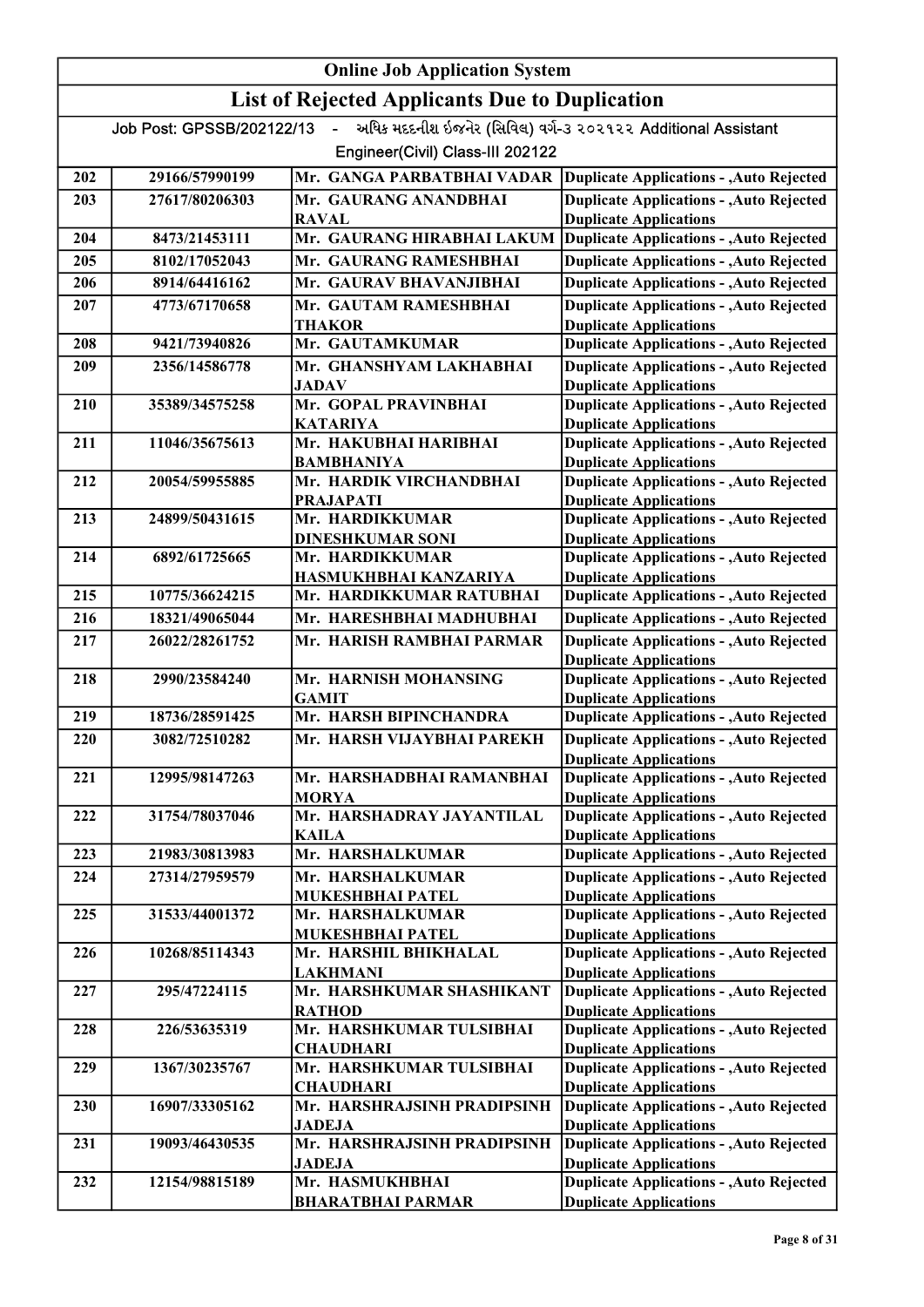|     | <b>Online Job Application System</b> |                                                           |                                                                                                                   |  |
|-----|--------------------------------------|-----------------------------------------------------------|-------------------------------------------------------------------------------------------------------------------|--|
|     |                                      | <b>List of Rejected Applicants Due to Duplication</b>     |                                                                                                                   |  |
|     | Job Post: GPSSB/202122/13            | $\mathbf{u}$ .<br>Engineer(Civil) Class-III 202122        | અધિક મદદનીશ ઇજનેર (સિવિલ) વર્ગ-૩ ૨૦૨૧૨૨ Additional Assistant                                                      |  |
| 233 | 7951/71072229                        | Mr. HEMENDRABHAI<br><b>SHANKARBHAI BHOYA</b>              | <b>Duplicate Applications - , Auto Rejected</b><br><b>Duplicate Applications</b>                                  |  |
| 234 | 22014/11404187                       | Mr. HIMANSHU BABUBHAI PATIL                               | <b>Duplicate Applications - , Auto Rejected</b><br><b>Duplicate Applications</b>                                  |  |
| 235 | 13648/42367440                       | Mr. HIMANSHU RAMJIBHAI<br><b>VASAVA</b>                   | <b>Duplicate Applications - , Auto Rejected</b><br><b>Duplicate Applications</b>                                  |  |
| 236 | 7191/81075675                        | Mr. HIRABHAI SAVAJIBHAI                                   | <b>Duplicate Applications - , Auto Rejected</b>                                                                   |  |
| 237 | 34317/58780618                       | <b>CHAUHAN</b><br>Mr. HIRAKKUMAR SURESHBHAI               | <b>Duplicate Applications</b><br><b>Duplicate Applications - , Auto Rejected</b>                                  |  |
| 238 | 23296/39340430                       | Mr. HIREN DEVIDAN GADHAVI                                 | <b>Duplicate Applications - , Auto Rejected</b><br><b>Duplicate Applications</b>                                  |  |
| 239 | 5015/92406699                        | Mr. HIREN DEVSIBHAI SOLANKI                               | <b>Duplicate Applications - , Auto Rejected</b><br><b>Duplicate Applications</b>                                  |  |
| 240 | 11065/89582472                       | Mr. HIREN KESHUBHAI<br><b>METHANIYA</b>                   | <b>Duplicate Applications - , Auto Rejected</b><br><b>Duplicate Applications</b>                                  |  |
| 241 | 17248/11751661                       | Mr. HIRENBHAI RAMJIBHAI<br><b>VASAVA</b>                  | <b>Duplicate Applications - , Auto Rejected</b>                                                                   |  |
| 242 | 3967/66114220                        | Mr. HIRENBHAI RAMNIKBHAI                                  | <b>Duplicate Applications</b><br><b>Duplicate Applications - , Auto Rejected</b>                                  |  |
| 243 | 16225/89846494                       | Mr. HIRENKUMAR JIVRAJBHAI                                 | <b>Duplicate Applications - , Auto Rejected</b>                                                                   |  |
| 244 | 120/22592920                         | <b>NAKIYA</b><br>Mr. HIRENKUMAR MAHESHBHAI                | <b>Duplicate Applications</b><br><b>Duplicate Applications - , Auto Rejected</b>                                  |  |
| 245 | 14794/22689036                       | <b>BARIA</b><br>Mr. HIRENKUMAR NARESHBHAI                 | <b>Duplicate Applications</b><br><b>Duplicate Applications - , Auto Rejected</b>                                  |  |
| 246 | 24652/77534845                       | <b>HALPATI</b><br>Mr. HIRENKUMAR PARBATSINH               | <b>Duplicate Applications</b><br><b>Duplicate Applications - , Auto Rejected</b>                                  |  |
| 247 | 6885/61900251                        | Mr. HISAM MAHAMADHANIF                                    | <b>Duplicate Applications - , Auto Rejected</b>                                                                   |  |
| 248 | 30290/63730375                       | <b>PATEL</b><br>Mr. HITENDRAKUMAR                         | <b>Duplicate Applications</b><br><b>Duplicate Applications - , Auto Rejected</b>                                  |  |
| 249 | 14233/91920232                       | NANJIBHAI CHAUDHARI<br>Mr. HITESH BUDHUBHAI               | <b>Duplicate Applications</b>                                                                                     |  |
| 250 | 20494/85446295                       | Mr. HITESHKUMAR JAYANTILAL                                | <b>Duplicate Applications - , Auto Rejected</b><br>Duplicate Applications - , Auto Rejected                       |  |
|     |                                      |                                                           |                                                                                                                   |  |
| 251 | 32124/64332850                       | Mr. HITESHKUMAR<br><b>SURSINHBHAI CHAUHAN</b>             | <b>Duplicate Applications - , Auto Rejected</b><br><b>Duplicate Applications</b>                                  |  |
| 252 | 20689/82642697                       | Mr. HITESHKUMAR<br>VIKRAMSINH PAGI                        | <b>Duplicate Applications - , Auto Rejected</b><br><b>Duplicate Applications</b>                                  |  |
| 253 | 1758/64361633                        | Mr. IGRESHKUMAR DILIPBHAI<br><b>DUBHIL</b>                | <b>Duplicate Applications - , Auto Rejected</b><br><b>Duplicate Applications</b>                                  |  |
| 254 | 8601/38542143                        | Mr. INDRAVIJAYSINH<br><b>DINESHBHAI RATHVA</b>            | <b>Duplicate Applications - , Auto Rejected</b><br><b>Duplicate Applications</b>                                  |  |
| 255 | 12063/17152579                       | Mr. ISHVARBHAI KHENGARBHAI<br>AHIR                        | <b>Duplicate Applications - , Auto Rejected</b><br><b>Duplicate Applications</b>                                  |  |
| 256 | 8743/50279524                        | Mr. JAGADISHBHAI SOMABHAI<br><b>DAMOR</b>                 | <b>Duplicate Applications - , Auto Rejected</b><br><b>Duplicate Applications</b>                                  |  |
| 257 | 2509/73576473                        | Mr. JAIMIK MUKESHKUMAR<br><b>MODI</b>                     | <b>Duplicate Applications - , Auto Rejected</b><br><b>Duplicate Applications</b>                                  |  |
| 258 | 4671/10140506                        | Mr. JAINAM KANAIYALAL                                     | <b>Duplicate Applications - , Auto Rejected</b>                                                                   |  |
| 259 | 18666/67518057                       | Mr. JAIVIK KUMAR                                          | <b>Duplicate Applications - , Auto Rejected</b>                                                                   |  |
| 260 | 3120/68635003                        | VINODCHANDRA SOLANKI<br>Mr. JANAK MANSINGBHAI             | <b>Duplicate Applications</b><br><b>Duplicate Applications - , Auto Rejected</b>                                  |  |
| 261 | 4640/78031435                        | <b>CHUNARA</b><br>Mr. JANAK MANSINGBHAI<br><b>CHUNARA</b> | <b>Duplicate Applications</b><br><b>Duplicate Applications - , Auto Rejected</b><br><b>Duplicate Applications</b> |  |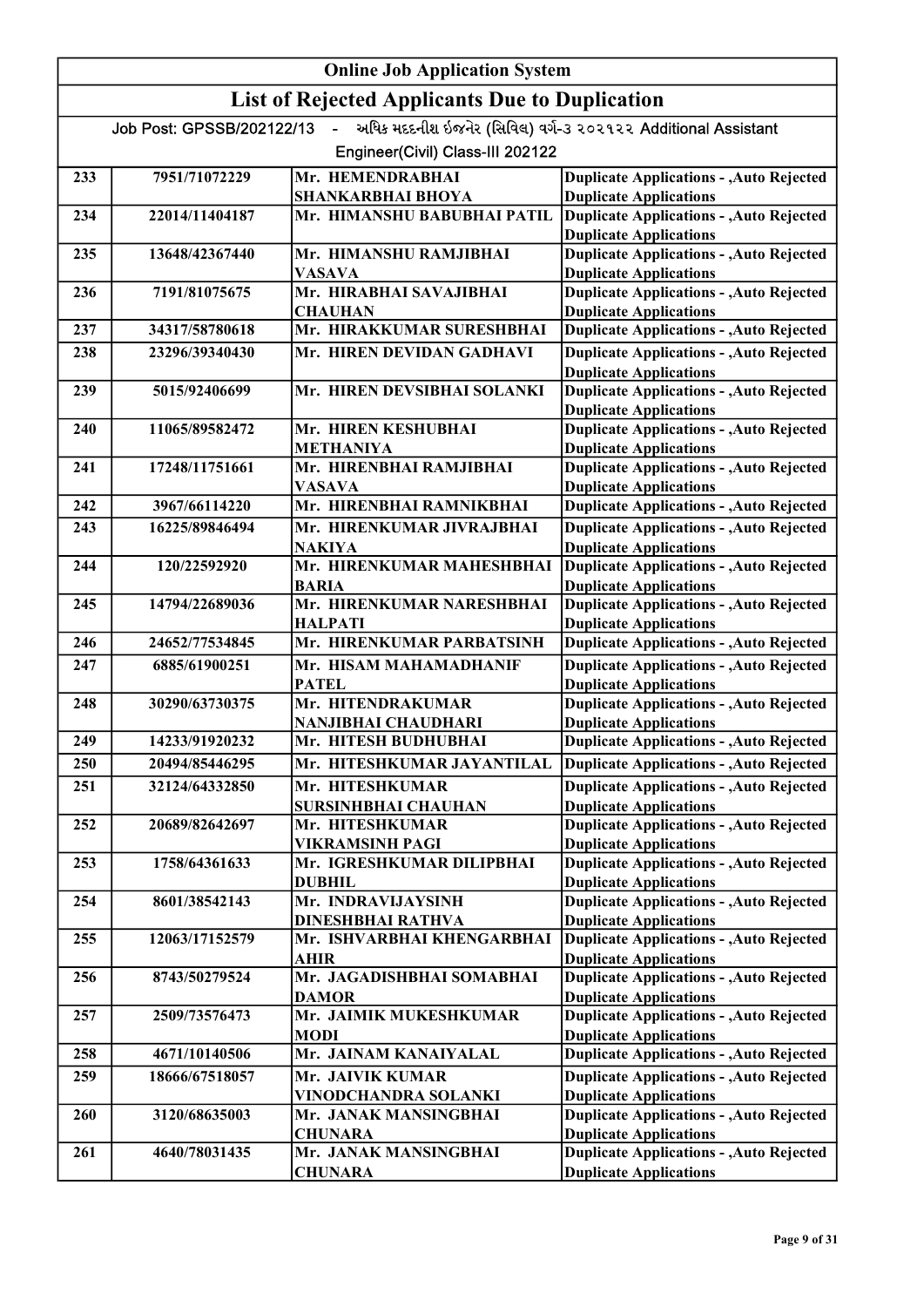# Online Job Application System List of Rejected Applicants Due to Duplication Job Post: GPSSB/202122/13 - અધિક મદદનીશ ઇજનેર (સિવિલ) વર્ગ-૩ ૨૦૨૧૨૨ Additional Assistant Engineer(Civil) Class-III 202122 262 34374/75857189 Mr. JASPAL MAGANBHAI MAKWANA Duplicate Applications - ,Auto Rejected Duplicate Applications 263 19776/87496490 Mr. JASVANTSINH <mark>DHIRSHINGBHAI PATEL</mark><br>Mr. JATIN ASHOK BHAI NAKUM Duplicate Applications - ,Auto Rejected Duplicate Applications 264 11287/22361835 Mr. JATIN ASHOK BHAI NAKUM Duplicate Applications - ,Auto Rejected Duplicate Applications 265 75/28833741 Mr. JATINKUMAR ANILBHAI RATHOD Duplicate Applications - ,Auto Rejected Duplicate Applications 266 3675/91414784 Mr. JAY BHARATBHAI SUTHAR Duplicate Applications - ,Auto Rejected Duplicate Applications 267 2363/26084329 Mr. JAY DALPATBHAI NAI Duplicate Applications - ,Auto Rejected Duplicate Applications 268 11379/29694174 Mr. JAY RAJESHBHAI JADAV Duplicate Applications - ,Auto Rejected Duplicate Applications 269 14805/62915972 Mr. JAY RAMESHBHAI HIRANI Duplicate Applications - ,Auto Rejected Duplicate Applications 270 21373/24828581 Mr. JAY TULSIBHAI MAKWANA Duplicate Applications - ,Auto Rejected Duplicate Applications 271 10881/40856420 Mr. JAY VIKRAMBHAI PATEL Duplicate Applications - ,Auto Rejected Duplicate Applications 272 29929/66116661 Mr. JAY VINUBHAI CHAUDHARI Duplicate Applications - ,Auto Rejected Duplicate Applications 273 30006/92690299 Mr. JAY VINUBHAI CHAUDHARI Duplicate Applications - ,Auto Rejected Duplicate Applications 274 11940/57781249 Mr. JAYANTIBHAI SALIYABHAI NINAMA Duplicate Applications - ,Auto Rejected Duplicate Applications 275 18088/36810402 Mr. JAYDIP ARSHI BHAI KARANGIYA Duplicate Applications - ,Auto Rejected Duplicate Applications 276 32260/14239969 Mr. JAYDIP JAYSUKHBHAI KANANI Duplicate Applications - ,Auto Rejected Duplicate Applications 277 13790/80432290 Mr. JAYESH JETHABHAI VADHIYA Duplicate Applications - ,Auto Rejected Duplicate Applications 278 20632/22112224 Mr. JAYESH KHIMJIBHAI **CHAUHAN** Duplicate Applications - ,Auto Rejected Duplicate Applications 279 | 18514/80518483 Mr. JAYESH PUNJABHAI GUGADIYA Duplicate Applications - ,Auto Rejected Duplicate Applications 280 31675/24445861 Mr. JAYESHBHAI DINAKARBHAI DAMOR Duplicate Applications - ,Auto Rejected Duplicate Applications 281 24712/72016821 Mr. JAYESHBHAI SHARDULBHAI MARU Duplicate Applications - ,Auto Rejected Duplicate Applications 282 3407/84733492 Mr. JAYESHKUMAR Mr. JAYESHKUMAR Duplicate Applications - ,Auto Rejected 283 8112/77631991 Mr. JAYESHKUMAR Duplicate Applications - ,Auto Rejected 284 18896/83365876 Mr. JAYESHKUMAR SHAMJIBHAI Duplicate Applications **CHAUDHARY** Duplicate Applications - ,Auto Rejected Duplicate Applications 285 13780/29321294 Mr. JAYESHKUMAR SHANKARBHAI PRAJAPATI Duplicate Applications - ,Auto Rejected Duplicate Applications 286 29587/73101213 Mr. JAYKUMAR GANESHBHAI PATEL Duplicate Applications - ,Auto Rejected Duplicate Applications 287 1091/66900289 Mr. JAYKUMAR KAMLESHBHAI **PATEL** Duplicate Applications - ,Auto Rejected Duplicate Applications 288 4877/97231667 Mr. JAYKUMAR KANAIYALAL **GARACHH** Duplicate Applications - ,Auto Rejected Duplicate Applications 289 10007/37138902 Mr. JAYMIS BHAGUBHAI PATEL Duplicate Applications - ,Auto Rejected Duplicate Applications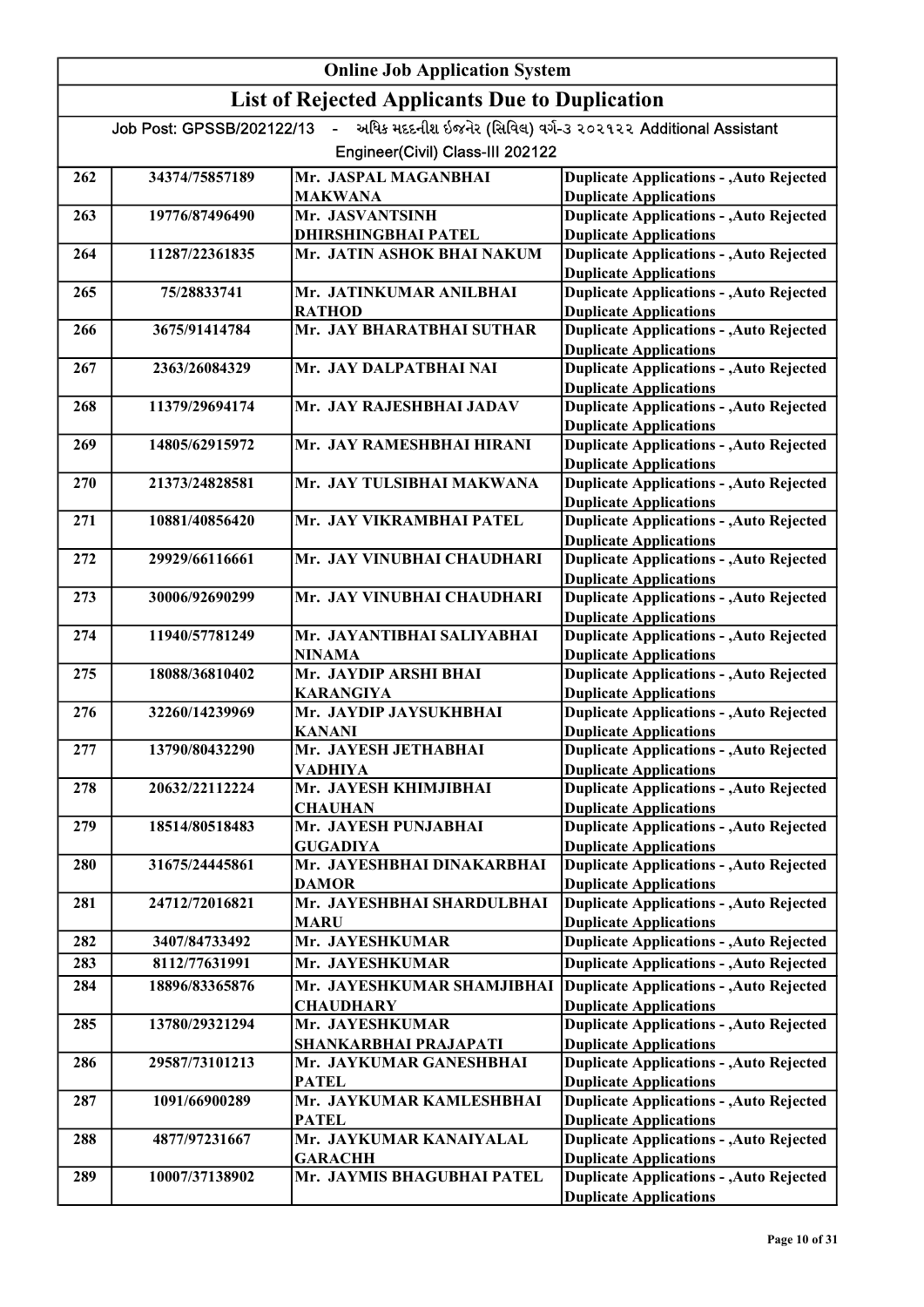|     | <b>Online Job Application System</b> |                                                       |                                                                                  |  |
|-----|--------------------------------------|-------------------------------------------------------|----------------------------------------------------------------------------------|--|
|     |                                      | <b>List of Rejected Applicants Due to Duplication</b> |                                                                                  |  |
|     | Job Post: GPSSB/202122/13            | $\omega$ .                                            | અધિક મદદનીશ ઇજનેર (સિવિલ) વર્ગ-૩ ૨૦૨૧૨૨ Additional Assistant                     |  |
|     |                                      | Engineer(Civil) Class-III 202122                      |                                                                                  |  |
| 290 | 1333/44626555                        |                                                       | Mr. JAYNIL JITENDRABHAI RANA Duplicate Applications - , Auto Rejected            |  |
| 291 | 25860/89549083                       | Mr. JAYNIL SURESHKUMAR                                | <b>Duplicate Applications - , Auto Rejected</b>                                  |  |
|     |                                      | <b>PANCHAL</b>                                        | <b>Duplicate Applications</b>                                                    |  |
| 292 | 33422/85056065                       | Mr. JAYPALSINH RAJENDRASINH                           | <b>Duplicate Applications - , Auto Rejected</b>                                  |  |
|     |                                      | <b>RATHOD</b>                                         | <b>Duplicate Applications</b>                                                    |  |
| 293 | 14855/43426605                       | Mr. JAYRAJ KAMLESHKUMAR<br>SHRIMALI                   | <b>Duplicate Applications - , Auto Rejected</b><br><b>Duplicate Applications</b> |  |
| 294 | 21268/86397622                       | Mr. JAYSUKHBHAI JAYANTIBHAI                           | <b>Duplicate Applications - , Auto Rejected</b>                                  |  |
|     |                                      | <b>PARMAR</b>                                         | <b>Duplicate Applications</b>                                                    |  |
| 295 | 21475/21464963                       | Mr. JAYSUKHBHAI JAYANTIBHAI                           | <b>Duplicate Applications - , Auto Rejected</b>                                  |  |
| 296 | 15809/76051113                       | Mr. JEEL CHETANKUMAR                                  | <b>Duplicate Applications - , Auto Rejected</b>                                  |  |
|     |                                      | KADIYA                                                | <b>Duplicate Applications</b>                                                    |  |
| 297 | 3926/40222928                        | Mr. JEET KAUSHIKKUMAR SHAH                            | <b>Duplicate Applications - , Auto Rejected</b><br><b>Duplicate Applications</b> |  |
| 298 | 19730/27110934                       | Mr. JENISH BHANUPRASAD                                | <b>Duplicate Applications - , Auto Rejected</b>                                  |  |
|     |                                      | <b>CHAVDA</b>                                         | <b>Duplicate Applications</b>                                                    |  |
| 299 | 8226/32766344                        | Mr. JENISH KAMLESHBHAI                                | <b>Duplicate Applications - , Auto Rejected</b>                                  |  |
|     |                                      | <b>PAGHADAL</b>                                       | <b>Duplicate Applications</b>                                                    |  |
| 300 | 707/74702262                         | Mr. JENISH RAMJIBHAI NAIKA                            | <b>Duplicate Applications - , Auto Rejected</b>                                  |  |
| 301 | 8934/94163483                        | Mr. JENISHKUMAR                                       | <b>Duplicate Applications</b><br><b>Duplicate Applications - , Auto Rejected</b> |  |
|     |                                      | <b>DINESHKUMAR BALAT</b>                              | <b>Duplicate Applications</b>                                                    |  |
| 302 | 12481/20597238                       | Mr. JETABHAI SAVABHAI                                 | <b>Duplicate Applications - , Auto Rejected</b>                                  |  |
| 303 | 9043/12589656                        | Mr. JIGARBHAI MANUBHAI                                | <b>Duplicate Applications - , Auto Rejected</b>                                  |  |
|     |                                      | <b>PANDA</b>                                          | <b>Duplicate Applications</b>                                                    |  |
| 304 | 18965/49013702                       | Mr. JIGARKUMAR                                        | <b>Duplicate Applications - , Auto Rejected</b>                                  |  |
| 305 | 12801/94267175                       | <b>KAMARAJBHAI GAMETI</b><br>Mr. JIGARKUMAR MANILAL   | <b>Duplicate Applications</b><br><b>Duplicate Applications - , Auto Rejected</b> |  |
|     |                                      | <b>VANKAR</b>                                         | <b>Duplicate Applications</b>                                                    |  |
| 306 | 20867/14042970                       | Mr. JIGNESH MANSUKHBHAI                               | <b>Duplicate Applications - , Auto Rejected</b>                                  |  |
|     |                                      | <b>VAGHELA</b>                                        | <b>Duplicate Applications</b>                                                    |  |
| 307 | 28018/42927778                       | Mr. JIGNESH RASIKBHAI                                 | <b>Duplicate Applications - , Auto Rejected</b>                                  |  |
| 308 | 16893/12797817                       | <b>VAGHELA</b><br>Mr. JIGNESHKUMAR KANTIBHAI          | <b>Duplicate Applications</b><br><b>Duplicate Applications - , Auto Rejected</b> |  |
|     |                                      | <b>RATHOD</b>                                         | <b>Duplicate Applications</b>                                                    |  |
| 309 | 29129/82436986                       | Mr. JIGNESHKUMAR                                      | <b>Duplicate Applications - , Auto Rejected</b>                                  |  |
|     |                                      | RAMESHBHAI CHAREL                                     | <b>Duplicate Applications</b>                                                    |  |
| 310 | 8739/89826349                        | Mr. JITENDRA MANGALJIBHAI                             | <b>Duplicate Applications - , Auto Rejected</b>                                  |  |
| 311 | 21170/38472298                       | Mr. JITENDRABHAI MADHUBHAI                            | <b>Duplicate Applications - , Auto Rejected</b>                                  |  |
|     |                                      | <b>PATEL</b>                                          | <b>Duplicate Applications</b>                                                    |  |
| 312 | 947/25544281                         | Mr. JITENDRAKUMAR                                     | <b>Duplicate Applications - , Auto Rejected</b>                                  |  |
| 313 | 8035/90822627                        | Mr. JITENDRAKUMAR<br>CHANDRASINGBHAI VASAVA           | <b>Duplicate Applications - , Auto Rejected</b><br><b>Duplicate Applications</b> |  |
| 314 | 33633/31850576                       | Mr. JITENDRAKUMAR                                     | <b>Duplicate Applications - , Auto Rejected</b>                                  |  |
|     |                                      | DAHYABHAI PRAJAPATI                                   | <b>Duplicate Applications</b>                                                    |  |
| 315 | 33657/26710329                       | Mr. JITENDRAKUMAR                                     | <b>Duplicate Applications - , Auto Rejected</b>                                  |  |
|     |                                      | DAHYABHAI PRAJAPATI                                   | <b>Duplicate Applications</b>                                                    |  |
| 316 | 26966/23889670                       | Mr. JIVABHAI DOSALABHAI                               | <b>Duplicate Applications - , Auto Rejected</b>                                  |  |
| 317 | 35769/20094723                       | <b>BHADARKA</b><br>Mr. JIVABHAI DOSALABHAI            | <b>Duplicate Applications</b><br><b>Duplicate Applications - , Auto Rejected</b> |  |
|     |                                      | <b>BHADARKA</b>                                       | <b>Duplicate Applications</b>                                                    |  |
| 318 | 1295/60672264                        | Mr. JONIKUMAR BATUBHAI                                | <b>Duplicate Applications - , Auto Rejected</b>                                  |  |
|     |                                      | <b>GAMIT</b>                                          | <b>Duplicate Applications</b>                                                    |  |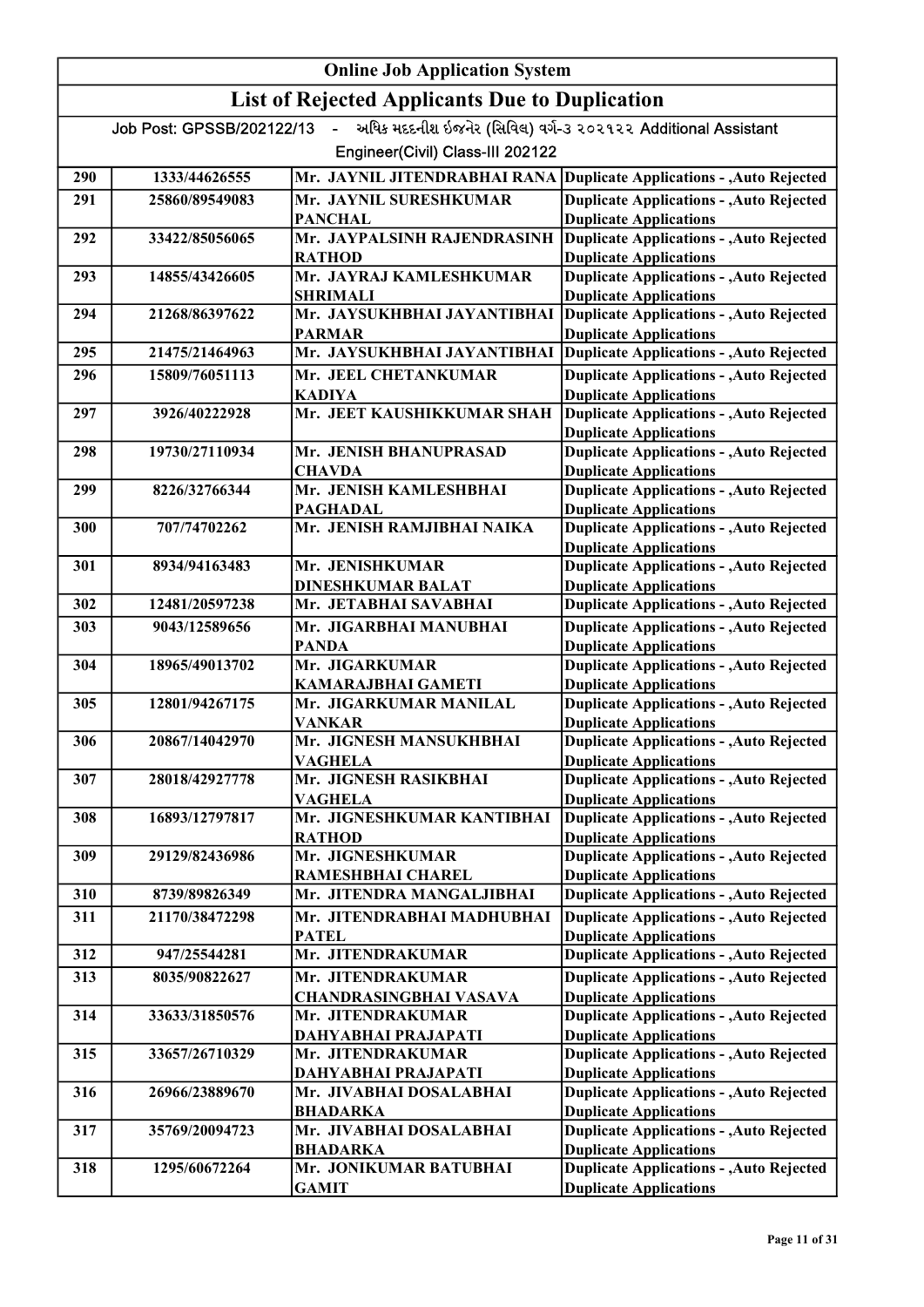|     | <b>Online Job Application System</b> |                                                       |                                                                                  |  |
|-----|--------------------------------------|-------------------------------------------------------|----------------------------------------------------------------------------------|--|
|     |                                      | <b>List of Rejected Applicants Due to Duplication</b> |                                                                                  |  |
|     | Job Post: GPSSB/202122/13 -          |                                                       | અધિક મદદનીશ ઇજનેર (સિવિલ) વર્ગ-૩ ૨૦૨૧૨૨ Additional Assistant                     |  |
|     |                                      | Engineer(Civil) Class-III 202122                      |                                                                                  |  |
| 319 | 18863/18480405                       | Mr. JUNED ISMAIL BHAI BADI                            | <b>Duplicate Applications - , Auto Rejected</b><br><b>Duplicate Applications</b> |  |
| 320 | 12755/93529836                       | Mr. KAILASHBHAI SAKARBHAI<br><b>SOLANKI</b>           | <b>Duplicate Applications - , Auto Rejected</b><br><b>Duplicate Applications</b> |  |
| 321 | 20848/41687147                       | Mr. KALPESH JETABHAI                                  | <b>Duplicate Applications - , Auto Rejected</b>                                  |  |
| 322 | 15312/81905865                       | <b>CHAUDHARY</b><br>Mr. KALPESHKUMAR                  | <b>Duplicate Applications</b><br><b>Duplicate Applications - , Auto Rejected</b> |  |
| 323 | 15397/19095587                       | VIRCHANDBHAI KATARA<br>Mr. KALPESHKUMAR               | <b>Duplicate Applications</b><br><b>Duplicate Applications - , Auto Rejected</b> |  |
| 324 | 6848/99613952                        | VIRCHANDBHAI KATARA<br>Mr. KALUBHAI GORDHANBHAI       | <b>Duplicate Applications</b><br><b>Duplicate Applications - , Auto Rejected</b> |  |
|     |                                      | ZAPADAYA                                              | <b>Duplicate Applications</b>                                                    |  |
| 325 | 5132/92261442                        | Mr. KALYANSINH BHAVANSINH                             | <b>Duplicate Applications - , Auto Rejected</b>                                  |  |
| 326 | 4649/87314054                        | Mr. KAMLESH NATHABHAI<br>VINZUDA                      | <b>Duplicate Applications - , Auto Rejected</b><br><b>Duplicate Applications</b> |  |
| 327 | 14934/47754493                       | Mr. KAMLESHKUMAR                                      | <b>Duplicate Applications - , Auto Rejected</b>                                  |  |
|     |                                      | <b>BHARATSINH DABHI</b>                               | <b>Duplicate Applications</b>                                                    |  |
| 328 | 19595/49194619                       | Mr. KAMLESHKUMAR<br><b>BHIKHABHAI PARMAR</b>          | <b>Duplicate Applications - , Auto Rejected</b><br><b>Duplicate Applications</b> |  |
| 329 | 13358/95049080                       | Mr. KAMLESHKUMAR                                      | <b>Duplicate Applications - , Auto Rejected</b>                                  |  |
|     |                                      | <b>JAYANTILAL GEDIYA</b>                              | <b>Duplicate Applications</b>                                                    |  |
| 330 | 31168/92857859                       | Mr. KANAKSINH MANSINH BARIA                           | <b>Duplicate Applications - , Auto Rejected</b>                                  |  |
| 331 | 3978/90459490                        | Mr. KANDARPKUMAR                                      | <b>Duplicate Applications</b><br><b>Duplicate Applications - , Auto Rejected</b> |  |
|     |                                      | SURESHCHANDRA HARKINYA                                | <b>Duplicate Applications</b>                                                    |  |
| 332 | 26767/11386308                       | Mr. KANUBHAI DEVARAMBHAI                              | <b>Duplicate Applications - , Auto Rejected</b>                                  |  |
| 333 | 10644/96925061                       | <b>JOSHI</b><br>Mr. KARAN RAMESHBHAI VARU             | <b>Duplicate Applications</b><br><b>Duplicate Applications - , Auto Rejected</b> |  |
| 334 | 14049/37389064                       | Mr. KARAN SURESHBHAI TANK                             | <b>Duplicate Applications</b><br><b>Duplicate Applications - , Auto Rejected</b> |  |
| 335 | 16359/12549744                       | Mr. KARANKUMAR                                        | <b>Duplicate Applications - , Auto Rejected</b>                                  |  |
|     |                                      | JAGDISHBHAI PATEL                                     | <b>Duplicate Applications</b>                                                    |  |
| 336 | 11854/24415210                       | Mr. KARSHANBHAI DEVJIBHAI<br><b>THAKOR</b>            | <b>Duplicate Applications - , Auto Rejected</b><br><b>Duplicate Applications</b> |  |
| 337 | 22336/91606518                       | Mr. KARTIKKUMAR KIRITBHAI                             | <b>Duplicate Applications - , Auto Rejected</b>                                  |  |
|     |                                      | <b>BAROT</b>                                          | <b>Duplicate Applications</b>                                                    |  |
| 338 | 3027/23851815                        | Mr. KARTIKKUMAR                                       | <b>Duplicate Applications - , Auto Rejected</b>                                  |  |
| 339 | 27324/65178148                       | Mr. KARTIKKUMAR MANJIBHAI<br><b>GADSA</b>             | <b>Duplicate Applications - , Auto Rejected</b><br><b>Duplicate Applications</b> |  |
| 340 | 14028/15020584                       | Mr. KASHYAP BATUKBHAI<br>DIHORA                       | <b>Duplicate Applications - , Auto Rejected</b><br><b>Duplicate Applications</b> |  |
| 341 | 3229/12944356                        | Mr. KAUSHAL RAMESHBHAI                                | <b>Duplicate Applications - , Auto Rejected</b><br><b>Duplicate Applications</b> |  |
| 342 | 12197/18858263                       | <b>GAMIT</b><br>Mr. KAUSHALKUMAR                      | <b>Duplicate Applications - , Auto Rejected</b>                                  |  |
| 343 | 25971/62518236                       | Mr. KESHARSINH GULABSINH                              | <b>Duplicate Applications - , Auto Rejected</b>                                  |  |
|     |                                      | <b>THAKOR</b>                                         | <b>Duplicate Applications</b>                                                    |  |
| 344 | 9313/80306311                        | Mr. KET KUMAR JAYANTIBHAI<br><b>PATEL</b>             | <b>Duplicate Applications - , Auto Rejected</b><br><b>Duplicate Applications</b> |  |
| 345 | 16348/10809525                       | Mr. KETANKUMAR                                        | <b>Duplicate Applications - , Auto Rejected</b>                                  |  |
| 346 | 7607/85213129                        | PRABHATSINH PATEL<br>Mr. KETULKUMAR KANUBHAI          | <b>Duplicate Applications</b><br><b>Duplicate Applications - , Auto Rejected</b> |  |
|     |                                      | <b>PATEL</b>                                          | <b>Duplicate Applications</b>                                                    |  |
| 347 | 776/28992431                         | Mr. KETULKUMAR                                        | <b>Duplicate Applications - , Auto Rejected</b>                                  |  |
|     |                                      | SUBHASHCHANDRA PRAJAPATI                              | <b>Duplicate Applications</b>                                                    |  |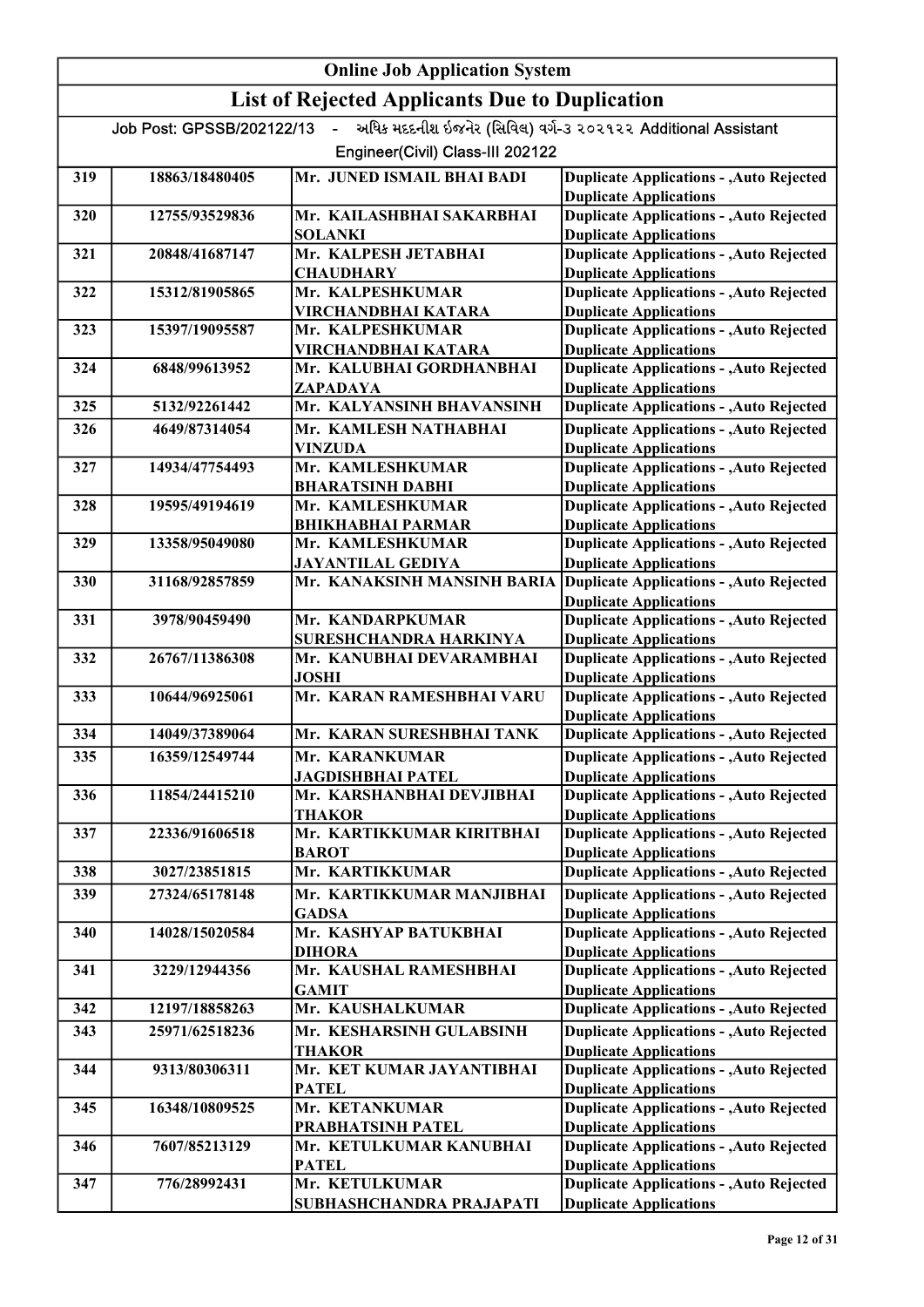| <b>Online Job Application System</b> |                           |                                                       |                                                                                  |  |
|--------------------------------------|---------------------------|-------------------------------------------------------|----------------------------------------------------------------------------------|--|
|                                      |                           | <b>List of Rejected Applicants Due to Duplication</b> |                                                                                  |  |
|                                      | Job Post: GPSSB/202122/13 | $\sim$                                                | અધિક મદદનીશ ઇજનેર (સિવિલ) વર્ગ-૩ ૨૦૨૧૨૨ Additional Assistant                     |  |
|                                      |                           | Engineer(Civil) Class-III 202122                      |                                                                                  |  |
| 348                                  | 17092/83846396            | Mr. KEVAL KISHORBHAI                                  | <b>Duplicate Applications - , Auto Rejected</b>                                  |  |
| 349                                  | 78/45602981               | Mr. KHUSHAL SAVJIBHAI                                 | <b>Duplicate Applications - , Auto Rejected</b>                                  |  |
|                                      |                           | PARMAR                                                | <b>Duplicate Applications</b>                                                    |  |
| 350                                  | 34980/93452815            | Mr. KIRAN HEMRAJBHAI                                  | <b>Duplicate Applications - , Auto Rejected</b>                                  |  |
| 351                                  | 541/89509332              | Mr. KIRANKUMAR HIRABHAI                               | <b>Duplicate Applications - , Auto Rejected</b>                                  |  |
| 352                                  | 14657/38537789            | <b>BARIA</b><br>Mr. KIRANKUMAR MAHESHBHAI             | <b>Duplicate Applications</b><br><b>Duplicate Applications - , Auto Rejected</b> |  |
|                                      |                           | DARJI                                                 | <b>Duplicate Applications</b>                                                    |  |
| 353                                  | 9653/74226967             | Mr. KISHAN JAGDISHBHAI                                | <b>Duplicate Applications - , Auto Rejected</b>                                  |  |
|                                      |                           | <b>PARMAR</b>                                         | <b>Duplicate Applications</b>                                                    |  |
| 354                                  | 12925/47693721            | Mr. KISHAN UMEDBHAI RATHOD                            | <b>Duplicate Applications - , Auto Rejected</b><br><b>Duplicate Applications</b> |  |
| 355                                  | 18928/55851013            | Mr. KISHANKUMAR SURESHBHAI                            | <b>Duplicate Applications - , Auto Rejected</b>                                  |  |
| 356                                  | 821/53551470              | Mr. KISHANKUMAR VIJAYBHAI                             | <b>Duplicate Applications - , Auto Rejected</b>                                  |  |
| 357                                  | 31784/53627737            | Mr. KISHANSINH VISHNUSINH                             | <b>Duplicate Applications - , Auto Rejected</b>                                  |  |
| 358                                  | 3111/54631669             | Mr.  KISHORKUMAR BHANULAL                             | <b>Duplicate Applications - , Auto Rejected</b>                                  |  |
|                                      |                           | SONDARVA                                              | <b>Duplicate Applications</b>                                                    |  |
| 359                                  | 7366/55340137             | Mr. KRUNALKUMAR                                       | <b>Duplicate Applications - , Auto Rejected</b>                                  |  |
|                                      |                           | <b>BHARATBHAI SAVALIYA</b>                            | <b>Duplicate Applications</b>                                                    |  |
| 360                                  | 5688/39030461             | Mr. KRUNALKUMAR<br><b>BHIKHABHAI VEGDA</b>            | <b>Duplicate Applications - , Auto Rejected</b><br><b>Duplicate Applications</b> |  |
| 361                                  | 8022/52737134             | Mr. KULDEEP AGARSANGBHAI                              | <b>Duplicate Applications - , Auto Rejected</b>                                  |  |
| 362                                  | 7/20093601                | Mr. KULDEEP CHANDRESHBHAI                             | <b>Duplicate Applications - , Auto Rejected</b>                                  |  |
|                                      |                           | <b>SANGANI</b>                                        | <b>Duplicate Applications</b>                                                    |  |
| 363                                  | 3020/92487533             | Mr. KULDIPKUMAR NANUBHAI                              | <b>Duplicate Applications - , Auto Rejected</b>                                  |  |
| 364                                  | 10465/92586956            | Mr. KULDIPKUMAR NANUBHAI<br><b>CHAVADHARI</b>         | <b>Duplicate Applications - , Auto Rejected</b><br><b>Duplicate Applications</b> |  |
| 365                                  | 11217/86694139            | Mr. KULDIPKUMAR NANUBHAI                              | <b>Duplicate Applications - , Auto Rejected</b>                                  |  |
| 366                                  | 14351/79676097            | Mr. KULDIPSINH                                        | <b>Duplicate Applications - , Auto Rejected</b>                                  |  |
| 367                                  | 14613/21385775            | Mr. KULDIPSINH                                        | <b>Duplicate Applications - , Auto Rejected</b>                                  |  |
| 368                                  | 15059/59661729            | Mr. KUNAL SHASHIKANT                                  | <b>Duplicate Applications - , Auto Rejected</b>                                  |  |
| 369                                  | 5959/78500295             | Mr. KUNJ PANKAJ TRIVEDI                               | <b>Duplicate Applications - , Auto Rejected</b>                                  |  |
|                                      |                           |                                                       | <b>Duplicate Applications</b>                                                    |  |
| 370                                  | 6595/13494371             | Mr. LALABHAI GHELABHAI                                | <b>Duplicate Applications - , Auto Rejected</b>                                  |  |
| 371                                  | 10557/27083779            | KHODIFAD<br>Mr. LALABHAI GHELABHAI                    | <b>Duplicate Applications</b><br><b>Duplicate Applications - , Auto Rejected</b> |  |
|                                      |                           | KHODIFAD                                              | <b>Duplicate Applications</b>                                                    |  |
| 372                                  | 3739/98112240             | Mr. LALCHAND BHERARAM                                 | <b>Duplicate Applications - , Auto Rejected</b>                                  |  |
|                                      |                           | <b>JOSHI</b>                                          | <b>Duplicate Applications</b>                                                    |  |
| 373                                  | 28910/22802028            | Mr. LALJIBHAI RAJESHBHAI<br>MAKWANA                   | <b>Duplicate Applications - , Auto Rejected</b><br><b>Duplicate Applications</b> |  |
| 374                                  | 26332/95164771            | Mr. LOMESH VIHABHAI                                   | <b>Duplicate Applications - , Auto Rejected</b>                                  |  |
|                                      |                           | <b>CHAUDHARI</b>                                      | <b>Duplicate Applications</b>                                                    |  |
| 375                                  | 7967/24176905             | Mr. MAGANBHAI NAJARUBHAI                              | <b>Duplicate Applications - , Auto Rejected</b>                                  |  |
| 376                                  | 34404/49783613            | <b>RATHVA</b><br>Mr. MAHENDRASINH                     | <b>Duplicate Applications</b><br><b>Duplicate Applications - , Auto Rejected</b> |  |
|                                      |                           | <b>NATHUSINH BARAD</b>                                | <b>Duplicate Applications</b>                                                    |  |
| 377                                  | 34543/28744421            | Mr. MAHENDRASINH                                      | <b>Duplicate Applications - , Auto Rejected</b>                                  |  |
| 378                                  | 17872/67326599            | Mr. MAHESH JAGDISH BHAI                               | <b>Duplicate Applications - , Auto Rejected</b>                                  |  |
|                                      |                           | <b>PARMAR</b>                                         | <b>Duplicate Applications</b>                                                    |  |
| 379                                  | 9893/71597289             | Mr. MAHESH NARANBHAI                                  | <b>Duplicate Applications - , Auto Rejected</b>                                  |  |

KHAVADU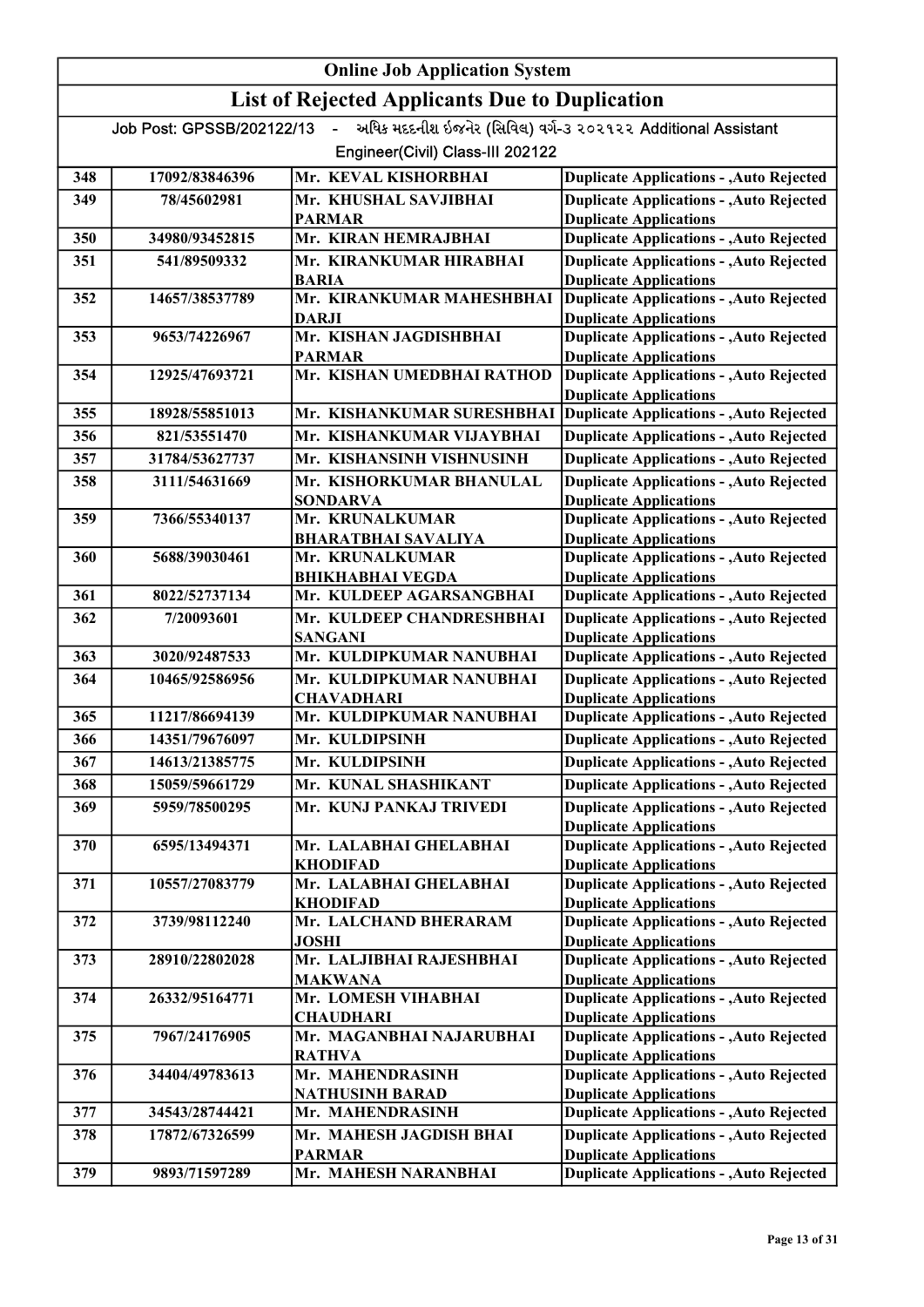| <b>List of Rejected Applicants Due to Duplication</b><br>અધિક મદદનીશ ઇજનેર (સિવિલ) વર્ગ-3 ૨૦૨૧૨૨ Additional Assistant<br>Job Post: GPSSB/202122/13<br>$\sim$<br>Engineer(Civil) Class-III 202122<br>Mr. MAHESH NARSHIBHAI<br>380<br>21678/22128502<br><b>Duplicate Applications - , Auto Rejected</b><br><b>PARMAR</b><br><b>Duplicate Applications</b><br><b>Duplicate Applications - , Auto Rejected</b><br>Mr. MAHESHBHAI JOGABHAI<br>381<br>8103/14103467<br><b>Duplicate Applications</b><br><b>DESAI</b><br><b>Duplicate Applications - , Auto Rejected</b><br>Mr. MAHESHKUMAR<br>382<br>25352/11257114<br><b>Duplicate Applications</b><br>RAMESHBHAI CHAUHAN<br><b>Duplicate Applications - , Auto Rejected</b><br>Mr. MAHESHKUMAR<br>383<br>28572/57943628<br><b>Duplicate Applications</b><br>RAMESHBHAI CHAUHAN<br><b>Duplicate Applications - , Auto Rejected</b><br>384<br>28619/82037295<br>Mr. MAHESHKUMAR<br>RAMESHBHAI CHAUHAN<br><b>Duplicate Applications</b><br><b>Duplicate Applications - , Auto Rejected</b><br>Mr. MAHESHKUMAR<br>385<br>28634/19091652<br>RAMESHBHAI CHAUHAN<br><b>Duplicate Applications</b><br><b>Duplicate Applications - , Auto Rejected</b><br>16064/88739317<br>Mr. MAHIPAL BHANABHAI<br>386<br><b>Duplicate Applications</b><br><b>GELOT</b><br>Mr. MANISH HASMUKHBHAI<br><b>Duplicate Applications - , Auto Rejected</b><br>387<br>2022/61659448<br><b>Duplicate Applications</b><br><b>RATHOD</b><br><b>Duplicate Applications - , Auto Rejected</b><br>Mr. MANISH HEMANTBHAI<br>388<br>907/57148948<br><b>Duplicate Applications - , Auto Rejected</b><br>389<br>21772/80832575<br>Mr. MANISHBHAI<br><b>Duplicate Applications</b><br><b>GORDHANBHAI BARAIYA</b><br><b>Duplicate Applications - , Auto Rejected</b><br>21901/13338692<br>Mr. MANISHBHAI<br>390 | <b>Online Job Application System</b> |  |  |  |
|-------------------------------------------------------------------------------------------------------------------------------------------------------------------------------------------------------------------------------------------------------------------------------------------------------------------------------------------------------------------------------------------------------------------------------------------------------------------------------------------------------------------------------------------------------------------------------------------------------------------------------------------------------------------------------------------------------------------------------------------------------------------------------------------------------------------------------------------------------------------------------------------------------------------------------------------------------------------------------------------------------------------------------------------------------------------------------------------------------------------------------------------------------------------------------------------------------------------------------------------------------------------------------------------------------------------------------------------------------------------------------------------------------------------------------------------------------------------------------------------------------------------------------------------------------------------------------------------------------------------------------------------------------------------------------------------------------------------------------------------------------------------------------------------------------------------|--------------------------------------|--|--|--|
|                                                                                                                                                                                                                                                                                                                                                                                                                                                                                                                                                                                                                                                                                                                                                                                                                                                                                                                                                                                                                                                                                                                                                                                                                                                                                                                                                                                                                                                                                                                                                                                                                                                                                                                                                                                                                   |                                      |  |  |  |
|                                                                                                                                                                                                                                                                                                                                                                                                                                                                                                                                                                                                                                                                                                                                                                                                                                                                                                                                                                                                                                                                                                                                                                                                                                                                                                                                                                                                                                                                                                                                                                                                                                                                                                                                                                                                                   |                                      |  |  |  |
|                                                                                                                                                                                                                                                                                                                                                                                                                                                                                                                                                                                                                                                                                                                                                                                                                                                                                                                                                                                                                                                                                                                                                                                                                                                                                                                                                                                                                                                                                                                                                                                                                                                                                                                                                                                                                   |                                      |  |  |  |
|                                                                                                                                                                                                                                                                                                                                                                                                                                                                                                                                                                                                                                                                                                                                                                                                                                                                                                                                                                                                                                                                                                                                                                                                                                                                                                                                                                                                                                                                                                                                                                                                                                                                                                                                                                                                                   |                                      |  |  |  |
|                                                                                                                                                                                                                                                                                                                                                                                                                                                                                                                                                                                                                                                                                                                                                                                                                                                                                                                                                                                                                                                                                                                                                                                                                                                                                                                                                                                                                                                                                                                                                                                                                                                                                                                                                                                                                   |                                      |  |  |  |
|                                                                                                                                                                                                                                                                                                                                                                                                                                                                                                                                                                                                                                                                                                                                                                                                                                                                                                                                                                                                                                                                                                                                                                                                                                                                                                                                                                                                                                                                                                                                                                                                                                                                                                                                                                                                                   |                                      |  |  |  |
|                                                                                                                                                                                                                                                                                                                                                                                                                                                                                                                                                                                                                                                                                                                                                                                                                                                                                                                                                                                                                                                                                                                                                                                                                                                                                                                                                                                                                                                                                                                                                                                                                                                                                                                                                                                                                   |                                      |  |  |  |
|                                                                                                                                                                                                                                                                                                                                                                                                                                                                                                                                                                                                                                                                                                                                                                                                                                                                                                                                                                                                                                                                                                                                                                                                                                                                                                                                                                                                                                                                                                                                                                                                                                                                                                                                                                                                                   |                                      |  |  |  |
|                                                                                                                                                                                                                                                                                                                                                                                                                                                                                                                                                                                                                                                                                                                                                                                                                                                                                                                                                                                                                                                                                                                                                                                                                                                                                                                                                                                                                                                                                                                                                                                                                                                                                                                                                                                                                   |                                      |  |  |  |
|                                                                                                                                                                                                                                                                                                                                                                                                                                                                                                                                                                                                                                                                                                                                                                                                                                                                                                                                                                                                                                                                                                                                                                                                                                                                                                                                                                                                                                                                                                                                                                                                                                                                                                                                                                                                                   |                                      |  |  |  |
|                                                                                                                                                                                                                                                                                                                                                                                                                                                                                                                                                                                                                                                                                                                                                                                                                                                                                                                                                                                                                                                                                                                                                                                                                                                                                                                                                                                                                                                                                                                                                                                                                                                                                                                                                                                                                   |                                      |  |  |  |
|                                                                                                                                                                                                                                                                                                                                                                                                                                                                                                                                                                                                                                                                                                                                                                                                                                                                                                                                                                                                                                                                                                                                                                                                                                                                                                                                                                                                                                                                                                                                                                                                                                                                                                                                                                                                                   |                                      |  |  |  |
|                                                                                                                                                                                                                                                                                                                                                                                                                                                                                                                                                                                                                                                                                                                                                                                                                                                                                                                                                                                                                                                                                                                                                                                                                                                                                                                                                                                                                                                                                                                                                                                                                                                                                                                                                                                                                   |                                      |  |  |  |
|                                                                                                                                                                                                                                                                                                                                                                                                                                                                                                                                                                                                                                                                                                                                                                                                                                                                                                                                                                                                                                                                                                                                                                                                                                                                                                                                                                                                                                                                                                                                                                                                                                                                                                                                                                                                                   |                                      |  |  |  |
|                                                                                                                                                                                                                                                                                                                                                                                                                                                                                                                                                                                                                                                                                                                                                                                                                                                                                                                                                                                                                                                                                                                                                                                                                                                                                                                                                                                                                                                                                                                                                                                                                                                                                                                                                                                                                   |                                      |  |  |  |
|                                                                                                                                                                                                                                                                                                                                                                                                                                                                                                                                                                                                                                                                                                                                                                                                                                                                                                                                                                                                                                                                                                                                                                                                                                                                                                                                                                                                                                                                                                                                                                                                                                                                                                                                                                                                                   |                                      |  |  |  |
|                                                                                                                                                                                                                                                                                                                                                                                                                                                                                                                                                                                                                                                                                                                                                                                                                                                                                                                                                                                                                                                                                                                                                                                                                                                                                                                                                                                                                                                                                                                                                                                                                                                                                                                                                                                                                   |                                      |  |  |  |
|                                                                                                                                                                                                                                                                                                                                                                                                                                                                                                                                                                                                                                                                                                                                                                                                                                                                                                                                                                                                                                                                                                                                                                                                                                                                                                                                                                                                                                                                                                                                                                                                                                                                                                                                                                                                                   |                                      |  |  |  |
|                                                                                                                                                                                                                                                                                                                                                                                                                                                                                                                                                                                                                                                                                                                                                                                                                                                                                                                                                                                                                                                                                                                                                                                                                                                                                                                                                                                                                                                                                                                                                                                                                                                                                                                                                                                                                   |                                      |  |  |  |
|                                                                                                                                                                                                                                                                                                                                                                                                                                                                                                                                                                                                                                                                                                                                                                                                                                                                                                                                                                                                                                                                                                                                                                                                                                                                                                                                                                                                                                                                                                                                                                                                                                                                                                                                                                                                                   |                                      |  |  |  |
| <b>GORDHANBHAI BARAIYA</b><br><b>Duplicate Applications</b>                                                                                                                                                                                                                                                                                                                                                                                                                                                                                                                                                                                                                                                                                                                                                                                                                                                                                                                                                                                                                                                                                                                                                                                                                                                                                                                                                                                                                                                                                                                                                                                                                                                                                                                                                       |                                      |  |  |  |
| <b>Duplicate Applications - , Auto Rejected</b><br>3116/62120100<br>Mr. MANISHBHAI JAYANTIBHAI<br>391                                                                                                                                                                                                                                                                                                                                                                                                                                                                                                                                                                                                                                                                                                                                                                                                                                                                                                                                                                                                                                                                                                                                                                                                                                                                                                                                                                                                                                                                                                                                                                                                                                                                                                             |                                      |  |  |  |
| <b>SOLANKI</b><br><b>Duplicate Applications</b>                                                                                                                                                                                                                                                                                                                                                                                                                                                                                                                                                                                                                                                                                                                                                                                                                                                                                                                                                                                                                                                                                                                                                                                                                                                                                                                                                                                                                                                                                                                                                                                                                                                                                                                                                                   |                                      |  |  |  |
| Mr. MANISHKUMAR UMESHBHAI<br><b>Duplicate Applications - , Auto Rejected</b><br>392<br>12039/32039109                                                                                                                                                                                                                                                                                                                                                                                                                                                                                                                                                                                                                                                                                                                                                                                                                                                                                                                                                                                                                                                                                                                                                                                                                                                                                                                                                                                                                                                                                                                                                                                                                                                                                                             |                                      |  |  |  |
| <b>Duplicate Applications</b><br><b>PRAJAPATI</b><br>Mr. MANOJ GIRDHARBHAI<br><b>Duplicate Applications - , Auto Rejected</b><br>33848/75978385<br>393                                                                                                                                                                                                                                                                                                                                                                                                                                                                                                                                                                                                                                                                                                                                                                                                                                                                                                                                                                                                                                                                                                                                                                                                                                                                                                                                                                                                                                                                                                                                                                                                                                                            |                                      |  |  |  |
| <b>Duplicate Applications - , Auto Rejected</b><br>394<br>16463/68706297<br>Mr. MANTHANKUMAR                                                                                                                                                                                                                                                                                                                                                                                                                                                                                                                                                                                                                                                                                                                                                                                                                                                                                                                                                                                                                                                                                                                                                                                                                                                                                                                                                                                                                                                                                                                                                                                                                                                                                                                      |                                      |  |  |  |
| <b>Duplicate Applications</b><br>ASHOKBHAI CHAUDHARI                                                                                                                                                                                                                                                                                                                                                                                                                                                                                                                                                                                                                                                                                                                                                                                                                                                                                                                                                                                                                                                                                                                                                                                                                                                                                                                                                                                                                                                                                                                                                                                                                                                                                                                                                              |                                      |  |  |  |
| <b>Duplicate Applications - , Auto Rejected</b><br>395<br>7932/60577184<br>Mr. MAULIK NARANBHAI                                                                                                                                                                                                                                                                                                                                                                                                                                                                                                                                                                                                                                                                                                                                                                                                                                                                                                                                                                                                                                                                                                                                                                                                                                                                                                                                                                                                                                                                                                                                                                                                                                                                                                                   |                                      |  |  |  |
| <b>Duplicate Applications</b><br><b>KHIMSURIYA</b>                                                                                                                                                                                                                                                                                                                                                                                                                                                                                                                                                                                                                                                                                                                                                                                                                                                                                                                                                                                                                                                                                                                                                                                                                                                                                                                                                                                                                                                                                                                                                                                                                                                                                                                                                                |                                      |  |  |  |
| Mr. MAYANKBHAI MANOJBHAI<br>396<br><b>Duplicate Applications - , Auto Rejected</b><br>15484/11325035                                                                                                                                                                                                                                                                                                                                                                                                                                                                                                                                                                                                                                                                                                                                                                                                                                                                                                                                                                                                                                                                                                                                                                                                                                                                                                                                                                                                                                                                                                                                                                                                                                                                                                              |                                      |  |  |  |
| <b>Duplicate Applications</b><br><b>PATEL</b><br><b>Duplicate Applications - , Auto Rejected</b><br>Mr. MAYANKKUMAR<br>397<br>26651/90889334                                                                                                                                                                                                                                                                                                                                                                                                                                                                                                                                                                                                                                                                                                                                                                                                                                                                                                                                                                                                                                                                                                                                                                                                                                                                                                                                                                                                                                                                                                                                                                                                                                                                      |                                      |  |  |  |
| <b>Duplicate Applications</b><br><b>DINESHBHAI OZA</b>                                                                                                                                                                                                                                                                                                                                                                                                                                                                                                                                                                                                                                                                                                                                                                                                                                                                                                                                                                                                                                                                                                                                                                                                                                                                                                                                                                                                                                                                                                                                                                                                                                                                                                                                                            |                                      |  |  |  |
| <b>Duplicate Applications - , Auto Rejected</b><br>15280/18774317<br>Mr. MAYANKKUMAR<br>398                                                                                                                                                                                                                                                                                                                                                                                                                                                                                                                                                                                                                                                                                                                                                                                                                                                                                                                                                                                                                                                                                                                                                                                                                                                                                                                                                                                                                                                                                                                                                                                                                                                                                                                       |                                      |  |  |  |
| <b>Duplicate Applications - , Auto Rejected</b><br>399<br>2773/40534229<br>Mr. MAYANKKUMAR                                                                                                                                                                                                                                                                                                                                                                                                                                                                                                                                                                                                                                                                                                                                                                                                                                                                                                                                                                                                                                                                                                                                                                                                                                                                                                                                                                                                                                                                                                                                                                                                                                                                                                                        |                                      |  |  |  |
| <b>Duplicate Applications</b><br>VASANTBHAI SOLANKI                                                                                                                                                                                                                                                                                                                                                                                                                                                                                                                                                                                                                                                                                                                                                                                                                                                                                                                                                                                                                                                                                                                                                                                                                                                                                                                                                                                                                                                                                                                                                                                                                                                                                                                                                               |                                      |  |  |  |
| <b>Duplicate Applications - , Auto Rejected</b><br>400<br>29678/82798708<br>Mr. MAYUR HARIPRASAD                                                                                                                                                                                                                                                                                                                                                                                                                                                                                                                                                                                                                                                                                                                                                                                                                                                                                                                                                                                                                                                                                                                                                                                                                                                                                                                                                                                                                                                                                                                                                                                                                                                                                                                  |                                      |  |  |  |
| <b>Duplicate Applications</b><br>SHARMA                                                                                                                                                                                                                                                                                                                                                                                                                                                                                                                                                                                                                                                                                                                                                                                                                                                                                                                                                                                                                                                                                                                                                                                                                                                                                                                                                                                                                                                                                                                                                                                                                                                                                                                                                                           |                                      |  |  |  |
| <b>Duplicate Applications - , Auto Rejected</b><br>401<br>Mr. MAYUR HARIPRASAD<br>30264/72561767<br><b>Duplicate Applications</b><br><b>SHARMA</b>                                                                                                                                                                                                                                                                                                                                                                                                                                                                                                                                                                                                                                                                                                                                                                                                                                                                                                                                                                                                                                                                                                                                                                                                                                                                                                                                                                                                                                                                                                                                                                                                                                                                |                                      |  |  |  |
| <b>Duplicate Applications - , Auto Rejected</b><br>Mr. MAYUR KANJIBHAI MALI<br>402<br>15709/52037960                                                                                                                                                                                                                                                                                                                                                                                                                                                                                                                                                                                                                                                                                                                                                                                                                                                                                                                                                                                                                                                                                                                                                                                                                                                                                                                                                                                                                                                                                                                                                                                                                                                                                                              |                                      |  |  |  |
| <b>Duplicate Applications - , Auto Rejected</b><br>403<br>6737/30469825<br>Mr. MAYUR SURESHBHAI                                                                                                                                                                                                                                                                                                                                                                                                                                                                                                                                                                                                                                                                                                                                                                                                                                                                                                                                                                                                                                                                                                                                                                                                                                                                                                                                                                                                                                                                                                                                                                                                                                                                                                                   |                                      |  |  |  |
| <b>Duplicate Applications</b><br><b>PRAJAPATI</b>                                                                                                                                                                                                                                                                                                                                                                                                                                                                                                                                                                                                                                                                                                                                                                                                                                                                                                                                                                                                                                                                                                                                                                                                                                                                                                                                                                                                                                                                                                                                                                                                                                                                                                                                                                 |                                      |  |  |  |
| <b>Duplicate Applications - , Auto Rejected</b><br>30646/46712376<br>Mr. MAYUR VISHNUBHAI PATEL<br>404                                                                                                                                                                                                                                                                                                                                                                                                                                                                                                                                                                                                                                                                                                                                                                                                                                                                                                                                                                                                                                                                                                                                                                                                                                                                                                                                                                                                                                                                                                                                                                                                                                                                                                            |                                      |  |  |  |
| 405<br>33049/88160366<br>Mr. MAYURBHAI JAYRAMBHAI<br><b>Duplicate Applications - , Auto Rejected</b>                                                                                                                                                                                                                                                                                                                                                                                                                                                                                                                                                                                                                                                                                                                                                                                                                                                                                                                                                                                                                                                                                                                                                                                                                                                                                                                                                                                                                                                                                                                                                                                                                                                                                                              |                                      |  |  |  |
| <b>Duplicate Applications - , Auto Rejected</b><br>406<br>31802/72591886<br>Mr. MAYURBHAI RAYSINGBHAI                                                                                                                                                                                                                                                                                                                                                                                                                                                                                                                                                                                                                                                                                                                                                                                                                                                                                                                                                                                                                                                                                                                                                                                                                                                                                                                                                                                                                                                                                                                                                                                                                                                                                                             |                                      |  |  |  |
| <b>Duplicate Applications</b><br><b>BHOYA</b>                                                                                                                                                                                                                                                                                                                                                                                                                                                                                                                                                                                                                                                                                                                                                                                                                                                                                                                                                                                                                                                                                                                                                                                                                                                                                                                                                                                                                                                                                                                                                                                                                                                                                                                                                                     |                                      |  |  |  |
| Mr. MAYURDHVAJSINH<br><b>Duplicate Applications - , Auto Rejected</b><br>407<br>28456/48622350                                                                                                                                                                                                                                                                                                                                                                                                                                                                                                                                                                                                                                                                                                                                                                                                                                                                                                                                                                                                                                                                                                                                                                                                                                                                                                                                                                                                                                                                                                                                                                                                                                                                                                                    |                                      |  |  |  |
| <b>Duplicate Applications</b><br><b>KISHORSINH SARVAIYA</b><br><b>Duplicate Applications - , Auto Rejected</b><br>408<br>14986/37828364<br>Mr. MAYURDHWAJ AMRUTLAL                                                                                                                                                                                                                                                                                                                                                                                                                                                                                                                                                                                                                                                                                                                                                                                                                                                                                                                                                                                                                                                                                                                                                                                                                                                                                                                                                                                                                                                                                                                                                                                                                                                |                                      |  |  |  |
| <b>PARMAR</b><br><b>Duplicate Applications</b>                                                                                                                                                                                                                                                                                                                                                                                                                                                                                                                                                                                                                                                                                                                                                                                                                                                                                                                                                                                                                                                                                                                                                                                                                                                                                                                                                                                                                                                                                                                                                                                                                                                                                                                                                                    |                                      |  |  |  |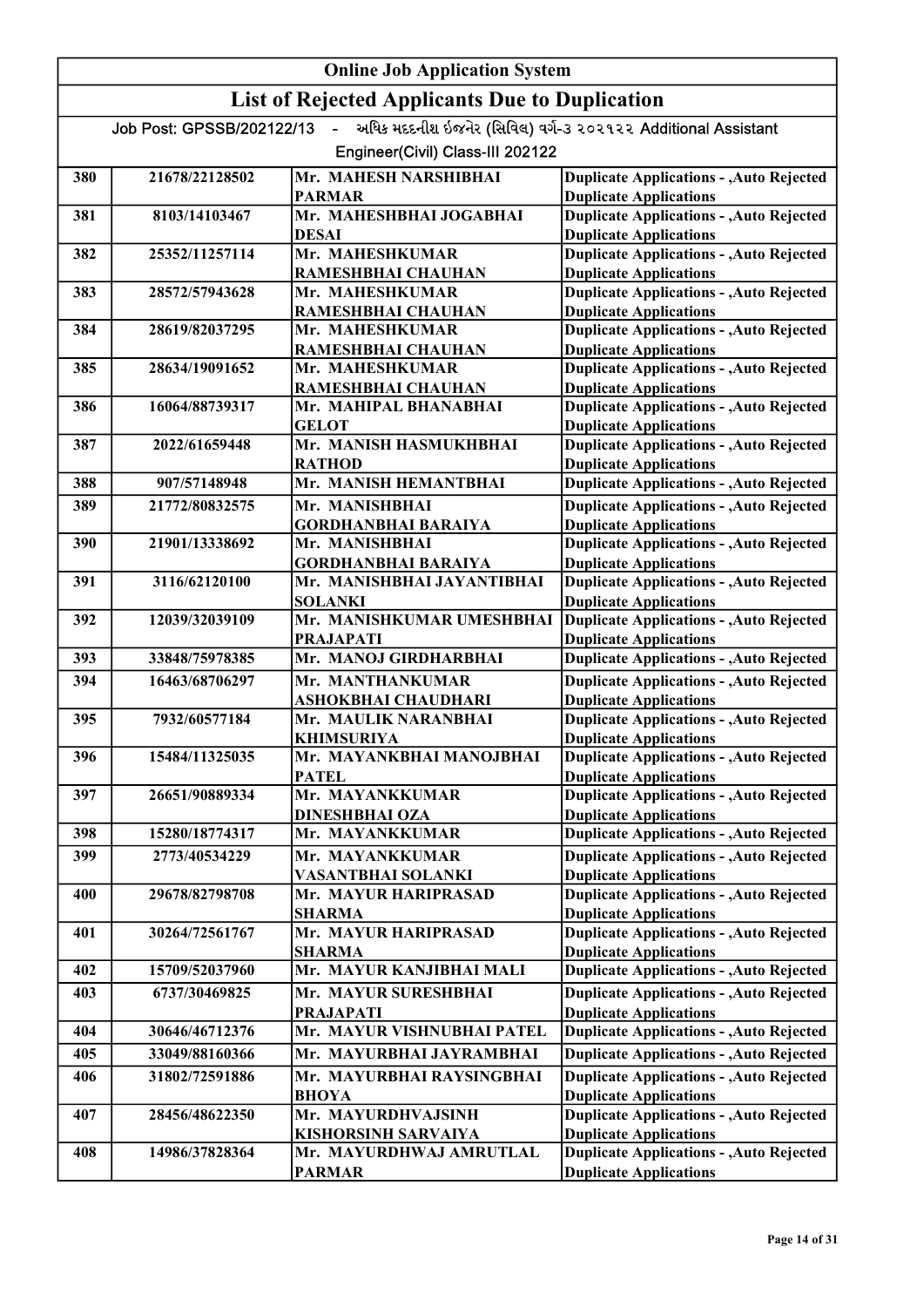|     |                           | <b>Online Job Application System</b>                  |                                                                                  |
|-----|---------------------------|-------------------------------------------------------|----------------------------------------------------------------------------------|
|     |                           | <b>List of Rejected Applicants Due to Duplication</b> |                                                                                  |
|     | Job Post: GPSSB/202122/13 | $\sim$                                                | અધિક મદદનીશ ઇજનેર (સિવિલ) વર્ગ-૩ ૨૦૨૧૨૨ Additional Assistant                     |
|     |                           | Engineer(Civil) Class-III 202122                      |                                                                                  |
| 409 | 21522/14545840            | Mr. MEET RAJENDRABHAI TANK                            | <b>Duplicate Applications - , Auto Rejected</b>                                  |
|     |                           |                                                       | <b>Duplicate Applications</b><br><b>Duplicate Applications - , Auto Rejected</b> |
| 410 | 29013/56731866            | Mr. MEETKUMAR ANILBHAI<br><b>KALARIYA</b>             | <b>Duplicate Applications</b>                                                    |
| 411 | 10228/57370233            | Mr. MEETKUMAR BABUBHAI                                | <b>Duplicate Applications - , Auto Rejected</b>                                  |
|     |                           | <b>PATEL</b>                                          | <b>Duplicate Applications</b>                                                    |
| 412 | 28126/37639433            | Mr. MEHUL KUMAR DESINGBHAI                            | <b>Duplicate Applications - , Auto Rejected</b>                                  |
| 413 | 16034/55903111            | <b>RATHWA</b><br>Mr. MEHULBHAI PREMJIBHAI             | <b>Duplicate Applications</b><br><b>Duplicate Applications - , Auto Rejected</b> |
| 414 | 16096/86626952            | Mr. MEHULBHAI PREMJIBHAI                              | <b>Duplicate Applications - , Auto Rejected</b>                                  |
| 415 | 16124/58903086            | Mr. MEHULBHAI PREMJIBHAI                              | <b>Duplicate Applications - , Auto Rejected</b>                                  |
| 416 | 2265/73278159             | Mr. MEHULBHAI RAYMALBHAI                              | <b>Duplicate Applications - , Auto Rejected</b>                                  |
|     |                           | <b>KANZARIYA</b>                                      | <b>Duplicate Applications</b>                                                    |
| 417 | 11202/42447280            | Mr. MEHULJI FULAJI THAKOR                             | <b>Duplicate Applications - , Auto Rejected</b>                                  |
|     |                           |                                                       | <b>Duplicate Applications</b>                                                    |
| 418 | 13383/89616002            | Mr. MEHULKUMAR DALABHAI                               | <b>Duplicate Applications - , Auto Rejected</b>                                  |
|     |                           | <b>CHAREL</b>                                         | <b>Duplicate Applications</b>                                                    |
| 419 | 22753/32357539            | Mr. MEHULKUMAR DALPATRAM                              | <b>Duplicate Applications - , Auto Rejected</b>                                  |
|     |                           | <b>PATANI</b>                                         | <b>Duplicate Applications</b>                                                    |
| 420 | 9326/79701817             | Mr. MEHULKUMAR DINESHBHAI                             | <b>Duplicate Applications - , Auto Rejected</b>                                  |
| 421 | 16254/12350667            | <b>GANDHI</b><br>Mr. MEHULKUMAR DINESHBHAI            | <b>Duplicate Applications</b><br><b>Duplicate Applications - , Auto Rejected</b> |
|     |                           | <b>GANDHI</b>                                         | <b>Duplicate Applications</b>                                                    |
| 422 | 33759/20038898            | Mr. MEHULKUMAR                                        | <b>Duplicate Applications - , Auto Rejected</b>                                  |
|     |                           | <b>KIRITKUMAR PARMAR</b>                              | <b>Duplicate Applications</b>                                                    |
| 423 | 33987/70491841            | Mr. MEHULKUMAR                                        | <b>Duplicate Applications - , Auto Rejected</b>                                  |
|     |                           | <b>KIRITKUMAR PARMAR</b>                              | <b>Duplicate Applications</b>                                                    |
| 424 | 8868/17776346             | Mr. MEHULKUMAR MAKANBHAI                              | <b>Duplicate Applications - , Auto Rejected</b>                                  |
| 425 | 19200/16387807            | Mr. MESUL PIDIYABHAI BARIA                            | <b>Duplicate Applications - , Auto Rejected</b>                                  |
| 426 | 389/11522152              | Mr. MIHIR GHELUBHAI VARU                              | <b>Duplicate Applications</b><br><b>Duplicate Applications - , Auto Rejected</b> |
|     |                           |                                                       | <b>Duplicate Applications</b>                                                    |
| 427 | 29019/85727529            | Mr. MILANKUMAR                                        | <b>Duplicate Applications - , Auto Rejected</b>                                  |
|     |                           | <b>BALAVANTBHAI PATEL</b>                             | <b>Duplicate Applications</b>                                                    |
| 428 | 2632/80954455             | Mr. MILANKUMAR LALJIBHAI                              | <b>Duplicate Applications - , Auto Rejected</b>                                  |
|     |                           | <b>CHAUDHARY</b>                                      | <b>Duplicate Applications</b>                                                    |
| 429 | 3984/73952588             | Mr. MILANKUMAR LALJIBHAI                              | <b>Duplicate Applications - , Auto Rejected</b>                                  |
|     |                           | <b>CHAUDHARY</b>                                      | <b>Duplicate Applications</b>                                                    |
| 430 | 30187/71864361            | Mr. MILIND PRABHATBHAI<br><b>GODHASARA</b>            | <b>Duplicate Applications - , Auto Rejected</b><br><b>Duplicate Applications</b> |
| 431 | 451/30753403              | Mr. MITESH BHILUBHAI RATHVA                           | <b>Duplicate Applications - , Auto Rejected</b>                                  |
|     |                           |                                                       | <b>Duplicate Applications</b>                                                    |
| 432 | 32606/65671200            | Mr. MITESHBHAI DILIPBHAI                              | <b>Duplicate Applications - , Auto Rejected</b>                                  |
|     |                           | <b>SOLANKI</b>                                        | <b>Duplicate Applications</b>                                                    |
| 433 | 32715/29052114            | Mr. MITESHBHAI DILIPBHAI                              | <b>Duplicate Applications - , Auto Rejected</b>                                  |
|     |                           | <b>SOLANKI</b>                                        | <b>Duplicate Applications</b>                                                    |
| 434 | 26452/81088033            | Mr. MOHAMEDIMRAN GAFFAR                               | <b>Duplicate Applications - , Auto Rejected</b>                                  |
| 435 | 9778/71070518             | Mr. MOHAMMADSOHIL                                     | <b>Duplicate Applications - , Auto Rejected</b>                                  |
| 436 | 12860/50801188            | NURMAHAMMAD SHAIKH<br>Mr. MOHAMMADSOHIL               | <b>Duplicate Applications</b><br><b>Duplicate Applications - , Auto Rejected</b> |
|     |                           | NURMAHAMMAD SHAIKH                                    | <b>Duplicate Applications</b>                                                    |
| 437 | 31633/25623728            | Mr. MOHIT NARSHIBHAI                                  | <b>Duplicate Applications - , Auto Rejected</b>                                  |
|     |                           | <b>VIRAMGAMA</b>                                      | <b>Duplicate Applications</b>                                                    |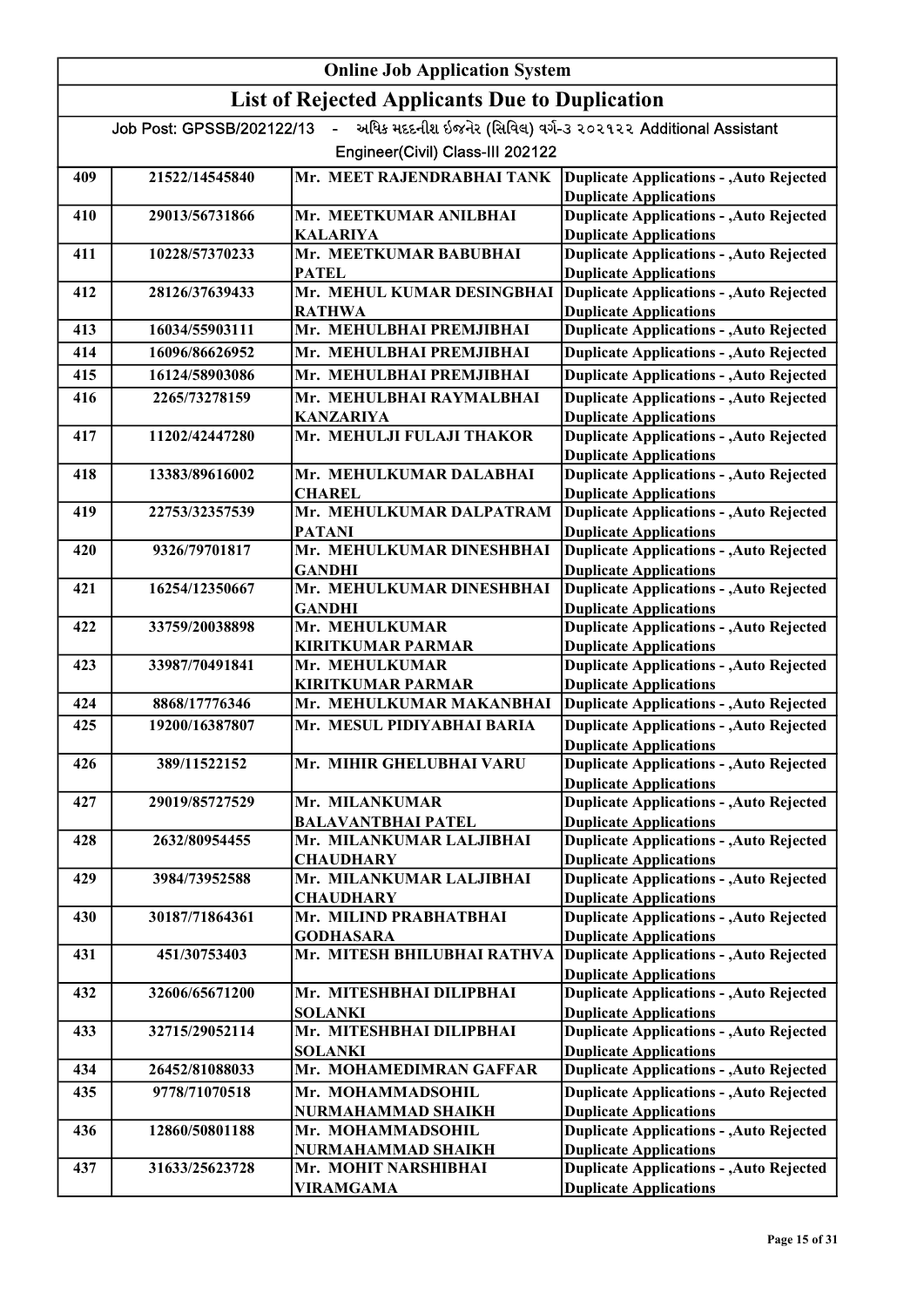### Online Job Application System List of Rejected Applicants Due to Duplication Job Post: GPSSB/202122/13 - અધિક મદદનીશ ઇજનેર (સિવિલ) વર્ગ-૩ ૨૦૨૧૨૨ Additional Assistant Engineer(Civil) Class-III 202122 438 16048/50759907 Mr. MONIK UMEDBHAI PATEL Duplicate Applications - ,Auto Rejected Duplicate Applications 439 13370/75098652 Mr. MUKESH MANJIBHAI GUJARATI<br>Mr. MUKESH SOMATBHAI ZORA Duplicate Applications - ,Auto Rejected Duplicate Applications 440 12028/33403356 Mr. MUKESH SOMATBHAI ZORA Duplicate Applications - ,Auto Rejected Duplicate Applications 441 17918/65259628 Mr. MUKESHBHAI JALIYABHAI DAMOR Duplicate Applications - ,Auto Rejected Duplicate Applications 442 18036/12723794 Mr. MUKESHBHAI JALIYABHAI DAMOR Duplicate Applications - ,Auto Rejected Duplicate Applications 443 32512/64673322 Mr. MUKESHBHAI KOLUBHAI **NEVAL** Duplicate Applications - ,Auto Rejected Duplicate Applications 444 26047/38845102 Mr. MUKESHBHAI SURESHBHAI DARAJI Duplicate Applications - ,Auto Rejected Duplicate Applications 445 10356/97859502 Mr. MUNNABHAI MATRABHAI JOGHAVA Duplicate Applications - ,Auto Rejected Duplicate Applications 446 20284/95811720 Mr. NAGARJUN KESHUBHAI KARAVADARA Duplicate Applications - ,Auto Rejected Duplicate Applications 447 28184/97155707 Mr. NAGESH DINESHBHAI DESAI Duplicate Applications - ,Auto Rejected Duplicate Applications 448 23714/11409919 Mr. NAGINKUMAR JAYANTILAL **PATEL** Duplicate Applications - ,Auto Rejected Duplicate Applications 449 25983/46449274 Mr. NALINBHAI BHAGUBHAI PATEL Duplicate Applications - ,Auto Rejected Duplicate Applications 450 7135/26345886 Mr. NARENDRAKUMAR 451 3745/56002060 Mr. NARENDRASINH KAKUSINH Duplicate Applications Duplicate Applications - ,Auto Rejected **CHAUHAN** Duplicate Applications - ,Auto Rejected Duplicate Applications 452 750/15519859 Mr. NARESH KARSHANBHAI **LONCHA** Duplicate Applications - ,Auto Rejected Duplicate Applications 453 20115/76614293 Mr. NAYANKUMAR BHAVESHBHAI VANIYA Duplicate Applications - ,Auto Rejected Duplicate Applications 454 20359/23942116 Mr. NAYANKUMAR BHAVESHBHAI VANIYA Duplicate Applications - ,Auto Rejected Duplicate Applications 455 274/48902607 Mr. NAYANKUMAR MANILAL **CHAUDHARI** Duplicate Applications - ,Auto Rejected Duplicate Applications 456 3008/90913465 Mr. NAYANKUMAR MANILAL 457 10130/52273639 Mr. NAYANKUMAR REVABHAI Duplicate Applications Duplicate Applications - ,Auto Rejected PARMAR Duplicate Applications - ,Auto Rejected Duplicate Applications 458 878/80253234 Mr. NIKHIL DINESHBHAI GEDIYA Duplicate Applications - ,Auto Rejected 459 13194/11391869 Mr. NIKHIL GIRISHBHAI CHAVDA Duplicate Applications - ,Auto Rejected Duplicate Applications 460 15112/58356301 Mr. NIKHILKUMAR AMRUTLAL DHIMMAR Duplicate Applications - ,Auto Rejected Duplicate Applications 461 24529/71110936 Mr. NIKULKUMAR RAMESHBHAI KAREN Duplicate Applications - ,Auto Rejected Duplicate Applications 462 15076/74002118 Mr. NIKUNJ BIPINBHAI RAMANI Duplicate Applications - ,Auto Rejected Duplicate Applications 463 873/28549016 Mr. NIKUNJKUMAR NAVINBHAI **CHAUDHARI** Duplicate Applications - ,Auto Rejected Duplicate Applications 464 33346/33949739 Mr. NILESH ARVINDBHAI Duplicate Applications - ,Auto Rejected

RATHOD

PRAJAPATI

465 24592/38757566 Mr. NILESH MUKESHCHANDRA RANA

466 7188/46999261 Mr. NILESHKUMAR MULAJIBHAI

Duplicate Applications

Duplicate Applications

Duplicate Applications

Duplicate Applications - ,Auto Rejected

Duplicate Applications - ,Auto Rejected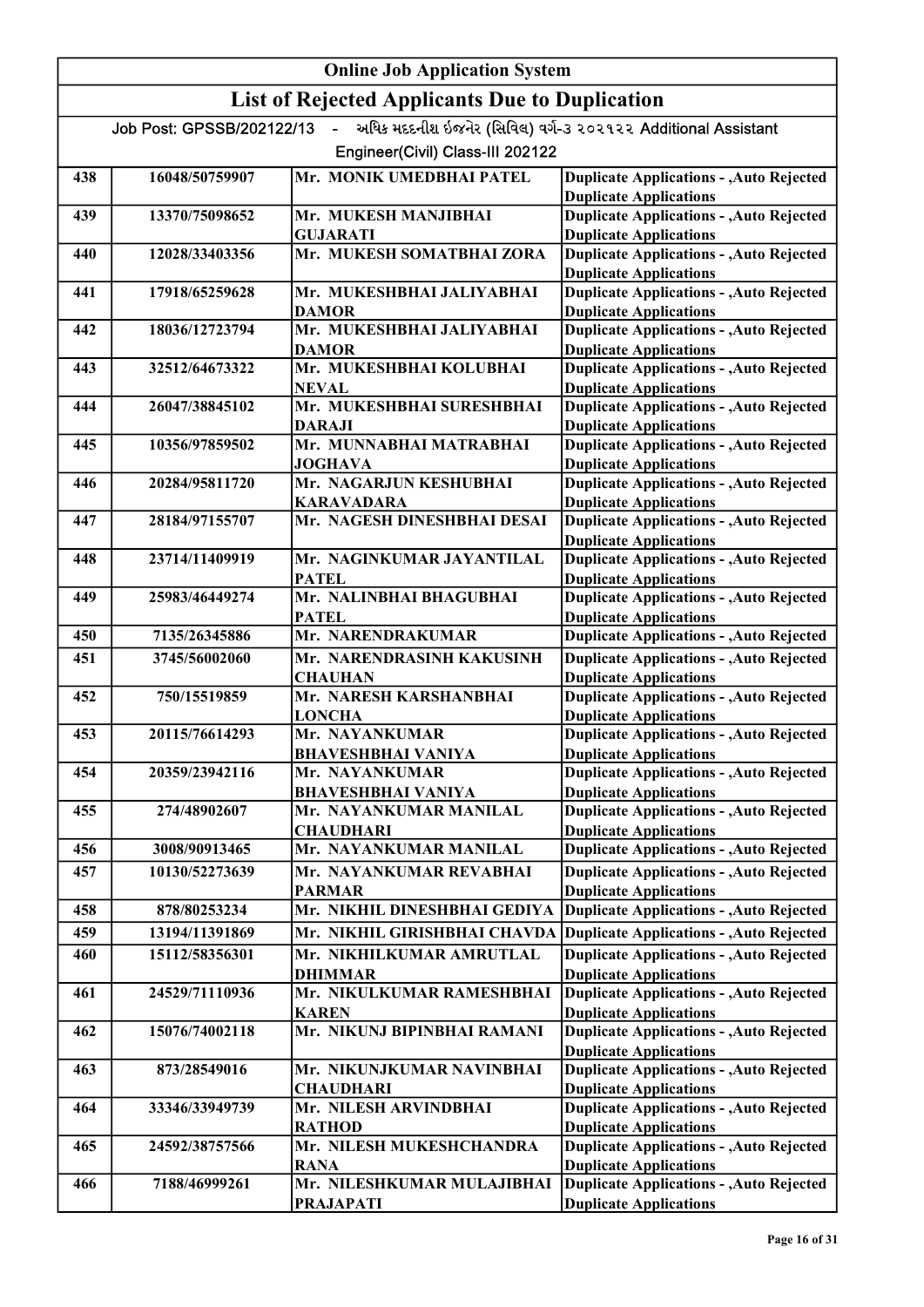# Online Job Application System List of Rejected Applicants Due to Duplication Job Post: GPSSB/202122/13 - અધિક મદદનીશ ઇજનેર (સિવિલ) વર્ગ-૩ ૨૦૨૧૨૨ Additional Assistant Engineer(Civil) Class-III 202122 467 22024/12353903 Mr. NILESHKUMAR SHANABHAI 468 35034/58283759 Mr. NILKANTHKUMAR Duplicate Applications Duplicate Applications - ,Auto Rejected UTTAMBHAI PATEL Duplicate Applications - ,Auto Rejected Duplicate Applications 469 11130/74128599 Mr. NIMESH JENTI BHAI MAHETA Duplicate Applications - ,Auto Rejected Duplicate Applications 470 10679/78267044 Mr. NIMESHBHAI CHETANBHAI GAMIT Duplicate Applications - ,Auto Rejected Duplicate Applications 471 29243/69838563 Mr. NIMESHKUMAR AMRATBHAI 472 10149/21337451 Mr. NIRAJ RAJENDRAKUMAR Duplicate Applications Duplicate Applications - ,Auto Rejected DAMOR Duplicate Applications - ,Auto Rejected Duplicate Applications 473 9678/82247612 Mr. NIRALKUMAR PRAMODBHAI PATEL Duplicate Applications - ,Auto Rejected Duplicate Applications 474 7519/46626062 Mr. NIRAV BHARATBHAI ZALA Duplicate Applications - ,Auto Rejected Duplicate Applications 475 22890/18882157 Mr. NIRMALBHAI HARSADBHAI PARMAR Duplicate Applications - ,Auto Rejected Duplicate Applications 476 23551/33872680 Mr. NIRMALKUMAR VIJAYBHAI GAMIT Duplicate Applications - ,Auto Rejected Duplicate Applications 477 22900/41697036 Mr. NISARG SHIRISHBHAI LEUVA Duplicate Applications - ,Auto Rejected Duplicate Applications 478 4907/46770548 Mr. OVESH ILYS CHARKHA Duplicate Applications - ,Auto Rejected Duplicate Applications 479 26929/84453282 Mr. PANKAJBHAI MADHUBHAI KAKLOTAR Duplicate Applications - ,Auto Rejected Duplicate Applications 480 1202/32187013 Mr. PANKAJKUMAR DEVJIBHAI ZALA Duplicate Applications - ,Auto Rejected Duplicate Applications 481 34554/41863512 Mr. PANKAJKUMAR PRAVINBHAI SOLANKI Duplicate Applications - ,Auto Rejected Duplicate Applications 482 24605/72796949 Mr. PARAG DINESHBHAI DHOLAKIYA Duplicate Applications - ,Auto Rejected Duplicate Applications 483 14822/51044651 Mr. PARAG RAMESHBHAI PATEL Duplicate Applications - ,Auto Rejected 484 8267/86033803 Mr. PARAMVIRSINH MANUSINH **CHAVDA** Duplicate Applications - ,Auto Rejected Duplicate Applications 485 3255/92737575 Mr. PARESH JITENDRA BHAI RATHOD Duplicate Applications - ,Auto Rejected Duplicate Applications 486 400/53448670 Mr. PARESHKUMAR PRABHUBHAI MAKWANA Duplicate Applications - ,Auto Rejected Duplicate Applications 487 28916/94730284 Mr. PARTH AMITBHAI SURA Duplicate Applications - ,Auto Rejected Duplicate Applications 488 31011/74421208 Mr. PARTH AMITBHAI SURA Duplicate Applications - ,Auto Rejected Duplicate Applications 489 12335/96909767 Mr. PARTH ASHOKBHAI PATTNI Duplicate Applications - ,Auto Rejected Duplicate Applications 490 34161/17043327 Mr. PARTH BABUBHAI MAKWANA Duplicate Applications - ,Auto Rejected Duplicate Applications 491 7198/48504308 Mr. PARTH KIRITBHAI SUTHAR Duplicate Applications - ,Auto Rejected Duplicate Applications 492 7312/13104651 Mr. PARTH PRAVINBHAI 493 3161/47751760 Mr. PARTH PRAVINBHAI Duplicate Applications Duplicate Applications - ,Auto Rejected SONDARVA SONDARVA Duplicate Applications - ,Auto Rejected Duplicate Applications 494 8321/34303392 Mr. PARTH PRAVINBHAI SONDARVA SONDARVA Duplicate Applications - ,Auto Rejected Duplicate Applications 495 18524/16376430 Mr. PARTHGIRI VIJAYGIRI GOSAI Duplicate Applications - ,Auto Rejected Duplicate Applications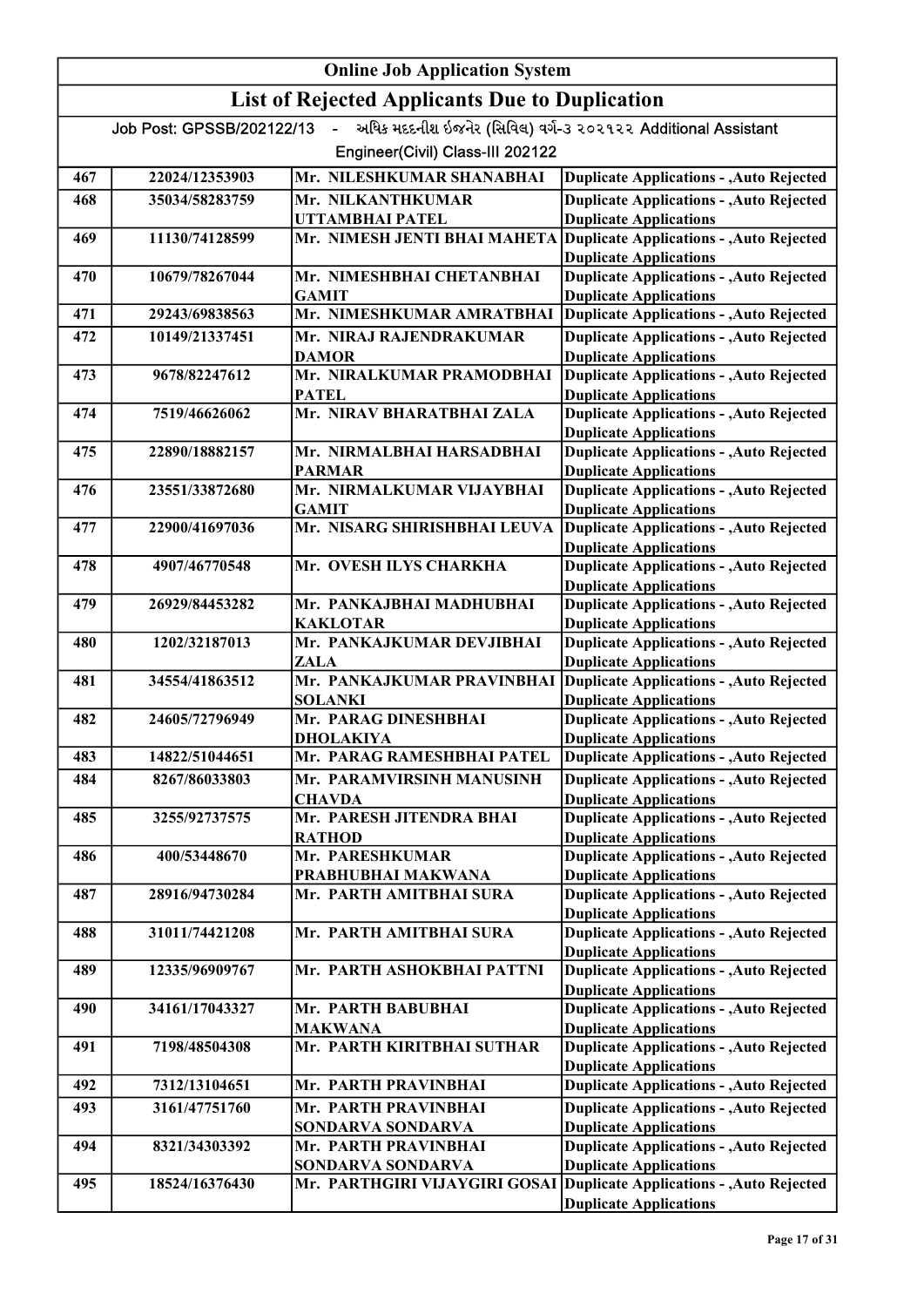|     |                             | <b>Online Job Application System</b>                  |                                                                                                         |
|-----|-----------------------------|-------------------------------------------------------|---------------------------------------------------------------------------------------------------------|
|     |                             | <b>List of Rejected Applicants Due to Duplication</b> |                                                                                                         |
|     | Job Post: GPSSB/202122/13 - |                                                       | અધિક મદદનીશ ઇજનેર (સિવિલ) વર્ગ-૩ ૨૦૨૧૨૨ Additional Assistant                                            |
|     |                             | Engineer(Civil) Class-III 202122                      |                                                                                                         |
| 496 | 20837/42293316              |                                                       | Mr. PARTHGIRI VIJAYGIRI GOSAI Duplicate Applications - , Auto Rejected<br><b>Duplicate Applications</b> |
| 497 | 9273/35727618               | Mr. PARTHKUMAR JAGDISHBHAI<br><b>PATEL</b>            | <b>Duplicate Applications - , Auto Rejected</b><br><b>Duplicate Applications</b>                        |
| 498 | 21896/45163569              | Mr. PARTHKUMAR                                        | <b>Duplicate Applications - , Auto Rejected</b>                                                         |
| 499 | 22376/29237776              | MUKESHKUMAR PRAJAPATI<br>Mr. PAVANKUMAR               | <b>Duplicate Applications</b><br><b>Duplicate Applications - , Auto Rejected</b>                        |
| 500 | 31204/73164388              | NARAYANBHAI PATEL<br>Mr. PIYUSH DAYALAL MORSANA       | <b>Duplicate Applications</b><br><b>Duplicate Applications - , Auto Rejected</b>                        |
| 501 | 4753/83905280               | Mr. PIYUSH SHANTIBHAI YADAV                           | <b>Duplicate Applications</b><br><b>Duplicate Applications - Auto Rejected</b>                          |
| 502 | 32493/14468260              | Mr. PIYUSHKUMAR                                       | <b>Duplicate Applications - , Auto Rejected</b>                                                         |
| 503 | 651/69265234                | NARASINHBHAI CHAUDHARY<br>Mr. PIYUSHKUMAR RAYJIBHAI   | <b>Duplicate Applications</b><br><b>Duplicate Applications - , Auto Rejected</b>                        |
| 504 | 84/75617846                 | <b>BARIA</b><br>Mr. PRABHATSINH VALUBHAI              | <b>Duplicate Applications</b><br><b>Duplicate Applications - , Auto Rejected</b>                        |
| 505 | 2823/94267821               | <b>BHABHOR</b><br>Mr. PRADIP BIPINCHANDRA             | <b>Duplicate Applications</b><br><b>Duplicate Applications - , Auto Rejected</b>                        |
|     |                             | <b>GADHAVI</b>                                        | <b>Duplicate Applications</b>                                                                           |
| 506 | 1884/86199989               | Mr. PRADIP VINUBHAI BAGDA                             | <b>Duplicate Applications - , Auto Rejected</b><br><b>Duplicate Applications</b>                        |
| 507 | 32197/33027415              | Mr. PRAFUL KARSHANBHAI JALU                           | <b>Duplicate Applications - , Auto Rejected</b>                                                         |
| 508 | 13320/22878378              | Mr. PRAFULKUMAR MANOJBHAI<br><b>PRAJAPATI</b>         | <b>Duplicate Applications - , Auto Rejected</b><br><b>Duplicate Applications</b>                        |
| 509 | 29994/74241397              | Mr. PRAGNESHKUMAR                                     | <b>Duplicate Applications - , Auto Rejected</b>                                                         |
| 510 | 21818/11053386              | <b>KANUBHAI MAVI</b><br>Mr. PRAKASH HARESHBHAI        | <b>Duplicate Applications</b><br><b>Duplicate Applications - , Auto Rejected</b>                        |
| 511 | 12228/70926224              | <b>BAGDA</b><br>Mr. PRAKASH JENTIBHAI                 | <b>Duplicate Applications</b><br><b>Duplicate Applications - , Auto Rejected</b>                        |
| 512 | 27623/19103021              | <b>UGHAREJIYA</b><br>Mr. PRAKASHBHAI PARAGJI          | <b>Duplicate Applications</b><br><b>Duplicate Applications - , Auto Rejected</b>                        |
|     |                             | <b>THAKOR</b>                                         | <b>Duplicate Applications</b>                                                                           |
| 513 | 21823/24115744              | Mr. PRAKASHKUMAR<br><b>CHHAGANLAL DAIYA</b>           | <b>Duplicate Applications - , Auto Rejected</b><br><b>Duplicate Applications</b>                        |
| 514 | 24862/98866587              | Mr. PRAMODBHAI BADJIBHAI<br><b>PARGI</b>              | <b>Duplicate Applications - , Auto Rejected</b><br><b>Duplicate Applications</b>                        |
| 515 | 10452/50288512              | Mr. PRASAD DAMJIBHAI RATHOD                           | Duplicate Applications - , Auto Rejected                                                                |
| 516 | 22908/83797508              | Mr. PRASHANTBHAI                                      | <b>Duplicate Applications</b><br><b>Duplicate Applications - , Auto Rejected</b>                        |
| 517 | 24107/83729134              | <b>SHANTIBHAI CHUDASAMA</b><br>Mr. PRATAP HAJA PARMAR | <b>Duplicate Applications</b><br><b>Duplicate Applications - , Auto Rejected</b>                        |
| 518 | 24133/38639596              | Mr. PRATAP HAJA PARMAR                                | <b>Duplicate Applications</b><br><b>Duplicate Applications - , Auto Rejected</b>                        |
|     |                             |                                                       | <b>Duplicate Applications</b>                                                                           |
| 519 | 21411/10914649              | Mr. PRATIKKUMAR<br>PARSHOTTAMBHAI KALIYA              | <b>Duplicate Applications - , Auto Rejected</b><br><b>Duplicate Applications</b>                        |
| 520 | 35979/45493523              | Mr. PRATIKKUMAR RAJESHBHAI<br><b>PATEL</b>            | <b>Duplicate Applications - , Auto Rejected</b><br><b>Duplicate Applications</b>                        |
| 521 | 30586/75999239              | Mr. PRAVINBHAI MERABHAI                               | <b>Duplicate Applications - , Auto Rejected</b>                                                         |
| 522 | 7587/20607727               | <b>PARMAR</b><br>Mr. PRAVINKUMAR SURESHBHAI           | <b>Duplicate Applications</b><br><b>Duplicate Applications - , Auto Rejected</b>                        |
| 523 | 1782/64423169               | <b>GAJJAR</b><br>Mr. PRAVINSINH CHAMPAKSINH           | <b>Duplicate Applications</b><br><b>Duplicate Applications - , Auto Rejected</b>                        |
|     |                             | <b>CHAUHAN</b>                                        | <b>Duplicate Applications</b>                                                                           |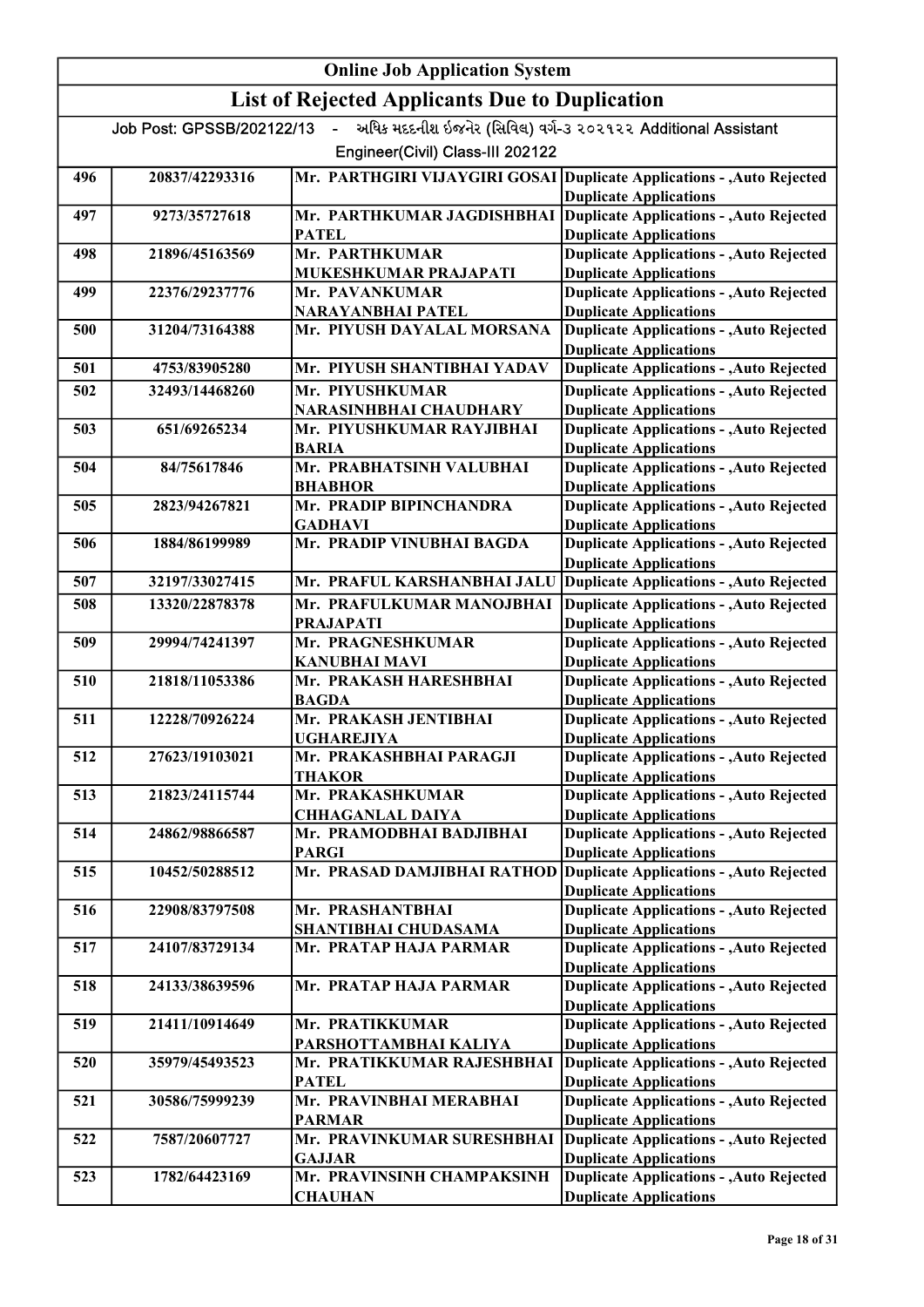|     | <b>Online Job Application System</b> |                                                       |                                                                                  |  |
|-----|--------------------------------------|-------------------------------------------------------|----------------------------------------------------------------------------------|--|
|     |                                      | <b>List of Rejected Applicants Due to Duplication</b> |                                                                                  |  |
|     | Job Post: GPSSB/202122/13 -          |                                                       | અધિક મદદનીશ ઇજનેર (સિવિલ) વર્ગ-૩ ૨૦૨૧૨૨ Additional Assistant                     |  |
|     |                                      | Engineer(Civil) Class-III 202122                      |                                                                                  |  |
| 524 | 4399/87436435                        | Mr. PRIYANK AMRUTBHAI                                 | <b>Duplicate Applications - , Auto Rejected</b>                                  |  |
|     |                                      | <b>PRAJAPATI</b>                                      | <b>Duplicate Applications</b>                                                    |  |
| 525 | 17384/91573430                       | Mr. PRIYANK DAHYABHAI PATEL                           | <b>Duplicate Applications - , Auto Rejected</b><br><b>Duplicate Applications</b> |  |
| 526 | 24640/93365797                       | Mr. PRIYANKKUMAR                                      | <b>Duplicate Applications - , Auto Rejected</b>                                  |  |
|     |                                      | <b>ASHOKBHAI PATEL</b>                                | <b>Duplicate Applications</b>                                                    |  |
| 527 | 29507/72720990                       | Mr. PRIYANKKUMAR                                      | <b>Duplicate Applications - , Auto Rejected</b>                                  |  |
| 528 | 19731/92160552                       | Mr. PRIYANSHU DIPAKBHAI<br><b>PATEL</b>               | <b>Duplicate Applications - , Auto Rejected</b><br><b>Duplicate Applications</b> |  |
| 529 | 3657/58655418                        | Mr. PUNIT NARESHBHAI                                  | <b>Duplicate Applications - , Auto Rejected</b>                                  |  |
|     |                                      | <b>CHAUDHARI</b>                                      | <b>Duplicate Applications</b>                                                    |  |
| 530 | 919/20360401                         | Mr. PURVKUMAR JAYANTIBHAI                             | <b>Duplicate Applications - , Auto Rejected</b>                                  |  |
| 531 | 33702/59179224                       | Mr. RAGHUVIR KISHORBHAI                               | <b>Duplicate Applications - , Auto Rejected</b>                                  |  |
| 532 | 26706/49641574                       | Mr. RAHUL NANJI BHAI GOHEL                            | <b>Duplicate Applications - , Auto Rejected</b>                                  |  |
| 533 | 9174/16623762                        | Mr. RAHUL PRAVINBHAI                                  | <b>Duplicate Applications</b><br><b>Duplicate Applications - , Auto Rejected</b> |  |
|     |                                      | <b>MAKWANA</b>                                        | <b>Duplicate Applications</b>                                                    |  |
| 534 | 852/67766027                         | Mr. RAHUL RAMESHBHAI                                  | <b>Duplicate Applications - , Auto Rejected</b>                                  |  |
|     |                                      | <b>SOLANKI</b>                                        | <b>Duplicate Applications</b>                                                    |  |
| 535 | 17398/10598736                       | Mr. RAHULBHAI ARJUNBHAI                               | <b>Duplicate Applications - , Auto Rejected</b>                                  |  |
|     |                                      | <b>GAMIT</b>                                          | <b>Duplicate Applications</b>                                                    |  |
| 536 | 8169/43078958                        | Mr. RAHULBHAI POLABHAI                                | <b>Duplicate Applications - , Auto Rejected</b>                                  |  |
| 537 | 22167/77123917                       | Mr. RAHULKUMAR ARVINDBHAI<br><b>PATEL</b>             | <b>Duplicate Applications - , Auto Rejected</b><br><b>Duplicate Applications</b> |  |
| 538 | 306/57170776                         | Mr. RAHULKUMAR DANABHAI                               | <b>Duplicate Applications - , Auto Rejected</b>                                  |  |
|     |                                      | <b>RATHOD</b>                                         | <b>Duplicate Applications</b>                                                    |  |
| 539 | 739/47239675                         | Mr. RAHULKUMAR<br>JAGADISHBHAI KALASWA                | <b>Duplicate Applications - , Auto Rejected</b><br><b>Duplicate Applications</b> |  |
| 540 | 16781/69005028                       | Mr. RAHULKUMAR KANTIBHAI                              | <b>Duplicate Applications - , Auto Rejected</b>                                  |  |
|     |                                      | <b>PARMAR</b>                                         | <b>Duplicate Applications</b>                                                    |  |
| 541 | 6754/84300365                        | Mr. RAHULKUMAR RAJESHBHAI                             | <b>Duplicate Applications - , Auto Rejected</b>                                  |  |
|     |                                      | <b>SHINGADIYA</b>                                     | <b>Duplicate Applications</b>                                                    |  |
| 542 | 17761/89780642                       | Mr. RAHULKUMAR<br>RAMESHBHAI VASAVA                   | <b>Duplicate Applications - , Auto Rejected</b><br><b>Duplicate Applications</b> |  |
| 543 | 32333/13708348                       | Mr. RAJ DASHRATHKUMAR                                 | <b>Duplicate Applications - , Auto Rejected</b>                                  |  |
|     |                                      | <b>THAKKAR</b>                                        | <b>Duplicate Applications</b>                                                    |  |
| 544 | 17360/23547772                       | Mr. RAJ JETHALAL JAVIYA                               | <b>Duplicate Applications - , Auto Rejected</b>                                  |  |
|     |                                      |                                                       | <b>Duplicate Applications</b>                                                    |  |
| 545 | 20638/20445581                       | Mr. RAJ JETHALAL JAVIYA                               | <b>Duplicate Applications - , Auto Rejected</b><br><b>Duplicate Applications</b> |  |
| 546 | 2308/75073272                        | Mr. RAJ VIJAYBHAI PANDYA                              | <b>Duplicate Applications - , Auto Rejected</b>                                  |  |
|     |                                      |                                                       | <b>Duplicate Applications</b>                                                    |  |
| 547 | 18544/20783805                       | Mr. RAJENDRASINH                                      | <b>Duplicate Applications - , Auto Rejected</b>                                  |  |
| 548 | 20630/28919057                       | Mr. RAJESH KHENGARBHAI AHIR                           | <b>Duplicate Applications - , Auto Rejected</b>                                  |  |
|     |                                      |                                                       | <b>Duplicate Applications</b>                                                    |  |
| 549 | 22422/54011676                       | Mr. RAJESH KHENGARBHAI AHIR                           | <b>Duplicate Applications - , Auto Rejected</b><br><b>Duplicate Applications</b> |  |
| 550 | 24184/34276006                       | Mr. RAJESH KHENGARBHAI AHIR                           | Duplicate Applications - , Auto Rejected                                         |  |
|     |                                      |                                                       | <b>Duplicate Applications</b>                                                    |  |
| 551 | 15701/36997740                       | Mr. RAJESH RAMESHBHAI                                 | <b>Duplicate Applications - , Auto Rejected</b>                                  |  |
| 552 | 14404/21814516                       | Mr. RAJESHBHAI HIRABHAI                               | <b>Duplicate Applications - , Auto Rejected</b>                                  |  |
| 553 | 16538/49515396                       | <b>BARIA</b><br>Mr. RAJESHBHAI HIRABHAI               | <b>Duplicate Applications</b><br><b>Duplicate Applications - , Auto Rejected</b> |  |
|     |                                      |                                                       |                                                                                  |  |

BARIA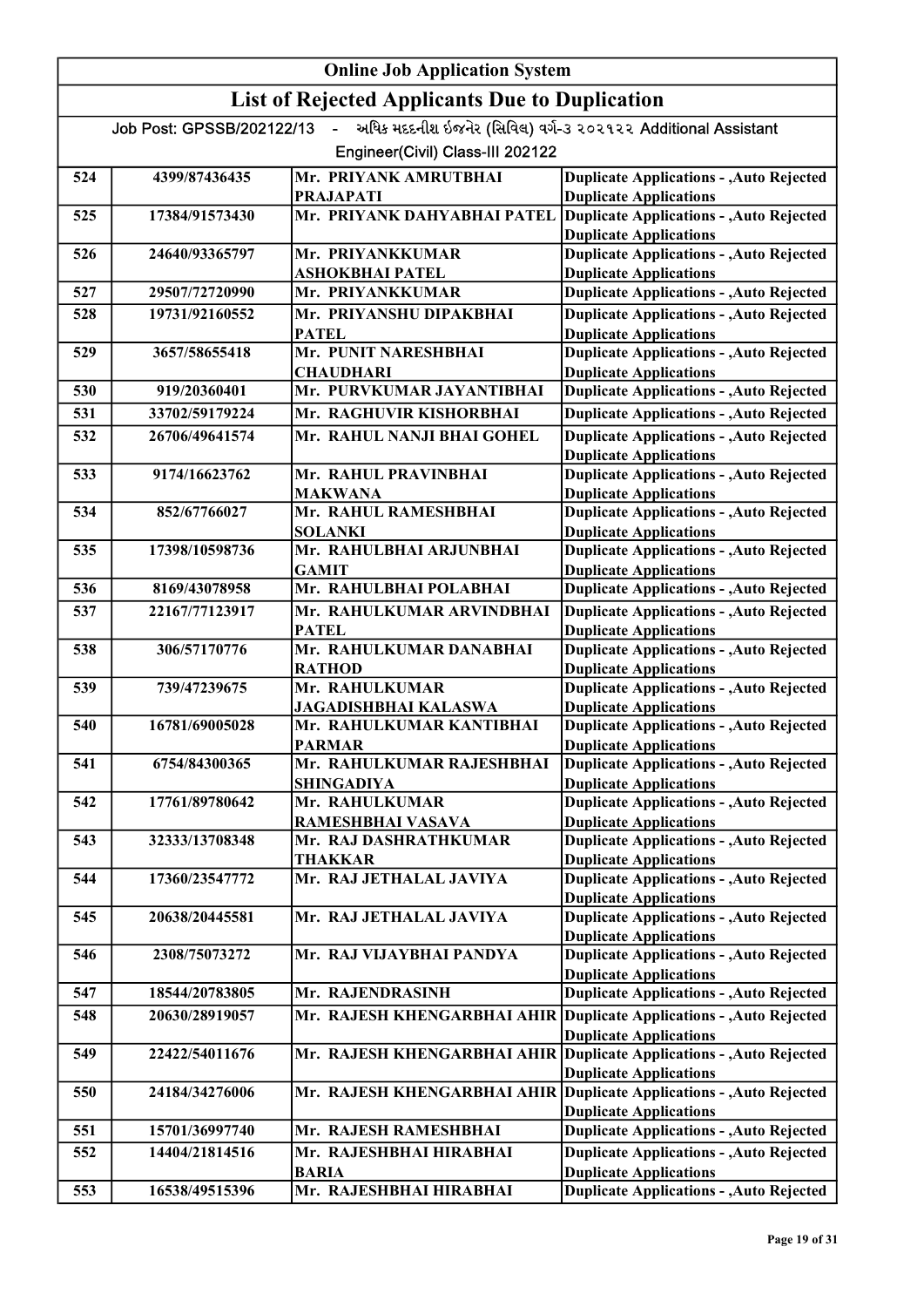|     |                           | <b>Online Job Application System</b>                     |                                                                                  |
|-----|---------------------------|----------------------------------------------------------|----------------------------------------------------------------------------------|
|     |                           | <b>List of Rejected Applicants Due to Duplication</b>    |                                                                                  |
|     | Job Post: GPSSB/202122/13 | $\mathbf{L}^{\text{max}}$                                | અધિક મદદનીશ ઇજનેર (સિવિલ) વર્ગ-૩ ૨૦૨૧૨૨ Additional Assistant                     |
|     |                           | Engineer(Civil) Class-III 202122                         |                                                                                  |
| 554 | 32607/50521657            | Mr. RAJESHKUMAR KANTIBHAI<br><b>GOHEL</b>                | <b>Duplicate Applications - , Auto Rejected</b><br><b>Duplicate Applications</b> |
| 555 | 32729/90024116            | Mr. RAJESHKUMAR KANTIBHAI<br><b>GOHEL</b>                | <b>Duplicate Applications - , Auto Rejected</b><br><b>Duplicate Applications</b> |
| 556 | 28742/94887763            | Mr. RAJESHKUMAR RANABHAI<br><b>CHAUDHARI</b>             | <b>Duplicate Applications - , Auto Rejected</b><br><b>Duplicate Applications</b> |
| 557 | 15518/70710542            | Mr. RAJKUMAR PRAFULKUMAR<br><b>DARJI</b>                 | <b>Duplicate Applications - , Auto Rejected</b><br><b>Duplicate Applications</b> |
| 558 | 11958/96969499            | Mr. RAJNIKANT JAYANTIBHAI<br><b>PARMAR</b>               | <b>Duplicate Applications - , Auto Rejected</b><br><b>Duplicate Applications</b> |
| 559 | 2319/61676690             | Mr. RAJUBHAI NATHABHAI                                   | <b>Duplicate Applications - , Auto Rejected</b>                                  |
| 560 | 19435/22268233            | Mr. RAKESHBHAI SABURBHAI<br><b>BHABHOR</b>               | <b>Duplicate Applications - , Auto Rejected</b><br><b>Duplicate Applications</b> |
| 561 | 23102/60946314            | Mr. RAKESHBHAI SABURBHAI                                 | <b>Duplicate Applications - , Auto Rejected</b>                                  |
| 562 | 13927/97199208            | <b>BHABHOR</b><br>Mr. RAKESHKUMAR RAMANSINH              | <b>Duplicate Applications</b><br><b>Duplicate Applications - , Auto Rejected</b> |
| 563 | 1375/97341343             | <b>SOLANKI</b><br>Mr. RAKSHIT DIPAKBHAI                  | <b>Duplicate Applications</b><br><b>Duplicate Applications - , Auto Rejected</b> |
| 564 | 5906/89570178             | <b>VITHALAPARA</b><br>Mr. RAMANBHAI CHIAMANBHAI          | <b>Duplicate Applications</b><br><b>Duplicate Applications - , Auto Rejected</b> |
| 565 | 12261/81218872            | <b>BHURIYA</b><br>Mr. RAMDEVSINH PRATAPBHAI              | <b>Duplicate Applications</b><br><b>Duplicate Applications - , Auto Rejected</b> |
| 566 | 28463/89765211            | <b>SINDHAV</b><br>Mr. RAMESHBHAI PREMABHAI               | <b>Duplicate Applications</b><br><b>Duplicate Applications - , Auto Rejected</b> |
| 567 | 15303/55638035            | Mr. RANJITKUMAR MANAJI                                   | <b>Duplicate Applications - , Auto Rejected</b>                                  |
| 568 | 16758/19289408            | <b>THAKOR</b><br>Mr. RASMIKANT MANILAL                   | <b>Duplicate Applications</b><br><b>Duplicate Applications - , Auto Rejected</b> |
| 569 | 956/26020585              | <b>VANKAR</b><br>Mr. RATILAL CHHAGANBHAI                 | <b>Duplicate Applications</b><br><b>Duplicate Applications - , Auto Rejected</b> |
|     |                           | <b>CHOPDA</b>                                            | <b>Duplicate Applications</b>                                                    |
| 570 | 11683/69901283            | Mr. RAVI BABUBHAI PRAJAPATI<br>Mr. RAVI KARSHANBHAI BATA | <b>Duplicate Applications - , Auto Rejected</b>                                  |
| 571 | 18182/20529927            |                                                          | <b>Duplicate Applications - , Auto Rejected</b><br><b>Duplicate Applications</b> |
| 572 | 2963/67278355             | Mr. RAVI KUMAR DINESH BHAI<br>ZINZUVADIYA                | <b>Duplicate Applications - , Auto Rejected</b><br><b>Duplicate Applications</b> |
| 573 | 16133/13706472            | Mr. RAVI PRAKASHBHAI<br><b>GONDALIYA</b>                 | <b>Duplicate Applications - , Auto Rejected</b><br><b>Duplicate Applications</b> |
| 574 | 31626/72030116            | Mr. RAVIKUMAR ASHOKBHAI<br><b>REVAR</b>                  | <b>Duplicate Applications - , Auto Rejected</b><br><b>Duplicate Applications</b> |
| 575 | 1014/67738070             | Mr. RAVIKUMAR DAYABHAI                                   | <b>Duplicate Applications - , Auto Rejected</b>                                  |
| 576 | 1285/31678759             | <b>KOCHARA</b><br>Mr. RAVIKUMAR DINESHBHAI               | <b>Duplicate Applications</b><br><b>Duplicate Applications - , Auto Rejected</b> |
| 577 | 24305/45665495            | <b>BHATI</b><br>Mr. RAVIKUMAR GINESHBHAI                 | <b>Duplicate Applications</b><br><b>Duplicate Applications - , Auto Rejected</b> |
| 578 | 15347/26304727            | OZA<br>Mr. RAVIKUMAR MAVJIBHAI                           | <b>Duplicate Applications</b><br><b>Duplicate Applications - , Auto Rejected</b> |
| 579 | 3532/40033129             | <b>SARADVA</b><br>Mr. RAVIKUMAR PRAMODBHAI               | <b>Duplicate Applications</b><br><b>Duplicate Applications - , Auto Rejected</b> |
| 580 | 33730/17376685            | Mr. RAVIKUMAR VRAJLAL                                    | <b>Duplicate Applications - , Auto Rejected</b>                                  |
|     |                           | <b>GOHEL</b>                                             | <b>Duplicate Applications</b>                                                    |
| 581 | 23580/52238577            | Mr. RAVINDRAKUMAR<br>VASANTBHAI NAYI                     | <b>Duplicate Applications - , Auto Rejected</b><br><b>Duplicate Applications</b> |
| 582 | 10325/19448076            | Mr. RAVINDRASINH<br>DHARMENDRASINH RATHOD                | <b>Duplicate Applications - , Auto Rejected</b><br><b>Duplicate Applications</b> |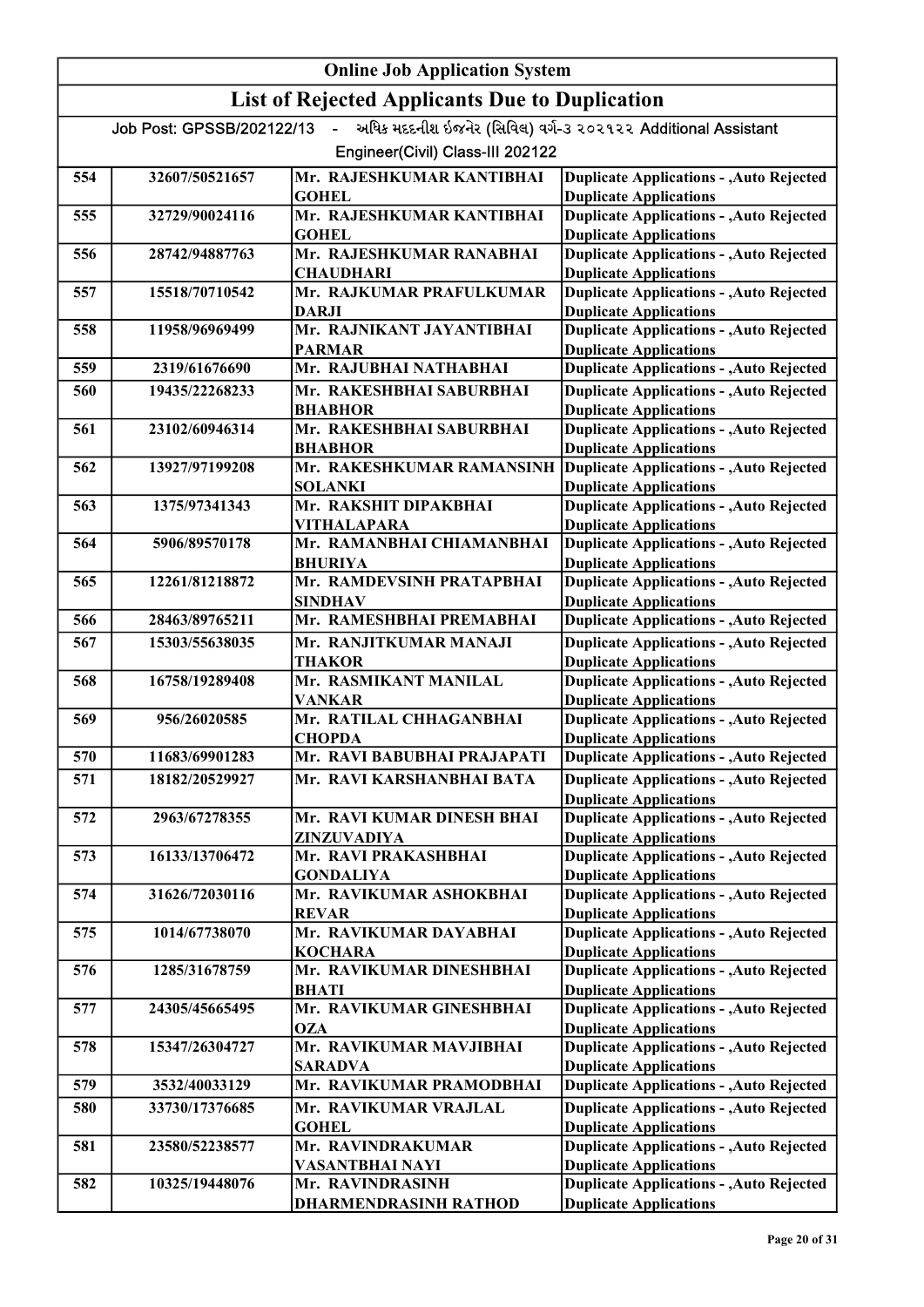# Online Job Application System List of Rejected Applicants Due to Duplication Job Post: GPSSB/202122/13 - અધિક મદદનીશ ઇજનેર (સિવિલ) વર્ગ-૩ ૨૦૨૧૨૨ Additional Assistant Engineer(Civil) Class-III 202122 583 15838/24918628 Mr. RAVIRAJSINH DOLATSINH BARAD Duplicate Applications - ,Auto Rejected Duplicate Applications 584 20762/65254203 Mr. REEDHAMKUMAR <mark>RAJANEEKANT BAROT</mark><br>Mr. RISHI DEEPAKBHAI KOYA Duplicate Applications - ,Auto Rejected Duplicate Applications 585 4674/14527865 Mr. RISHI DEEPAKBHAI KOYA Duplicate Applications - ,Auto Rejected Duplicate Applications 586 7653/19080868 Mr. ROHAN NITINBHAI UNAGAR Duplicate Applications - ,Auto Rejected Duplicate Applications 587 5946/80614948 Mr. ROHAN RAJUBHAI MARU Duplicate Applications - ,Auto Rejected Duplicate Applications 588 6067/73811974 Mr. ROHAN RAJUBHAI MARU Duplicate Applications - ,Auto Rejected Duplicate Applications 589 21880/17094206 Mr. ROHIT BHAGVANJIBHAI DAFDA Duplicate Applications - ,Auto Rejected Duplicate Applications 590 16021/30097121 Mr. ROHITBHAI MAVJIBHAI HADIYA Duplicate Applications - ,Auto Rejected Duplicate Applications 591 5381/16319122 Mr. ROHITSINH RAJENDRASINH **ZALA<br>Mr. RONAK HEMALBHAI KADIYA** Duplicate Applications - ,Auto Rejected Duplicate Applications 592 25843/27950746 Mr. RONAK HEMALBHAI KADIYA Duplicate Applications - ,Auto Rejected Duplicate Applications 593 6473/25691891 Mr. RONAK JANAKBHAI RANA Duplicate Applications - ,Auto Rejected Duplicate Applications 594 32599/69381640 Mr. RUMEET KANJIBHAI Mr. RUSHI SANJAYBHAI VADHER Duplicate Applications - ,Auto Rejected 595 5308/38037054 Mr. RUSHI SANJAYBHAI VADHER Duplicate Applications - ,Auto Rejected Duplicate Applications Duplicate Applications 596 13891/72429566 Mr. RUTURAJSINH ANIRUDHSINH JADEJA Duplicate Applications - ,Auto Rejected Duplicate Applications 597 13972/17564917 Mr. RUTURAJSINH ANIRUDHSINH JADEJA Duplicate Applications - ,Auto Rejected Duplicate Applications 598 32780/42855215 Mr. RUTVIKBHAI KHANDUBHAI **PATEL<br>Mr. SAAD FARUQ MANSURI** Duplicate Applications - ,Auto Rejected Duplicate Applications 599 14750/12002157 Mr. SAAD FARUQ MANSURI Duplicate Applications - ,Auto Rejected Duplicate Applications 600 20178/37934745 Mr. SACHIN CHANDRAHASBHAI MAHERIYA Duplicate Applications - ,Auto Rejected Duplicate Applications 601 6369/43623619 Mr. SACHIN SHANTILAL RATHVA Duplicate Applications - ,Auto Rejected Duplicate Applications 602 5732/28755169 Mr. SADAMHUSHEN SIDHIK SAMEJA Duplicate Applications - ,Auto Rejected Duplicate Applications 603 21900/84618093 Mr. SADIKALI YUSUFBHAI MAKNOJIYA Duplicate Applications - ,Auto Rejected Duplicate Applications 604 14576/28838273 Mr. SAGAR BECHARBHAI BATHWAR Duplicate Applications - ,Auto Rejected Duplicate Applications 605 993/84141844 Mr. SAGAR GIRISHBHAI RATHOD Duplicate Applications - ,Auto Rejected 606 28091/82072447 Mr. SAGAR MAHENDRABHAI <mark>RATHOD</mark><br>Mr. SAGAR RATILAL BAROT Duplicate Applications - ,Auto Rejected Duplicate Applications 607 26260/19904123 Mr. SAGAR RATILAL BAROT Duplicate Applications - ,Auto Rejected Duplicate Applications 608 7474/70203923 Mr. SAGAR VIJAYBHAI BHATTI Duplicate Applications - ,Auto Rejected Duplicate Applications 609 19367/32041223 Mr. SAGARBHAI BHARATBHAI 610 21406/77192815 Mr. SAGARKUMAR AMRUTBHAI Duplicate Applications Duplicate Applications - ,Auto Rejected TAILOR Duplicate Applications - ,Auto Rejected Duplicate Applications 611 6007/70484870 Mr. SAHIL DILIPBHAI PARMAR Duplicate Applications - ,Auto Rejected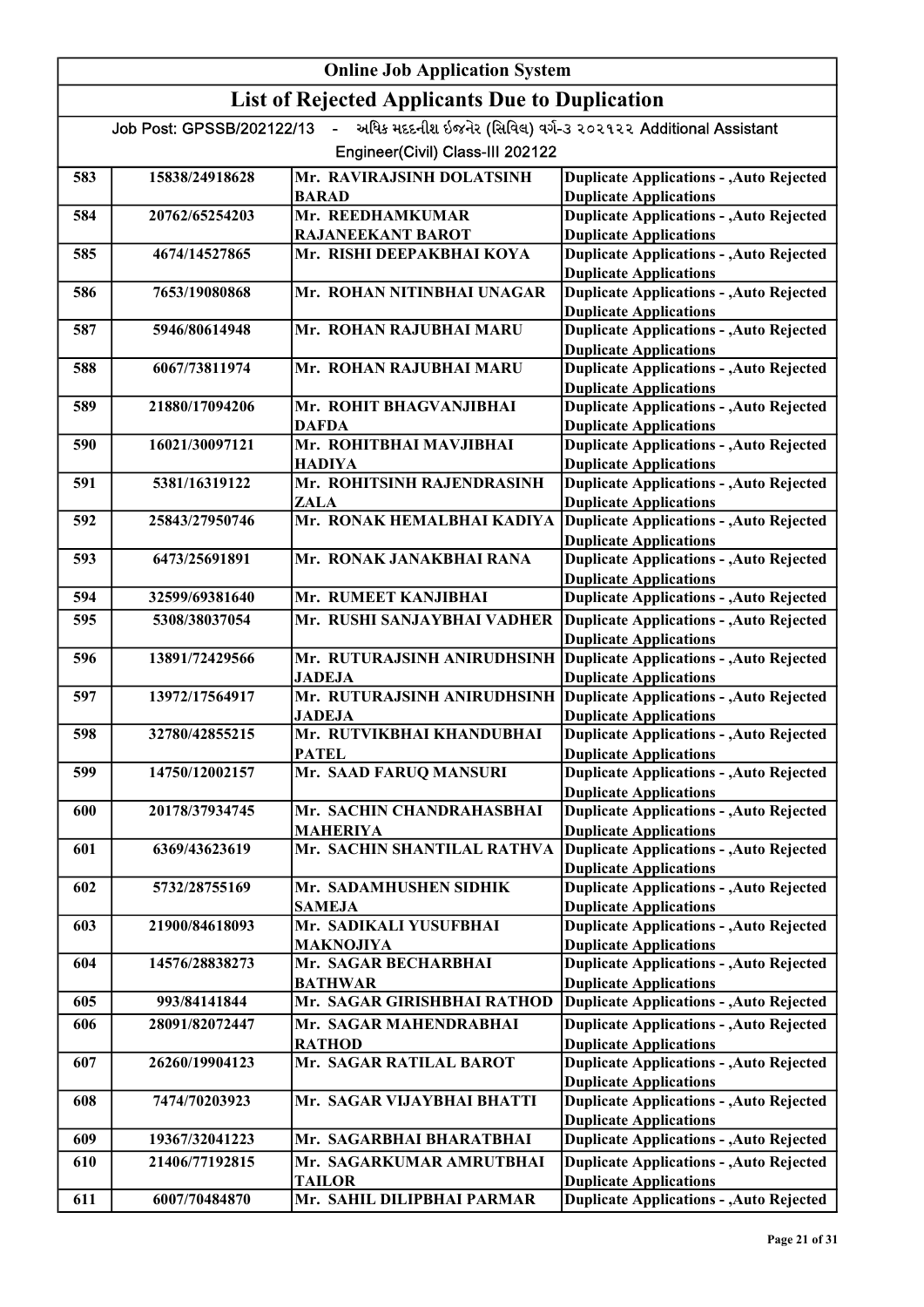| <b>List of Rejected Applicants Due to Duplication</b><br>અધિક મદદનીશ ઇજનેર (સિવિલ) વર્ગ-૩ ૨૦૨૧૨૨ Additional Assistant<br>Job Post: GPSSB/202122/13<br>$\sim$<br>Engineer(Civil) Class-III 202122<br>Mr. SAHIL RAFIKBHAI CHAUHAN<br>138/82887757<br><b>Duplicate Applications - , Auto Rejected</b><br>612<br><b>Duplicate Applications</b><br><b>Duplicate Applications - , Auto Rejected</b><br>613<br>7950/78744334<br>Mr. SAHILKHAN RAMUBHAI<br><b>Duplicate Applications</b><br><b>MUSLA</b><br><b>Duplicate Applications - , Auto Rejected</b><br>Mr. SAKILBHAI ANVARBHAI<br>8229/90917671<br>614<br><b>Duplicate Applications</b><br>VAHORA<br><b>Duplicate Applications - , Auto Rejected</b><br>Mr. SAMADBHAI MAKSUDBHAI<br>1432/76134317<br>615<br>26986/63290782<br>Mr. SAMIR LALABHAI RANA<br><b>Duplicate Applications - , Auto Rejected</b><br>616<br><b>Duplicate Applications</b><br><b>Duplicate Applications - , Auto Rejected</b><br>Mr. SAMIR MUBARAKBHAI SHAH<br>617<br>13406/68057975<br><b>Duplicate Applications</b><br><b>Duplicate Applications - , Auto Rejected</b><br>Mr. SAMPATBHAI BHAILALBHAI<br>618<br>8149/35506593<br><b>RATHVA</b><br><b>Duplicate Applications</b><br>Mr. SANATKUMAR DINESHBHAI<br><b>Duplicate Applications - , Auto Rejected</b><br>619<br>30829/29668577<br><b>Duplicate Applications - , Auto Rejected</b><br>Mr. SANDIPBHAI MASULBHAI<br>620<br>7545/64170906<br><b>Duplicate Applications - , Auto Rejected</b><br>621<br>31123/87486237<br>Mr. SANJAY DEVRAJ BHAI<br><b>Duplicate Applications - , Auto Rejected</b><br>622<br>15310/14919888<br>Mr. SANJAY GOVINDBHAI<br><b>Duplicate Applications</b><br><b>KATHAD</b><br><b>Duplicate Applications - , Auto Rejected</b><br>Mr. SANJAYBHAI RUPABHAI<br>623<br>6725/79831094<br><b>Duplicate Applications</b><br>ZEJARIYA<br><b>Duplicate Applications - , Auto Rejected</b><br>Mr. SANJAYKUMAR<br>624<br>6741/76846724<br><b>Duplicate Applications</b><br>HEMRAJBHAI CHAUDHARI<br><b>Duplicate Applications - , Auto Rejected</b><br>625<br>23230/92285591<br>Mr. SANJAYKUMAR<br><b>Duplicate Applications - , Auto Rejected</b><br>Mr. SANJAYKUMAR<br>626<br>15898/17041679<br><b>Duplicate Applications</b><br>RAMESHBHAI DABHI<br>Mr. SANJAYKUMAR RAVJIBHAI<br><b>Duplicate Applications - , Auto Rejected</b><br>627<br>1954/32315070<br><b>PARGI</b><br><b>Duplicate Applications</b><br><b>Duplicate Applications - , Auto Rejected</b><br>Mr. SANJAYKUMAR RAVJIBHAI<br>628<br>27529/32251429<br>PARGI<br><b>Duplicate Applications</b><br>629<br>Mr. SANKET PRAFUL JETHWA<br><b>Duplicate Applications - , Auto Rejected</b><br>2070/56028285<br>Mr. SANKET YAGNESHBHAI<br><b>Duplicate Applications - , Auto Rejected</b><br>630<br>11229/43569811<br><b>Duplicate Applications</b><br><b>PATEL</b><br>6528/72936317<br>Mr. SARDARBHAI AVALSING<br><b>Duplicate Applications - , Auto Rejected</b><br>631<br><b>Duplicate Applications - , Auto Rejected</b><br>632<br>24508/40169261<br>Mr. SATISHBHAI LAKHMANBHAI<br><b>Duplicate Applications</b><br><b>SOLANKEE</b><br><b>Duplicate Applications - , Auto Rejected</b><br>633<br>13865/82298429<br>Mr. SATYESHKUMAR<br><b>JAGDISHBHAI GAVALI</b><br><b>Duplicate Applications</b><br><b>Duplicate Applications - , Auto Rejected</b><br>634<br>13886/77859725<br>Mr. SATYESHKUMAR<br><b>Duplicate Applications</b><br><b>JAGDISHBHAI GAVALI</b><br><b>Duplicate Applications - , Auto Rejected</b><br>Mr. SAURABH HARESHBHAI<br>635<br>24948/10598881<br><b>Duplicate Applications</b><br><b>SUTHAR</b><br><b>Duplicate Applications - , Auto Rejected</b><br>18981/97727914<br>Mr. SAURABH PANKAJGIRI<br>636<br><b>Duplicate Applications</b><br><b>MEGHNATHI</b><br><b>Duplicate Applications - , Auto Rejected</b><br>637<br>4066/44275665<br>Mr. SAVDAS PARBATBHAI<br><b>Duplicate Applications</b><br><b>CHAVDA</b><br><b>Duplicate Applications - , Auto Rejected</b><br>Mr. SAYOG PARSOTTAMBHAI<br>638<br>23101/38517792<br><b>Duplicate Applications</b><br><b>DOBARIYA</b><br><b>Duplicate Applications - , Auto Rejected</b><br>Mr. SHAILESHKUMAR<br>639<br>5624/36175216<br>AMRUTBHAI PARMAR<br><b>Duplicate Applications</b><br><b>Duplicate Applications - , Auto Rejected</b><br>21865/53744291<br>Mr. SHAKTIRAJ ARJUNBHAI<br>640<br><b>Duplicate Applications</b><br><b>RATHOD</b><br><b>Duplicate Applications - , Auto Rejected</b><br>Mr. SHANTILAL TEDAGYABHAI<br>641<br>23996/30075752<br><b>Duplicate Applications</b><br>VALVI |  | <b>Online Job Application System</b> |  |
|---------------------------------------------------------------------------------------------------------------------------------------------------------------------------------------------------------------------------------------------------------------------------------------------------------------------------------------------------------------------------------------------------------------------------------------------------------------------------------------------------------------------------------------------------------------------------------------------------------------------------------------------------------------------------------------------------------------------------------------------------------------------------------------------------------------------------------------------------------------------------------------------------------------------------------------------------------------------------------------------------------------------------------------------------------------------------------------------------------------------------------------------------------------------------------------------------------------------------------------------------------------------------------------------------------------------------------------------------------------------------------------------------------------------------------------------------------------------------------------------------------------------------------------------------------------------------------------------------------------------------------------------------------------------------------------------------------------------------------------------------------------------------------------------------------------------------------------------------------------------------------------------------------------------------------------------------------------------------------------------------------------------------------------------------------------------------------------------------------------------------------------------------------------------------------------------------------------------------------------------------------------------------------------------------------------------------------------------------------------------------------------------------------------------------------------------------------------------------------------------------------------------------------------------------------------------------------------------------------------------------------------------------------------------------------------------------------------------------------------------------------------------------------------------------------------------------------------------------------------------------------------------------------------------------------------------------------------------------------------------------------------------------------------------------------------------------------------------------------------------------------------------------------------------------------------------------------------------------------------------------------------------------------------------------------------------------------------------------------------------------------------------------------------------------------------------------------------------------------------------------------------------------------------------------------------------------------------------------------------------------------------------------------------------------------------------------------------------------------------------------------------------------------------------------------------------------------------------------------------------------------------------------------------------------------------------------------------------------------------------------------------------------------------------------------------------------------------------------------------------------------------------------------------------------------------------------------------------------------------------------------------------------------------------------------------------------------------------------------------------------------------------------------------------------------------------------------------------------------------------------------------------------------|--|--------------------------------------|--|
|                                                                                                                                                                                                                                                                                                                                                                                                                                                                                                                                                                                                                                                                                                                                                                                                                                                                                                                                                                                                                                                                                                                                                                                                                                                                                                                                                                                                                                                                                                                                                                                                                                                                                                                                                                                                                                                                                                                                                                                                                                                                                                                                                                                                                                                                                                                                                                                                                                                                                                                                                                                                                                                                                                                                                                                                                                                                                                                                                                                                                                                                                                                                                                                                                                                                                                                                                                                                                                                                                                                                                                                                                                                                                                                                                                                                                                                                                                                                                                                                                                                                                                                                                                                                                                                                                                                                                                                                                                                                                                                                 |  |                                      |  |
|                                                                                                                                                                                                                                                                                                                                                                                                                                                                                                                                                                                                                                                                                                                                                                                                                                                                                                                                                                                                                                                                                                                                                                                                                                                                                                                                                                                                                                                                                                                                                                                                                                                                                                                                                                                                                                                                                                                                                                                                                                                                                                                                                                                                                                                                                                                                                                                                                                                                                                                                                                                                                                                                                                                                                                                                                                                                                                                                                                                                                                                                                                                                                                                                                                                                                                                                                                                                                                                                                                                                                                                                                                                                                                                                                                                                                                                                                                                                                                                                                                                                                                                                                                                                                                                                                                                                                                                                                                                                                                                                 |  |                                      |  |
|                                                                                                                                                                                                                                                                                                                                                                                                                                                                                                                                                                                                                                                                                                                                                                                                                                                                                                                                                                                                                                                                                                                                                                                                                                                                                                                                                                                                                                                                                                                                                                                                                                                                                                                                                                                                                                                                                                                                                                                                                                                                                                                                                                                                                                                                                                                                                                                                                                                                                                                                                                                                                                                                                                                                                                                                                                                                                                                                                                                                                                                                                                                                                                                                                                                                                                                                                                                                                                                                                                                                                                                                                                                                                                                                                                                                                                                                                                                                                                                                                                                                                                                                                                                                                                                                                                                                                                                                                                                                                                                                 |  |                                      |  |
|                                                                                                                                                                                                                                                                                                                                                                                                                                                                                                                                                                                                                                                                                                                                                                                                                                                                                                                                                                                                                                                                                                                                                                                                                                                                                                                                                                                                                                                                                                                                                                                                                                                                                                                                                                                                                                                                                                                                                                                                                                                                                                                                                                                                                                                                                                                                                                                                                                                                                                                                                                                                                                                                                                                                                                                                                                                                                                                                                                                                                                                                                                                                                                                                                                                                                                                                                                                                                                                                                                                                                                                                                                                                                                                                                                                                                                                                                                                                                                                                                                                                                                                                                                                                                                                                                                                                                                                                                                                                                                                                 |  |                                      |  |
|                                                                                                                                                                                                                                                                                                                                                                                                                                                                                                                                                                                                                                                                                                                                                                                                                                                                                                                                                                                                                                                                                                                                                                                                                                                                                                                                                                                                                                                                                                                                                                                                                                                                                                                                                                                                                                                                                                                                                                                                                                                                                                                                                                                                                                                                                                                                                                                                                                                                                                                                                                                                                                                                                                                                                                                                                                                                                                                                                                                                                                                                                                                                                                                                                                                                                                                                                                                                                                                                                                                                                                                                                                                                                                                                                                                                                                                                                                                                                                                                                                                                                                                                                                                                                                                                                                                                                                                                                                                                                                                                 |  |                                      |  |
|                                                                                                                                                                                                                                                                                                                                                                                                                                                                                                                                                                                                                                                                                                                                                                                                                                                                                                                                                                                                                                                                                                                                                                                                                                                                                                                                                                                                                                                                                                                                                                                                                                                                                                                                                                                                                                                                                                                                                                                                                                                                                                                                                                                                                                                                                                                                                                                                                                                                                                                                                                                                                                                                                                                                                                                                                                                                                                                                                                                                                                                                                                                                                                                                                                                                                                                                                                                                                                                                                                                                                                                                                                                                                                                                                                                                                                                                                                                                                                                                                                                                                                                                                                                                                                                                                                                                                                                                                                                                                                                                 |  |                                      |  |
|                                                                                                                                                                                                                                                                                                                                                                                                                                                                                                                                                                                                                                                                                                                                                                                                                                                                                                                                                                                                                                                                                                                                                                                                                                                                                                                                                                                                                                                                                                                                                                                                                                                                                                                                                                                                                                                                                                                                                                                                                                                                                                                                                                                                                                                                                                                                                                                                                                                                                                                                                                                                                                                                                                                                                                                                                                                                                                                                                                                                                                                                                                                                                                                                                                                                                                                                                                                                                                                                                                                                                                                                                                                                                                                                                                                                                                                                                                                                                                                                                                                                                                                                                                                                                                                                                                                                                                                                                                                                                                                                 |  |                                      |  |
|                                                                                                                                                                                                                                                                                                                                                                                                                                                                                                                                                                                                                                                                                                                                                                                                                                                                                                                                                                                                                                                                                                                                                                                                                                                                                                                                                                                                                                                                                                                                                                                                                                                                                                                                                                                                                                                                                                                                                                                                                                                                                                                                                                                                                                                                                                                                                                                                                                                                                                                                                                                                                                                                                                                                                                                                                                                                                                                                                                                                                                                                                                                                                                                                                                                                                                                                                                                                                                                                                                                                                                                                                                                                                                                                                                                                                                                                                                                                                                                                                                                                                                                                                                                                                                                                                                                                                                                                                                                                                                                                 |  |                                      |  |
|                                                                                                                                                                                                                                                                                                                                                                                                                                                                                                                                                                                                                                                                                                                                                                                                                                                                                                                                                                                                                                                                                                                                                                                                                                                                                                                                                                                                                                                                                                                                                                                                                                                                                                                                                                                                                                                                                                                                                                                                                                                                                                                                                                                                                                                                                                                                                                                                                                                                                                                                                                                                                                                                                                                                                                                                                                                                                                                                                                                                                                                                                                                                                                                                                                                                                                                                                                                                                                                                                                                                                                                                                                                                                                                                                                                                                                                                                                                                                                                                                                                                                                                                                                                                                                                                                                                                                                                                                                                                                                                                 |  |                                      |  |
|                                                                                                                                                                                                                                                                                                                                                                                                                                                                                                                                                                                                                                                                                                                                                                                                                                                                                                                                                                                                                                                                                                                                                                                                                                                                                                                                                                                                                                                                                                                                                                                                                                                                                                                                                                                                                                                                                                                                                                                                                                                                                                                                                                                                                                                                                                                                                                                                                                                                                                                                                                                                                                                                                                                                                                                                                                                                                                                                                                                                                                                                                                                                                                                                                                                                                                                                                                                                                                                                                                                                                                                                                                                                                                                                                                                                                                                                                                                                                                                                                                                                                                                                                                                                                                                                                                                                                                                                                                                                                                                                 |  |                                      |  |
|                                                                                                                                                                                                                                                                                                                                                                                                                                                                                                                                                                                                                                                                                                                                                                                                                                                                                                                                                                                                                                                                                                                                                                                                                                                                                                                                                                                                                                                                                                                                                                                                                                                                                                                                                                                                                                                                                                                                                                                                                                                                                                                                                                                                                                                                                                                                                                                                                                                                                                                                                                                                                                                                                                                                                                                                                                                                                                                                                                                                                                                                                                                                                                                                                                                                                                                                                                                                                                                                                                                                                                                                                                                                                                                                                                                                                                                                                                                                                                                                                                                                                                                                                                                                                                                                                                                                                                                                                                                                                                                                 |  |                                      |  |
|                                                                                                                                                                                                                                                                                                                                                                                                                                                                                                                                                                                                                                                                                                                                                                                                                                                                                                                                                                                                                                                                                                                                                                                                                                                                                                                                                                                                                                                                                                                                                                                                                                                                                                                                                                                                                                                                                                                                                                                                                                                                                                                                                                                                                                                                                                                                                                                                                                                                                                                                                                                                                                                                                                                                                                                                                                                                                                                                                                                                                                                                                                                                                                                                                                                                                                                                                                                                                                                                                                                                                                                                                                                                                                                                                                                                                                                                                                                                                                                                                                                                                                                                                                                                                                                                                                                                                                                                                                                                                                                                 |  |                                      |  |
|                                                                                                                                                                                                                                                                                                                                                                                                                                                                                                                                                                                                                                                                                                                                                                                                                                                                                                                                                                                                                                                                                                                                                                                                                                                                                                                                                                                                                                                                                                                                                                                                                                                                                                                                                                                                                                                                                                                                                                                                                                                                                                                                                                                                                                                                                                                                                                                                                                                                                                                                                                                                                                                                                                                                                                                                                                                                                                                                                                                                                                                                                                                                                                                                                                                                                                                                                                                                                                                                                                                                                                                                                                                                                                                                                                                                                                                                                                                                                                                                                                                                                                                                                                                                                                                                                                                                                                                                                                                                                                                                 |  |                                      |  |
|                                                                                                                                                                                                                                                                                                                                                                                                                                                                                                                                                                                                                                                                                                                                                                                                                                                                                                                                                                                                                                                                                                                                                                                                                                                                                                                                                                                                                                                                                                                                                                                                                                                                                                                                                                                                                                                                                                                                                                                                                                                                                                                                                                                                                                                                                                                                                                                                                                                                                                                                                                                                                                                                                                                                                                                                                                                                                                                                                                                                                                                                                                                                                                                                                                                                                                                                                                                                                                                                                                                                                                                                                                                                                                                                                                                                                                                                                                                                                                                                                                                                                                                                                                                                                                                                                                                                                                                                                                                                                                                                 |  |                                      |  |
|                                                                                                                                                                                                                                                                                                                                                                                                                                                                                                                                                                                                                                                                                                                                                                                                                                                                                                                                                                                                                                                                                                                                                                                                                                                                                                                                                                                                                                                                                                                                                                                                                                                                                                                                                                                                                                                                                                                                                                                                                                                                                                                                                                                                                                                                                                                                                                                                                                                                                                                                                                                                                                                                                                                                                                                                                                                                                                                                                                                                                                                                                                                                                                                                                                                                                                                                                                                                                                                                                                                                                                                                                                                                                                                                                                                                                                                                                                                                                                                                                                                                                                                                                                                                                                                                                                                                                                                                                                                                                                                                 |  |                                      |  |
|                                                                                                                                                                                                                                                                                                                                                                                                                                                                                                                                                                                                                                                                                                                                                                                                                                                                                                                                                                                                                                                                                                                                                                                                                                                                                                                                                                                                                                                                                                                                                                                                                                                                                                                                                                                                                                                                                                                                                                                                                                                                                                                                                                                                                                                                                                                                                                                                                                                                                                                                                                                                                                                                                                                                                                                                                                                                                                                                                                                                                                                                                                                                                                                                                                                                                                                                                                                                                                                                                                                                                                                                                                                                                                                                                                                                                                                                                                                                                                                                                                                                                                                                                                                                                                                                                                                                                                                                                                                                                                                                 |  |                                      |  |
|                                                                                                                                                                                                                                                                                                                                                                                                                                                                                                                                                                                                                                                                                                                                                                                                                                                                                                                                                                                                                                                                                                                                                                                                                                                                                                                                                                                                                                                                                                                                                                                                                                                                                                                                                                                                                                                                                                                                                                                                                                                                                                                                                                                                                                                                                                                                                                                                                                                                                                                                                                                                                                                                                                                                                                                                                                                                                                                                                                                                                                                                                                                                                                                                                                                                                                                                                                                                                                                                                                                                                                                                                                                                                                                                                                                                                                                                                                                                                                                                                                                                                                                                                                                                                                                                                                                                                                                                                                                                                                                                 |  |                                      |  |
|                                                                                                                                                                                                                                                                                                                                                                                                                                                                                                                                                                                                                                                                                                                                                                                                                                                                                                                                                                                                                                                                                                                                                                                                                                                                                                                                                                                                                                                                                                                                                                                                                                                                                                                                                                                                                                                                                                                                                                                                                                                                                                                                                                                                                                                                                                                                                                                                                                                                                                                                                                                                                                                                                                                                                                                                                                                                                                                                                                                                                                                                                                                                                                                                                                                                                                                                                                                                                                                                                                                                                                                                                                                                                                                                                                                                                                                                                                                                                                                                                                                                                                                                                                                                                                                                                                                                                                                                                                                                                                                                 |  |                                      |  |
|                                                                                                                                                                                                                                                                                                                                                                                                                                                                                                                                                                                                                                                                                                                                                                                                                                                                                                                                                                                                                                                                                                                                                                                                                                                                                                                                                                                                                                                                                                                                                                                                                                                                                                                                                                                                                                                                                                                                                                                                                                                                                                                                                                                                                                                                                                                                                                                                                                                                                                                                                                                                                                                                                                                                                                                                                                                                                                                                                                                                                                                                                                                                                                                                                                                                                                                                                                                                                                                                                                                                                                                                                                                                                                                                                                                                                                                                                                                                                                                                                                                                                                                                                                                                                                                                                                                                                                                                                                                                                                                                 |  |                                      |  |
|                                                                                                                                                                                                                                                                                                                                                                                                                                                                                                                                                                                                                                                                                                                                                                                                                                                                                                                                                                                                                                                                                                                                                                                                                                                                                                                                                                                                                                                                                                                                                                                                                                                                                                                                                                                                                                                                                                                                                                                                                                                                                                                                                                                                                                                                                                                                                                                                                                                                                                                                                                                                                                                                                                                                                                                                                                                                                                                                                                                                                                                                                                                                                                                                                                                                                                                                                                                                                                                                                                                                                                                                                                                                                                                                                                                                                                                                                                                                                                                                                                                                                                                                                                                                                                                                                                                                                                                                                                                                                                                                 |  |                                      |  |
|                                                                                                                                                                                                                                                                                                                                                                                                                                                                                                                                                                                                                                                                                                                                                                                                                                                                                                                                                                                                                                                                                                                                                                                                                                                                                                                                                                                                                                                                                                                                                                                                                                                                                                                                                                                                                                                                                                                                                                                                                                                                                                                                                                                                                                                                                                                                                                                                                                                                                                                                                                                                                                                                                                                                                                                                                                                                                                                                                                                                                                                                                                                                                                                                                                                                                                                                                                                                                                                                                                                                                                                                                                                                                                                                                                                                                                                                                                                                                                                                                                                                                                                                                                                                                                                                                                                                                                                                                                                                                                                                 |  |                                      |  |
|                                                                                                                                                                                                                                                                                                                                                                                                                                                                                                                                                                                                                                                                                                                                                                                                                                                                                                                                                                                                                                                                                                                                                                                                                                                                                                                                                                                                                                                                                                                                                                                                                                                                                                                                                                                                                                                                                                                                                                                                                                                                                                                                                                                                                                                                                                                                                                                                                                                                                                                                                                                                                                                                                                                                                                                                                                                                                                                                                                                                                                                                                                                                                                                                                                                                                                                                                                                                                                                                                                                                                                                                                                                                                                                                                                                                                                                                                                                                                                                                                                                                                                                                                                                                                                                                                                                                                                                                                                                                                                                                 |  |                                      |  |
|                                                                                                                                                                                                                                                                                                                                                                                                                                                                                                                                                                                                                                                                                                                                                                                                                                                                                                                                                                                                                                                                                                                                                                                                                                                                                                                                                                                                                                                                                                                                                                                                                                                                                                                                                                                                                                                                                                                                                                                                                                                                                                                                                                                                                                                                                                                                                                                                                                                                                                                                                                                                                                                                                                                                                                                                                                                                                                                                                                                                                                                                                                                                                                                                                                                                                                                                                                                                                                                                                                                                                                                                                                                                                                                                                                                                                                                                                                                                                                                                                                                                                                                                                                                                                                                                                                                                                                                                                                                                                                                                 |  |                                      |  |
|                                                                                                                                                                                                                                                                                                                                                                                                                                                                                                                                                                                                                                                                                                                                                                                                                                                                                                                                                                                                                                                                                                                                                                                                                                                                                                                                                                                                                                                                                                                                                                                                                                                                                                                                                                                                                                                                                                                                                                                                                                                                                                                                                                                                                                                                                                                                                                                                                                                                                                                                                                                                                                                                                                                                                                                                                                                                                                                                                                                                                                                                                                                                                                                                                                                                                                                                                                                                                                                                                                                                                                                                                                                                                                                                                                                                                                                                                                                                                                                                                                                                                                                                                                                                                                                                                                                                                                                                                                                                                                                                 |  |                                      |  |
|                                                                                                                                                                                                                                                                                                                                                                                                                                                                                                                                                                                                                                                                                                                                                                                                                                                                                                                                                                                                                                                                                                                                                                                                                                                                                                                                                                                                                                                                                                                                                                                                                                                                                                                                                                                                                                                                                                                                                                                                                                                                                                                                                                                                                                                                                                                                                                                                                                                                                                                                                                                                                                                                                                                                                                                                                                                                                                                                                                                                                                                                                                                                                                                                                                                                                                                                                                                                                                                                                                                                                                                                                                                                                                                                                                                                                                                                                                                                                                                                                                                                                                                                                                                                                                                                                                                                                                                                                                                                                                                                 |  |                                      |  |
|                                                                                                                                                                                                                                                                                                                                                                                                                                                                                                                                                                                                                                                                                                                                                                                                                                                                                                                                                                                                                                                                                                                                                                                                                                                                                                                                                                                                                                                                                                                                                                                                                                                                                                                                                                                                                                                                                                                                                                                                                                                                                                                                                                                                                                                                                                                                                                                                                                                                                                                                                                                                                                                                                                                                                                                                                                                                                                                                                                                                                                                                                                                                                                                                                                                                                                                                                                                                                                                                                                                                                                                                                                                                                                                                                                                                                                                                                                                                                                                                                                                                                                                                                                                                                                                                                                                                                                                                                                                                                                                                 |  |                                      |  |
|                                                                                                                                                                                                                                                                                                                                                                                                                                                                                                                                                                                                                                                                                                                                                                                                                                                                                                                                                                                                                                                                                                                                                                                                                                                                                                                                                                                                                                                                                                                                                                                                                                                                                                                                                                                                                                                                                                                                                                                                                                                                                                                                                                                                                                                                                                                                                                                                                                                                                                                                                                                                                                                                                                                                                                                                                                                                                                                                                                                                                                                                                                                                                                                                                                                                                                                                                                                                                                                                                                                                                                                                                                                                                                                                                                                                                                                                                                                                                                                                                                                                                                                                                                                                                                                                                                                                                                                                                                                                                                                                 |  |                                      |  |
|                                                                                                                                                                                                                                                                                                                                                                                                                                                                                                                                                                                                                                                                                                                                                                                                                                                                                                                                                                                                                                                                                                                                                                                                                                                                                                                                                                                                                                                                                                                                                                                                                                                                                                                                                                                                                                                                                                                                                                                                                                                                                                                                                                                                                                                                                                                                                                                                                                                                                                                                                                                                                                                                                                                                                                                                                                                                                                                                                                                                                                                                                                                                                                                                                                                                                                                                                                                                                                                                                                                                                                                                                                                                                                                                                                                                                                                                                                                                                                                                                                                                                                                                                                                                                                                                                                                                                                                                                                                                                                                                 |  |                                      |  |
|                                                                                                                                                                                                                                                                                                                                                                                                                                                                                                                                                                                                                                                                                                                                                                                                                                                                                                                                                                                                                                                                                                                                                                                                                                                                                                                                                                                                                                                                                                                                                                                                                                                                                                                                                                                                                                                                                                                                                                                                                                                                                                                                                                                                                                                                                                                                                                                                                                                                                                                                                                                                                                                                                                                                                                                                                                                                                                                                                                                                                                                                                                                                                                                                                                                                                                                                                                                                                                                                                                                                                                                                                                                                                                                                                                                                                                                                                                                                                                                                                                                                                                                                                                                                                                                                                                                                                                                                                                                                                                                                 |  |                                      |  |
|                                                                                                                                                                                                                                                                                                                                                                                                                                                                                                                                                                                                                                                                                                                                                                                                                                                                                                                                                                                                                                                                                                                                                                                                                                                                                                                                                                                                                                                                                                                                                                                                                                                                                                                                                                                                                                                                                                                                                                                                                                                                                                                                                                                                                                                                                                                                                                                                                                                                                                                                                                                                                                                                                                                                                                                                                                                                                                                                                                                                                                                                                                                                                                                                                                                                                                                                                                                                                                                                                                                                                                                                                                                                                                                                                                                                                                                                                                                                                                                                                                                                                                                                                                                                                                                                                                                                                                                                                                                                                                                                 |  |                                      |  |
|                                                                                                                                                                                                                                                                                                                                                                                                                                                                                                                                                                                                                                                                                                                                                                                                                                                                                                                                                                                                                                                                                                                                                                                                                                                                                                                                                                                                                                                                                                                                                                                                                                                                                                                                                                                                                                                                                                                                                                                                                                                                                                                                                                                                                                                                                                                                                                                                                                                                                                                                                                                                                                                                                                                                                                                                                                                                                                                                                                                                                                                                                                                                                                                                                                                                                                                                                                                                                                                                                                                                                                                                                                                                                                                                                                                                                                                                                                                                                                                                                                                                                                                                                                                                                                                                                                                                                                                                                                                                                                                                 |  |                                      |  |
|                                                                                                                                                                                                                                                                                                                                                                                                                                                                                                                                                                                                                                                                                                                                                                                                                                                                                                                                                                                                                                                                                                                                                                                                                                                                                                                                                                                                                                                                                                                                                                                                                                                                                                                                                                                                                                                                                                                                                                                                                                                                                                                                                                                                                                                                                                                                                                                                                                                                                                                                                                                                                                                                                                                                                                                                                                                                                                                                                                                                                                                                                                                                                                                                                                                                                                                                                                                                                                                                                                                                                                                                                                                                                                                                                                                                                                                                                                                                                                                                                                                                                                                                                                                                                                                                                                                                                                                                                                                                                                                                 |  |                                      |  |
|                                                                                                                                                                                                                                                                                                                                                                                                                                                                                                                                                                                                                                                                                                                                                                                                                                                                                                                                                                                                                                                                                                                                                                                                                                                                                                                                                                                                                                                                                                                                                                                                                                                                                                                                                                                                                                                                                                                                                                                                                                                                                                                                                                                                                                                                                                                                                                                                                                                                                                                                                                                                                                                                                                                                                                                                                                                                                                                                                                                                                                                                                                                                                                                                                                                                                                                                                                                                                                                                                                                                                                                                                                                                                                                                                                                                                                                                                                                                                                                                                                                                                                                                                                                                                                                                                                                                                                                                                                                                                                                                 |  |                                      |  |
|                                                                                                                                                                                                                                                                                                                                                                                                                                                                                                                                                                                                                                                                                                                                                                                                                                                                                                                                                                                                                                                                                                                                                                                                                                                                                                                                                                                                                                                                                                                                                                                                                                                                                                                                                                                                                                                                                                                                                                                                                                                                                                                                                                                                                                                                                                                                                                                                                                                                                                                                                                                                                                                                                                                                                                                                                                                                                                                                                                                                                                                                                                                                                                                                                                                                                                                                                                                                                                                                                                                                                                                                                                                                                                                                                                                                                                                                                                                                                                                                                                                                                                                                                                                                                                                                                                                                                                                                                                                                                                                                 |  |                                      |  |
|                                                                                                                                                                                                                                                                                                                                                                                                                                                                                                                                                                                                                                                                                                                                                                                                                                                                                                                                                                                                                                                                                                                                                                                                                                                                                                                                                                                                                                                                                                                                                                                                                                                                                                                                                                                                                                                                                                                                                                                                                                                                                                                                                                                                                                                                                                                                                                                                                                                                                                                                                                                                                                                                                                                                                                                                                                                                                                                                                                                                                                                                                                                                                                                                                                                                                                                                                                                                                                                                                                                                                                                                                                                                                                                                                                                                                                                                                                                                                                                                                                                                                                                                                                                                                                                                                                                                                                                                                                                                                                                                 |  |                                      |  |
|                                                                                                                                                                                                                                                                                                                                                                                                                                                                                                                                                                                                                                                                                                                                                                                                                                                                                                                                                                                                                                                                                                                                                                                                                                                                                                                                                                                                                                                                                                                                                                                                                                                                                                                                                                                                                                                                                                                                                                                                                                                                                                                                                                                                                                                                                                                                                                                                                                                                                                                                                                                                                                                                                                                                                                                                                                                                                                                                                                                                                                                                                                                                                                                                                                                                                                                                                                                                                                                                                                                                                                                                                                                                                                                                                                                                                                                                                                                                                                                                                                                                                                                                                                                                                                                                                                                                                                                                                                                                                                                                 |  |                                      |  |
|                                                                                                                                                                                                                                                                                                                                                                                                                                                                                                                                                                                                                                                                                                                                                                                                                                                                                                                                                                                                                                                                                                                                                                                                                                                                                                                                                                                                                                                                                                                                                                                                                                                                                                                                                                                                                                                                                                                                                                                                                                                                                                                                                                                                                                                                                                                                                                                                                                                                                                                                                                                                                                                                                                                                                                                                                                                                                                                                                                                                                                                                                                                                                                                                                                                                                                                                                                                                                                                                                                                                                                                                                                                                                                                                                                                                                                                                                                                                                                                                                                                                                                                                                                                                                                                                                                                                                                                                                                                                                                                                 |  |                                      |  |
|                                                                                                                                                                                                                                                                                                                                                                                                                                                                                                                                                                                                                                                                                                                                                                                                                                                                                                                                                                                                                                                                                                                                                                                                                                                                                                                                                                                                                                                                                                                                                                                                                                                                                                                                                                                                                                                                                                                                                                                                                                                                                                                                                                                                                                                                                                                                                                                                                                                                                                                                                                                                                                                                                                                                                                                                                                                                                                                                                                                                                                                                                                                                                                                                                                                                                                                                                                                                                                                                                                                                                                                                                                                                                                                                                                                                                                                                                                                                                                                                                                                                                                                                                                                                                                                                                                                                                                                                                                                                                                                                 |  |                                      |  |
|                                                                                                                                                                                                                                                                                                                                                                                                                                                                                                                                                                                                                                                                                                                                                                                                                                                                                                                                                                                                                                                                                                                                                                                                                                                                                                                                                                                                                                                                                                                                                                                                                                                                                                                                                                                                                                                                                                                                                                                                                                                                                                                                                                                                                                                                                                                                                                                                                                                                                                                                                                                                                                                                                                                                                                                                                                                                                                                                                                                                                                                                                                                                                                                                                                                                                                                                                                                                                                                                                                                                                                                                                                                                                                                                                                                                                                                                                                                                                                                                                                                                                                                                                                                                                                                                                                                                                                                                                                                                                                                                 |  |                                      |  |
|                                                                                                                                                                                                                                                                                                                                                                                                                                                                                                                                                                                                                                                                                                                                                                                                                                                                                                                                                                                                                                                                                                                                                                                                                                                                                                                                                                                                                                                                                                                                                                                                                                                                                                                                                                                                                                                                                                                                                                                                                                                                                                                                                                                                                                                                                                                                                                                                                                                                                                                                                                                                                                                                                                                                                                                                                                                                                                                                                                                                                                                                                                                                                                                                                                                                                                                                                                                                                                                                                                                                                                                                                                                                                                                                                                                                                                                                                                                                                                                                                                                                                                                                                                                                                                                                                                                                                                                                                                                                                                                                 |  |                                      |  |
|                                                                                                                                                                                                                                                                                                                                                                                                                                                                                                                                                                                                                                                                                                                                                                                                                                                                                                                                                                                                                                                                                                                                                                                                                                                                                                                                                                                                                                                                                                                                                                                                                                                                                                                                                                                                                                                                                                                                                                                                                                                                                                                                                                                                                                                                                                                                                                                                                                                                                                                                                                                                                                                                                                                                                                                                                                                                                                                                                                                                                                                                                                                                                                                                                                                                                                                                                                                                                                                                                                                                                                                                                                                                                                                                                                                                                                                                                                                                                                                                                                                                                                                                                                                                                                                                                                                                                                                                                                                                                                                                 |  |                                      |  |
|                                                                                                                                                                                                                                                                                                                                                                                                                                                                                                                                                                                                                                                                                                                                                                                                                                                                                                                                                                                                                                                                                                                                                                                                                                                                                                                                                                                                                                                                                                                                                                                                                                                                                                                                                                                                                                                                                                                                                                                                                                                                                                                                                                                                                                                                                                                                                                                                                                                                                                                                                                                                                                                                                                                                                                                                                                                                                                                                                                                                                                                                                                                                                                                                                                                                                                                                                                                                                                                                                                                                                                                                                                                                                                                                                                                                                                                                                                                                                                                                                                                                                                                                                                                                                                                                                                                                                                                                                                                                                                                                 |  |                                      |  |
|                                                                                                                                                                                                                                                                                                                                                                                                                                                                                                                                                                                                                                                                                                                                                                                                                                                                                                                                                                                                                                                                                                                                                                                                                                                                                                                                                                                                                                                                                                                                                                                                                                                                                                                                                                                                                                                                                                                                                                                                                                                                                                                                                                                                                                                                                                                                                                                                                                                                                                                                                                                                                                                                                                                                                                                                                                                                                                                                                                                                                                                                                                                                                                                                                                                                                                                                                                                                                                                                                                                                                                                                                                                                                                                                                                                                                                                                                                                                                                                                                                                                                                                                                                                                                                                                                                                                                                                                                                                                                                                                 |  |                                      |  |
|                                                                                                                                                                                                                                                                                                                                                                                                                                                                                                                                                                                                                                                                                                                                                                                                                                                                                                                                                                                                                                                                                                                                                                                                                                                                                                                                                                                                                                                                                                                                                                                                                                                                                                                                                                                                                                                                                                                                                                                                                                                                                                                                                                                                                                                                                                                                                                                                                                                                                                                                                                                                                                                                                                                                                                                                                                                                                                                                                                                                                                                                                                                                                                                                                                                                                                                                                                                                                                                                                                                                                                                                                                                                                                                                                                                                                                                                                                                                                                                                                                                                                                                                                                                                                                                                                                                                                                                                                                                                                                                                 |  |                                      |  |
|                                                                                                                                                                                                                                                                                                                                                                                                                                                                                                                                                                                                                                                                                                                                                                                                                                                                                                                                                                                                                                                                                                                                                                                                                                                                                                                                                                                                                                                                                                                                                                                                                                                                                                                                                                                                                                                                                                                                                                                                                                                                                                                                                                                                                                                                                                                                                                                                                                                                                                                                                                                                                                                                                                                                                                                                                                                                                                                                                                                                                                                                                                                                                                                                                                                                                                                                                                                                                                                                                                                                                                                                                                                                                                                                                                                                                                                                                                                                                                                                                                                                                                                                                                                                                                                                                                                                                                                                                                                                                                                                 |  |                                      |  |
|                                                                                                                                                                                                                                                                                                                                                                                                                                                                                                                                                                                                                                                                                                                                                                                                                                                                                                                                                                                                                                                                                                                                                                                                                                                                                                                                                                                                                                                                                                                                                                                                                                                                                                                                                                                                                                                                                                                                                                                                                                                                                                                                                                                                                                                                                                                                                                                                                                                                                                                                                                                                                                                                                                                                                                                                                                                                                                                                                                                                                                                                                                                                                                                                                                                                                                                                                                                                                                                                                                                                                                                                                                                                                                                                                                                                                                                                                                                                                                                                                                                                                                                                                                                                                                                                                                                                                                                                                                                                                                                                 |  |                                      |  |
|                                                                                                                                                                                                                                                                                                                                                                                                                                                                                                                                                                                                                                                                                                                                                                                                                                                                                                                                                                                                                                                                                                                                                                                                                                                                                                                                                                                                                                                                                                                                                                                                                                                                                                                                                                                                                                                                                                                                                                                                                                                                                                                                                                                                                                                                                                                                                                                                                                                                                                                                                                                                                                                                                                                                                                                                                                                                                                                                                                                                                                                                                                                                                                                                                                                                                                                                                                                                                                                                                                                                                                                                                                                                                                                                                                                                                                                                                                                                                                                                                                                                                                                                                                                                                                                                                                                                                                                                                                                                                                                                 |  |                                      |  |
|                                                                                                                                                                                                                                                                                                                                                                                                                                                                                                                                                                                                                                                                                                                                                                                                                                                                                                                                                                                                                                                                                                                                                                                                                                                                                                                                                                                                                                                                                                                                                                                                                                                                                                                                                                                                                                                                                                                                                                                                                                                                                                                                                                                                                                                                                                                                                                                                                                                                                                                                                                                                                                                                                                                                                                                                                                                                                                                                                                                                                                                                                                                                                                                                                                                                                                                                                                                                                                                                                                                                                                                                                                                                                                                                                                                                                                                                                                                                                                                                                                                                                                                                                                                                                                                                                                                                                                                                                                                                                                                                 |  |                                      |  |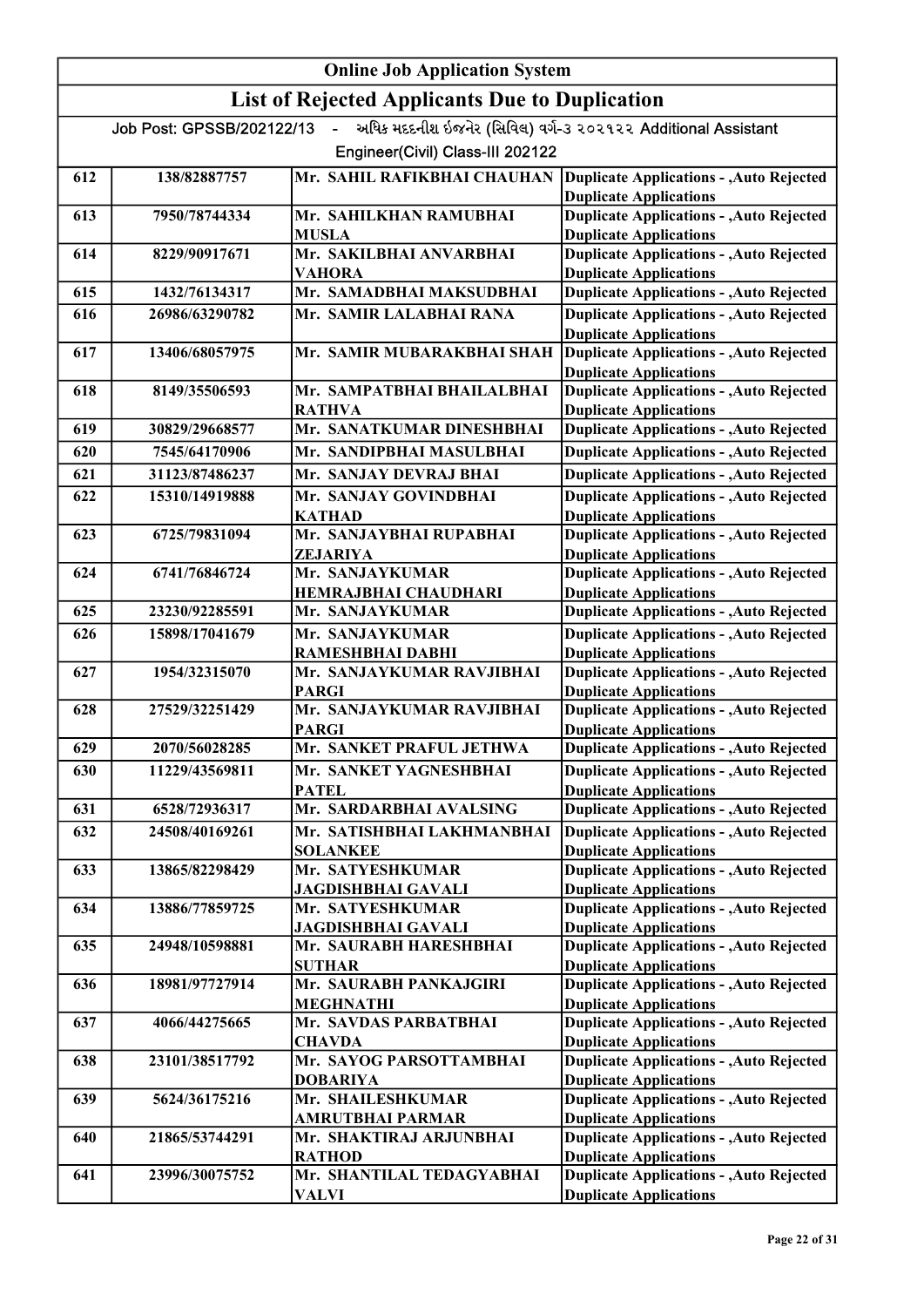# Online Job Application System

# List of Rejected Applicants Due to Duplication

|     | અધિક મદદનીશ ઇજનેર (સિવિલ) વર્ગ-૩ ૨૦૨૧૨૨ Additional Assistant<br>$\mathbf{L}^{\text{max}}$<br>Job Post: GPSSB/202122/13 |                                               |                                                                                  |  |
|-----|------------------------------------------------------------------------------------------------------------------------|-----------------------------------------------|----------------------------------------------------------------------------------|--|
|     | Engineer(Civil) Class-III 202122                                                                                       |                                               |                                                                                  |  |
| 642 | 15121/29894759                                                                                                         | Mr. SHIVAM ASHISHBHAI                         | <b>Duplicate Applications - , Auto Rejected</b>                                  |  |
|     |                                                                                                                        | TRIVEDI                                       | <b>Duplicate Applications</b>                                                    |  |
| 643 | 25272/32848334                                                                                                         | Mr. SHIVAM GOPALBHAI SHAH                     | <b>Duplicate Applications - , Auto Rejected</b>                                  |  |
|     |                                                                                                                        |                                               | <b>Duplicate Applications</b>                                                    |  |
| 644 | 12666/89084078                                                                                                         | Mr. SHIVAM LILADHAR GANGANI                   | <b>Duplicate Applications - , Auto Rejected</b>                                  |  |
|     |                                                                                                                        |                                               | <b>Duplicate Applications</b>                                                    |  |
| 645 | 1531/41972207                                                                                                          | Mr. SHIVJI RAVA MAKWANA                       | <b>Duplicate Applications - , Auto Rejected</b>                                  |  |
| 646 | 25322/40455448                                                                                                         | Mr. SHRIKANTKUMAR                             | <b>Duplicate Applications - , Auto Rejected</b>                                  |  |
| 647 | 24736/86410238                                                                                                         | Mr. SHUBHAMKUMAR                              | <b>Duplicate Applications - , Auto Rejected</b>                                  |  |
|     |                                                                                                                        | <b>HITESHBHAI PATEL</b>                       | <b>Duplicate Applications</b>                                                    |  |
| 648 | 18578/79675840                                                                                                         | Mr. SOHILBHAI MUKESHBHAI                      | <b>Duplicate Applications - , Auto Rejected</b>                                  |  |
|     |                                                                                                                        | <b>BHABHOR</b>                                | <b>Duplicate Applications</b>                                                    |  |
| 649 | 279/25649090                                                                                                           | Mr. SUDHANSHU BHARATBHAI                      | <b>Duplicate Applications - , Auto Rejected</b>                                  |  |
| 650 |                                                                                                                        | <b>SUTHAR</b><br>Mr. SUFIYANKHAN VAHIDKHAN    | <b>Duplicate Applications</b><br><b>Duplicate Applications - , Auto Rejected</b> |  |
|     | 7606/26028431                                                                                                          | <b>PATHAN</b>                                 | <b>Duplicate Applications</b>                                                    |  |
| 651 | 5099/12836274                                                                                                          | Mr. SUJALKUMAR MUKESHBHAI                     | <b>Duplicate Applications - , Auto Rejected</b>                                  |  |
| 652 | 26171/17263013                                                                                                         | Mr. SUKHABHAI KALABHAI                        | <b>Duplicate Applications - , Auto Rejected</b>                                  |  |
|     |                                                                                                                        | <b>DAMOR</b>                                  | <b>Duplicate Applications</b>                                                    |  |
| 653 | 17863/32720690                                                                                                         | Mr. SUMANTKUMAR                               | <b>Duplicate Applications - , Auto Rejected</b>                                  |  |
|     |                                                                                                                        | JITENDRABHAI PATEL                            | <b>Duplicate Applications</b>                                                    |  |
| 654 | 11542/11817650                                                                                                         | Mr. SUMITKUMAR JENTILAL                       | <b>Duplicate Applications - , Auto Rejected</b>                                  |  |
|     |                                                                                                                        | MODASHIYA                                     | <b>Duplicate Applications</b>                                                    |  |
| 655 | 20988/36420684                                                                                                         | Mr. SUNIL BABUBHAI VARMA                      | <b>Duplicate Applications - , Auto Rejected</b>                                  |  |
| 656 | 21001/26162559                                                                                                         | Mr. SUNIL BABUBHAI VARMA                      | <b>Duplicate Applications - , Auto Rejected</b>                                  |  |
| 657 | 21007/55399124                                                                                                         | Mr. SUNIL BABUBHAI VARMA                      | <b>Duplicate Applications - , Auto Rejected</b>                                  |  |
|     |                                                                                                                        |                                               | <b>Duplicate Applications</b>                                                    |  |
| 658 | 17277/51211012                                                                                                         | Mr. SUNIL HARIBHAI PORIYA                     | <b>Duplicate Applications - , Auto Rejected</b>                                  |  |
|     |                                                                                                                        |                                               | <b>Duplicate Applications</b>                                                    |  |
| 659 | 17728/82945165                                                                                                         | Mr. SUNIL JAIKUMAR PATEL                      | <b>Duplicate Applications - , Auto Rejected</b>                                  |  |
|     |                                                                                                                        |                                               | <b>Duplicate Applications</b>                                                    |  |
| 660 | 3850/40978262                                                                                                          | Mr. SUNILKUMAR JAYANTILAL                     | <b>Duplicate Applications - , Auto Rejected</b>                                  |  |
|     |                                                                                                                        | <b>RATHOD</b>                                 | <b>Duplicate Applications</b>                                                    |  |
| 661 | 5932/88900224                                                                                                          | Mr. SUNILKUMAR KALSINGBHAI                    | <b>Duplicate Applications - , Auto Rejected</b>                                  |  |
| 662 | 6163/17082744                                                                                                          | <b>BHURIYA</b><br>Mr. SUNILKUMAR MAHESHBHAI   | <b>Duplicate Applications</b><br><b>Duplicate Applications - , Auto Rejected</b> |  |
|     |                                                                                                                        | NINAMA                                        | <b>Duplicate Applications</b>                                                    |  |
| 663 | 1903/30020991                                                                                                          | Mr. SUNILKUMAR MEGHABHAI                      | <b>Duplicate Applications - , Auto Rejected</b>                                  |  |
| 664 | 2648/23566857                                                                                                          | Mr. SUNILKUMAR MEGHABHAI                      | <b>Duplicate Applications - , Auto Rejected</b>                                  |  |
|     |                                                                                                                        | CHAVADA                                       | <b>Duplicate Applications</b>                                                    |  |
| 665 | 2661/99623635                                                                                                          | Mr. SUNILKUMAR POPATSINH                      | <b>Duplicate Applications - , Auto Rejected</b>                                  |  |
|     |                                                                                                                        | BARIA                                         | <b>Duplicate Applications</b>                                                    |  |
| 666 | 3441/88546617                                                                                                          | Mr. SURAJBHAI GANPATBHAI                      | <b>Duplicate Applications - , Auto Rejected</b>                                  |  |
|     |                                                                                                                        | <b>CHAUDHARI</b>                              | <b>Duplicate Applications</b>                                                    |  |
| 667 | 32598/47973717                                                                                                         | Mr. SURENDRASINH AMARATJI                     | <b>Duplicate Applications - , Auto Rejected</b>                                  |  |
|     |                                                                                                                        | <b>VAGHELA</b>                                | <b>Duplicate Applications</b>                                                    |  |
| 668 | 20287/50068328                                                                                                         | Mr. SURESHKUMAR                               | <b>Duplicate Applications - , Auto Rejected</b>                                  |  |
|     |                                                                                                                        | <b>CHHAGANBHAI SUTHAR</b>                     | <b>Duplicate Applications</b>                                                    |  |
| 669 | 34970/79405124                                                                                                         | Mr. TANMAY MAHESHBHAI                         | <b>Duplicate Applications - , Auto Rejected</b>                                  |  |
|     |                                                                                                                        | <b>PATEL</b>                                  | <b>Duplicate Applications</b>                                                    |  |
| 670 | 19091/89911093                                                                                                         | Mr. TANMAYKUMAR KIRANBHAI<br><b>CHAUDHARI</b> | <b>Duplicate Applications - , Auto Rejected</b><br><b>Duplicate Applications</b> |  |
|     |                                                                                                                        |                                               |                                                                                  |  |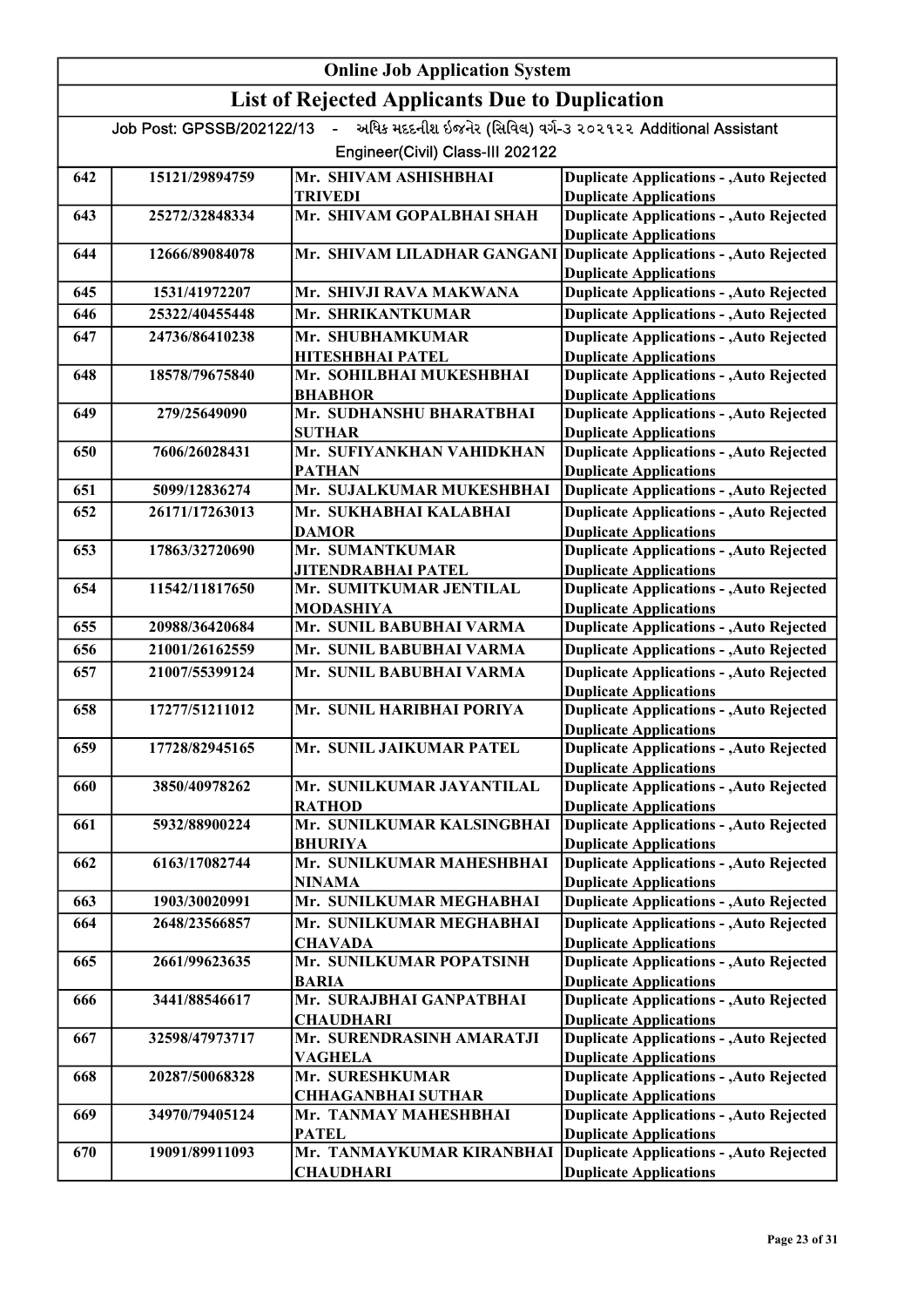#### Online Job Application System List of Rejected Applicants Due to Duplication Job Post: GPSSB/202122/13 - અધિક મદદનીશ ઇજનેર (સિવિલ) વર્ગ-૩ ૨૦૨૧૨૨ Additional Assistant Engineer(Civil) Class-III 202122 671 34598/55913671 Mr. TARUNKUMAR BANSIDHAR SOLANKI Duplicate Applications - ,Auto Rejected Duplicate Applications 672 12599/32225179 Mr. TEJAS SURESHKUMAR RANIPA Duplicate Applications - ,Auto Rejected Duplicate Applications 673 16661/13924981 Mr. TEJAS SURESHKUMAR 674 1158/71317163 Mr. TEJASHBHAI GUNVANTBHAI Duplicate Applications Duplicate Applications - ,Auto Rejected THORAT Duplicate Applications - ,Auto Rejected Duplicate Applications 675 3878/51587327 Mr. TEJASKUMAR GIMJIBHAI **CHAUDHARI** Duplicate Applications - ,Auto Rejected Duplicate Applications 676 31026/55780692 Mr. TEJASKUMAR GIMJIBHAI Mr. TUSHAR LAKHU HATHALIYA Duplicate Applications - ,Auto Rejected 677 11696/24243732 Mr. TUSHAR LAKHU HATHALIYA Duplicate Applications - ,Auto Rejected Duplicate Applications Duplicate Applications 678 11705/97764417 Mr. TUSHAR LAKHU HATHALIYA Duplicate Applications - ,Auto Rejected Duplicate Applications 679 26864/24716758 Mr. TUSHAR NATVARLAL PARMAR Duplicate Applications - ,Auto Rejected Duplicate Applications 680 3704/15997425 Mr. TUSHARKUMAR LALJIBHAI RATHOD Duplicate Applications - ,Auto Rejected Duplicate Applications 681 6336/24759375 Mr. UMANG KAMLESHBHAI **PATEL** Duplicate Applications - ,Auto Rejected Duplicate Applications 682 14978/20662923 Mr. UMESHKUMAR KANTILAL MAKWANA Duplicate Applications - ,Auto Rejected Duplicate Applications 683 32362/41853924 Mr. UMESHKUMAR RASIKBHAI 684 32419/51728258 Mr. UMESHKUMAR RASIKBHAI Duplicate Applications Duplicate Applications - ,Auto Rejected RATHWA Duplicate Applications - ,Auto Rejected Duplicate Applications 685 8542/69819331 Mr. UPENDRAKUMAR DAMODARBHAI PRANAMI Duplicate Applications - ,Auto Rejected Duplicate Applications 686 4024/10200958 Mr. UTSAVKUMAR DILIPBHAI NAYAK Duplicate Applications - ,Auto Rejected Duplicate Applications 687 28334/75207446 Mr. VAIBHAV BHARATKUMAR Mr. VAIBHAVSINH Duplicate Applications - ,Auto Rejected 688 22219/28448184 Mr. VAIBHAVSINH Duplicate Applications Duplicate Applications - ,Auto Rejected 689 4176/19160528 Mr. VANRAJBHAI GABHABHAI Duplicate Applications 690 15602/43343767 Mr. VANSHKUMAR JAYESHBHAI Duplicate Applications Duplicate Applications - ,Auto Rejected PATEL Duplicate Applications - ,Auto Rejected Duplicate Applications 691 8861/29464667 Mr. VARSHIL KUMAR JAYANTIBHAI SANGANI Duplicate Applications - ,Auto Rejected Duplicate Applications 692 3053/47010435 Mr. VARUN DINESHPURI GAUSVAMI Duplicate Applications - ,Auto Rejected Duplicate Applications 693 18671/46582244 Mr. VATSALKUMAR AMRUTBHAI **RATHOD** Duplicate Applications - ,Auto Rejected Duplicate Applications 694 32108/18318455 Mr. VATSALKUMAR AMRUTBHAI RATHOD Duplicate Applications - ,Auto Rejected Duplicate Applications 695 6495/85550852 Mr. VECHATBHAI GOPALBHAI RATHVA Duplicate Applications - ,Auto Rejected Duplicate Applications 696 5930/70718016 Mr. VIJAY KIRANBHAI MISTRY Duplicate Applications - ,Auto Rejected Duplicate Applications 697 5892/10223996 Mr. VIJAY NEVSINGBHAI RATHVA Duplicate Applications - ,Auto Rejected Duplicate Applications 698 12045/70719443 Mr. VIJAYBHAI GANAPATBHAI PANDYA Duplicate Applications - ,Auto Rejected Duplicate Applications 699 1195/93236229 Mr. VIJAYBHAI RAMJIBHAI PRAJAPATI Duplicate Applications - ,Auto Rejected Duplicate Applications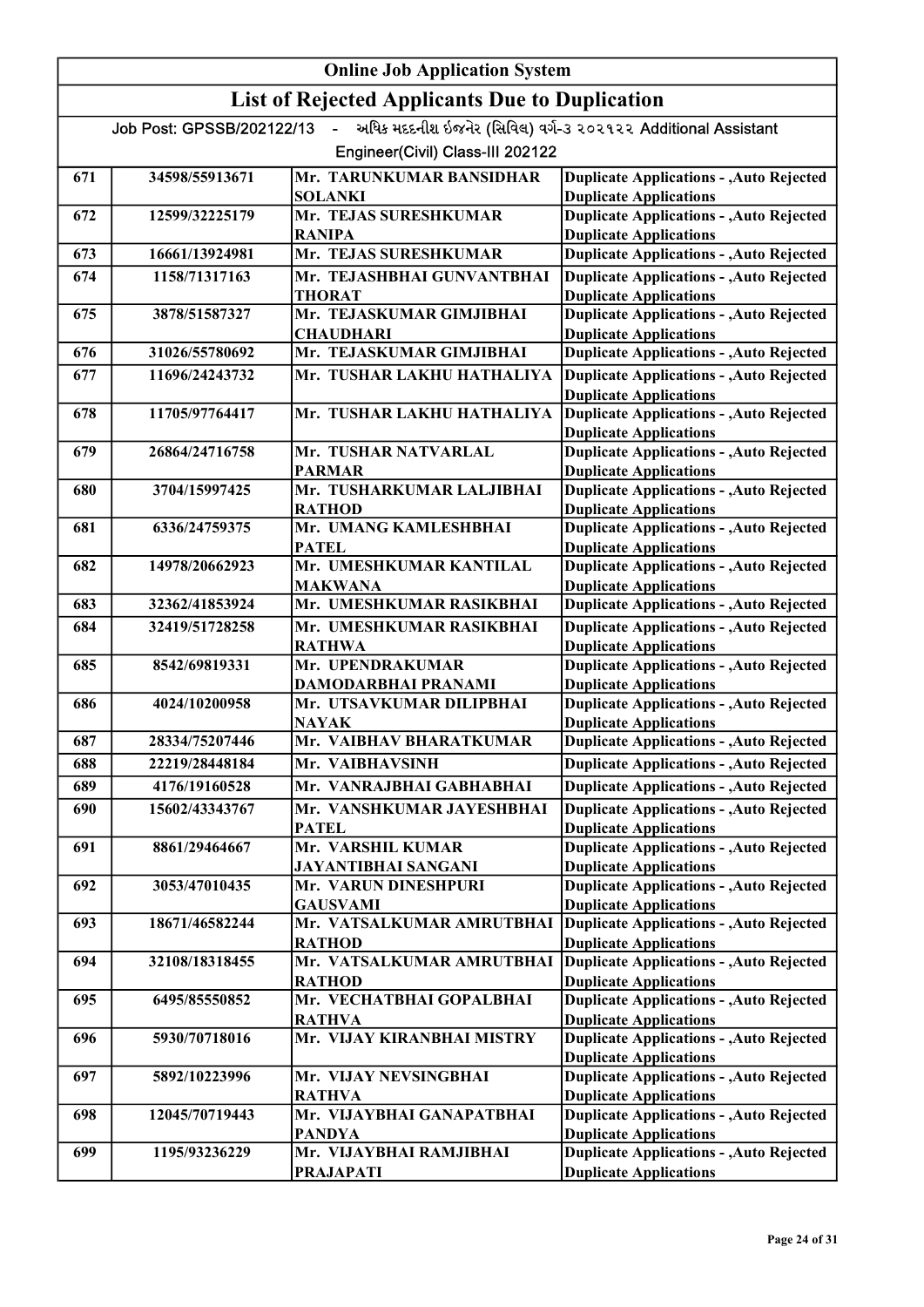|     | <b>Online Job Application System</b> |                                                       |                                                                                  |  |
|-----|--------------------------------------|-------------------------------------------------------|----------------------------------------------------------------------------------|--|
|     |                                      | <b>List of Rejected Applicants Due to Duplication</b> |                                                                                  |  |
|     | Job Post: GPSSB/202122/13            | $\sim$ $^{-1}$                                        | અધિક મદદનીશ ઇજનેર (સિવિલ) વર્ગ-૩ ૨૦૨૧૨૨ Additional Assistant                     |  |
|     |                                      | Engineer(Civil) Class-III 202122                      |                                                                                  |  |
| 700 | 22155/29563653                       | Mr. VIJAYBHAI VIRABHAI                                | <b>Duplicate Applications - , Auto Rejected</b>                                  |  |
|     |                                      | <b>ZINZALA</b>                                        | <b>Duplicate Applications</b>                                                    |  |
| 701 | 5160/29085794                        | Mr. VIJAYKUMAR KAKADBHAI                              | <b>Duplicate Applications - , Auto Rejected</b>                                  |  |
|     |                                      | <b>BHOYA</b>                                          | <b>Duplicate Applications</b>                                                    |  |
| 702 | 10425/74761844                       | Mr. VIJAYKUMAR PRAVINBHAI                             | <b>Duplicate Applications - , Auto Rejected</b>                                  |  |
| 703 | 27434/78854012                       | <b>CHAVDA</b><br>Mr. VIJAYKUMAR PRAVINSINH            | <b>Duplicate Applications</b><br><b>Duplicate Applications - , Auto Rejected</b> |  |
|     |                                      | <b>BARIYA</b>                                         | <b>Duplicate Applications</b>                                                    |  |
| 704 | 17823/78504254                       | Mr. VIKAS PRAVINKUMAR                                 | <b>Duplicate Applications - , Auto Rejected</b>                                  |  |
|     |                                      | <b>DODIYA</b>                                         | <b>Duplicate Applications</b>                                                    |  |
| 705 | 24352/37951115                       | Mr. VIKASBHAI BABUBHAI                                | <b>Duplicate Applications - , Auto Rejected</b>                                  |  |
|     |                                      | <b>CHAUDHARI</b><br>Mr. VIKASBHAI BABUBHAI            | <b>Duplicate Applications</b><br><b>Duplicate Applications - , Auto Rejected</b> |  |
| 706 | 27035/45255868                       | <b>CHAUDHARI</b>                                      | <b>Duplicate Applications</b>                                                    |  |
| 707 | 29942/99120813                       | Mr. VIKASBHAI MANUBHAI                                | <b>Duplicate Applications - , Auto Rejected</b>                                  |  |
|     |                                      | <b>MAHLA</b>                                          | <b>Duplicate Applications</b>                                                    |  |
| 708 | 13604/65665131                       | Mr. VIKENKUMAR KANTIBHAI                              | <b>Duplicate Applications - , Auto Rejected</b>                                  |  |
|     |                                      | <b>PARMAR</b>                                         | <b>Duplicate Applications</b>                                                    |  |
| 709 | 21893/98415624                       | Mr. VIKRAMBHAI BHURABHAI                              | <b>Duplicate Applications - , Auto Rejected</b>                                  |  |
| 710 | 14209/90020261                       | Mr. VIKRAMSINH BHAVSING                               | <b>Duplicate Applications - , Auto Rejected</b>                                  |  |
|     |                                      | <b>VANZARA</b>                                        | <b>Duplicate Applications</b>                                                    |  |
| 711 | 16722/71437244                       | Mr. VIMALKUMAR BHARATBHAI                             | Duplicate Applications - , Auto Rejected                                         |  |
| 712 | 11799/31733166                       | <b>SUTARIYA</b><br>Mr. VIMALKUMAR RAMESHBHAI          | <b>Duplicate Applications</b><br>Duplicate Applications - , Auto Rejected        |  |
|     |                                      | <b>PATEL</b>                                          | <b>Duplicate Applications</b>                                                    |  |
| 713 | 13223/49260673                       | Mr. VINAYKUMAR KISANBHAI                              | <b>Duplicate Applications - , Auto Rejected</b>                                  |  |
|     |                                      | <b>GAMIT</b>                                          | <b>Duplicate Applications</b>                                                    |  |
| 714 | 18699/87603763                       | Mr. VINOD RAMJIBHAI RATHOD                            | <b>Duplicate Applications - , Auto Rejected</b>                                  |  |
| 715 | 3199/49402682                        | Mr. VINODBHAI ASHOKBHAI                               | <b>Duplicate Applications</b><br><b>Duplicate Applications - , Auto Rejected</b> |  |
| 716 | 21116/34871128                       | Mr. VINODKUMAR GANESHBHAI                             | Duplicate Applications - , Auto Rejected                                         |  |
|     |                                      | <b>CHAUDHARI</b>                                      | <b>Duplicate Applications</b>                                                    |  |
| 717 | 29098/83265329                       |                                                       | Mr. VIPUL PRAVINBHAI HADIYAL Duplicate Applications - , Auto Rejected            |  |
|     |                                      |                                                       | <b>Duplicate Applications</b>                                                    |  |
| 718 | 149/14103368                         | Mr. VIPULBHAI RUKHADBHAI                              | <b>Duplicate Applications - , Auto Rejected</b>                                  |  |
|     |                                      | <b>BALDANIYA</b>                                      | <b>Duplicate Applications</b>                                                    |  |
| 719 | 17707/30816802                       | Mr. VIPULKUMAR PRAVINBHAI                             | <b>Duplicate Applications - Auto Rejected</b>                                    |  |
| 720 | 3536/75559850                        | Mr. VIRAL BHAGVANBHAI PATEL                           | <b>Duplicate Applications - , Auto Rejected</b><br><b>Duplicate Applications</b> |  |
| 721 | 22909/39785660                       | Mr. VIRALKUMAR AMBELAL                                | <b>Duplicate Applications - , Auto Rejected</b>                                  |  |
|     |                                      | <b>PATEL</b>                                          | <b>Duplicate Applications</b>                                                    |  |
| 722 | 26025/41288822                       | Mr. VIRALKUMAR UDESINHBHAI                            | <b>Duplicate Applications - , Auto Rejected</b>                                  |  |
|     |                                      | <b>CHAUDHARI</b>                                      | <b>Duplicate Applications</b>                                                    |  |
| 723 | 11100/67724713                       | Mr. VIRAMBHAI ALABHAI AHIR                            | <b>Duplicate Applications - , Auto Rejected</b>                                  |  |
|     |                                      |                                                       | <b>Duplicate Applications</b>                                                    |  |
| 724 | 18853/92575651                       | Mr. VIRANG HITESHBHAI<br><b>PARMAR</b>                | <b>Duplicate Applications - , Auto Rejected</b><br><b>Duplicate Applications</b> |  |
| 725 | 28062/24617613                       | Mr. VIREN ARVINDKUMAR                                 | <b>Duplicate Applications - , Auto Rejected</b>                                  |  |
| 726 | 9634/15020641                        | Mr. VIRENDRA SAMATBHAI                                | <b>Duplicate Applications - , Auto Rejected</b>                                  |  |
|     |                                      | <b>RATIYA</b>                                         | <b>Duplicate Applications</b>                                                    |  |
| 727 | 5332/85972297                        | Mr. VIRENDRASINH                                      | <b>Duplicate Applications - , Auto Rejected</b>                                  |  |
|     |                                      | <b>CHANDANSINH VAGHELA</b>                            | <b>Duplicate Applications</b>                                                    |  |
| 728 | 19810/23517492                       | Mr. VIRPALSINH JITENDRASINH                           | <b>Duplicate Applications - , Auto Rejected</b>                                  |  |
|     |                                      | <b>CHAUHAN</b>                                        | <b>Duplicate Applications</b>                                                    |  |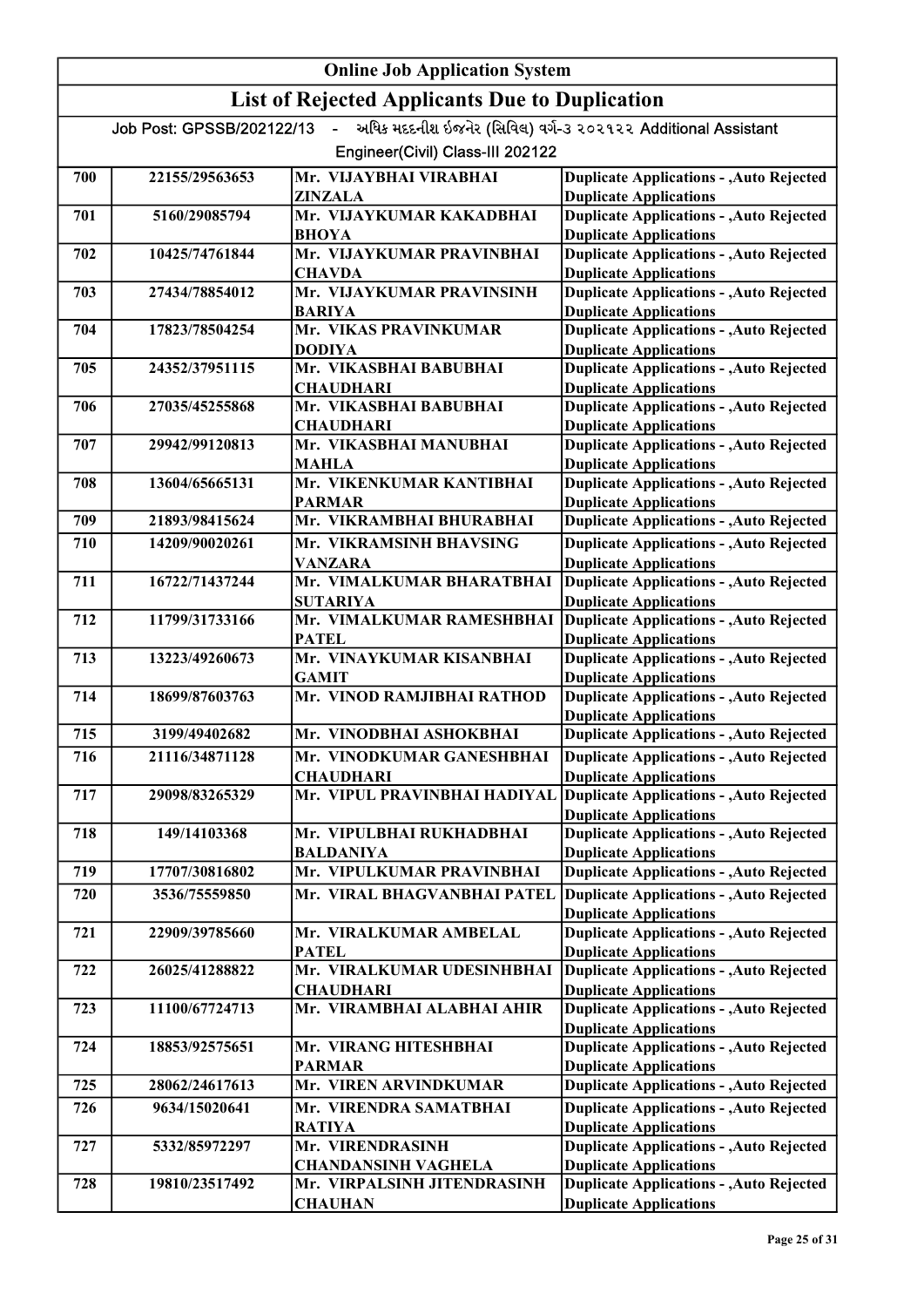|     | <b>Online Job Application System</b> |                                                       |                                                                                  |  |
|-----|--------------------------------------|-------------------------------------------------------|----------------------------------------------------------------------------------|--|
|     |                                      | <b>List of Rejected Applicants Due to Duplication</b> |                                                                                  |  |
|     | Job Post: GPSSB/202122/13            | $\sim$                                                | અધિક મદદનીશ ઇજનેર (સિવિલ) વર્ગ-૩ ૨૦૨૧૨૨ Additional Assistant                     |  |
|     |                                      | Engineer(Civil) Class-III 202122                      |                                                                                  |  |
| 729 | 16964/63649309                       | Mr. VISHAL BHAI SURESHBHAI<br>MAKWANA                 | <b>Duplicate Applications - , Auto Rejected</b><br><b>Duplicate Applications</b> |  |
| 730 | 17125/17417679                       | Mr. VISHAL HASMUKHBHAI<br><b>DHAMECHA</b>             | <b>Duplicate Applications - , Auto Rejected</b><br><b>Duplicate Applications</b> |  |
| 731 | 9219/15239135                        | Mr. VISHAL JAYSUKHBHAI                                | <b>Duplicate Applications - , Auto Rejected</b>                                  |  |
| 732 | 2075/70685950                        | Mr. VISHALBHAI ASHOKBHAI                              | <b>Duplicate Applications - , Auto Rejected</b>                                  |  |
| 733 | 15512/71242178                       | Mr. VISHALBHAI BHARATBHAI                             | <b>Duplicate Applications - , Auto Rejected</b>                                  |  |
|     |                                      | <b>PARMAR</b>                                         | <b>Duplicate Applications</b>                                                    |  |
| 734 | 7406/75611940                        | Mr. VISHALBHAI VELSHIBHAI<br><b>MALAKIYA</b>          | <b>Duplicate Applications - , Auto Rejected</b><br><b>Duplicate Applications</b> |  |
| 735 | 8591/60886531                        | Mr. VISHALBHAI VELSHIBHAI                             | <b>Duplicate Applications - , Auto Rejected</b>                                  |  |
|     |                                      | <b>MALAKIYA</b>                                       | <b>Duplicate Applications</b>                                                    |  |
| 736 | 14433/49555009                       | Mr. VISHALBHAI VELSHIBHAI                             | <b>Duplicate Applications - , Auto Rejected</b>                                  |  |
| 737 | 24033/86010067                       | MALAKIYA<br>Mr. VISHALKUMAR BABUBHAI                  | <b>Duplicate Applications</b><br><b>Duplicate Applications - , Auto Rejected</b> |  |
|     |                                      | <b>PRAJAPATI</b>                                      | <b>Duplicate Applications</b>                                                    |  |
| 738 | 6314/53933922                        | Mr. VISHALKUMAR                                       | <b>Duplicate Applications - , Auto Rejected</b>                                  |  |
|     |                                      | <b>GHANSHYAMBHAI BAMBHANIYA</b>                       | <b>Duplicate Applications</b>                                                    |  |
| 739 | 26041/40744736                       | Mr. VISHALKUMAR PRAVINBHAI                            | <b>Duplicate Applications - , Auto Rejected</b>                                  |  |
| 740 | 16894/31277389                       | Mr. VISHALKUMAR                                       | <b>Duplicate Applications - , Auto Rejected</b>                                  |  |
| 741 | 18170/65458703                       | RAMESHBHAI PARMAR<br>Mr. VISHALKUMAR                  | <b>Duplicate Applications</b><br><b>Duplicate Applications - , Auto Rejected</b> |  |
|     |                                      | RAMESHBHAI PARMAR                                     | <b>Duplicate Applications</b>                                                    |  |
| 742 | 17427/42775871                       | Mr. VISHALKUMAR VASANTBHAI                            | <b>Duplicate Applications - , Auto Rejected</b>                                  |  |
|     |                                      | <b>SOLANKI</b>                                        | <b>Duplicate Applications</b>                                                    |  |
| 743 | 31427/93173210                       | Mr. VISHNUBHAI ANADABHAI<br><b>GAJJAR</b>             | <b>Duplicate Applications - , Auto Rejected</b><br><b>Duplicate Applications</b> |  |
| 744 | 6651/17190233                        | Mr. VISHNUJI LEBAJI THAKOR                            | <b>Duplicate Applications - , Auto Rejected</b>                                  |  |
| 745 | 830/98328687                         | Mr. VISHVKUMAR RAJESHBHAI                             | <b>Duplicate Applications</b><br><b>Duplicate Applications - , Auto Rejected</b> |  |
|     |                                      | <b>PATEL</b>                                          | <b>Duplicate Applications</b>                                                    |  |
| 746 | 29645/85684601                       | Mr. VIVEK DHANJIBHAI VALA                             | <b>Duplicate Applications - , Auto Rejected</b>                                  |  |
|     |                                      |                                                       | <b>Duplicate Applications</b>                                                    |  |
| 747 | 4240/20330456                        | Mr. VIVEK PARSOTAM BHAI<br><b>CHOPDA</b>              | <b>Duplicate Applications - , Auto Rejected</b><br><b>Duplicate Applications</b> |  |
| 748 | 22705/36162662                       | Mr. VIVEKKUMAR AJITBHAI                               | <b>Duplicate Applications - , Auto Rejected</b>                                  |  |
|     |                                      | <b>PATEL</b>                                          | <b>Duplicate Applications</b>                                                    |  |
| 749 | 23876/98983266                       | Mr. YASH RAMESHBHAI UKANI                             | <b>Duplicate Applications - , Auto Rejected</b>                                  |  |
| 750 | 27707/15297199                       | Mr. YASHKUMAR KODARBHAI                               | <b>Duplicate Applications</b><br><b>Duplicate Applications - , Auto Rejected</b> |  |
|     |                                      | <b>CHAUDHARI</b>                                      | <b>Duplicate Applications</b>                                                    |  |
| 751 | 27725/30502753                       | Mr. YASHKUMAR KODARBHAI                               | <b>Duplicate Applications - , Auto Rejected</b>                                  |  |
|     |                                      | <b>CHAUDHARI</b>                                      | <b>Duplicate Applications</b>                                                    |  |
| 752 | 27896/99907791                       | Mr. YASHKUMAR KODARBHAI<br><b>CHAUDHARI</b>           | <b>Duplicate Applications - , Auto Rejected</b><br><b>Duplicate Applications</b> |  |
| 753 | 27939/86713770                       | Mr. YASHKUMAR KODARBHAI<br><b>CHAUDHARI</b>           | <b>Duplicate Applications - , Auto Rejected</b><br><b>Duplicate Applications</b> |  |
| 754 | 27969/17052100                       | Mr. YASHKUMAR KODARBHAI                               | <b>Duplicate Applications - , Auto Rejected</b>                                  |  |
| 755 | 27339/55768742                       | <b>CHAUDHARI</b><br>Mr. YOGESHBHAI RAJUBHAI           | <b>Duplicate Applications</b><br><b>Duplicate Applications - , Auto Rejected</b> |  |
|     |                                      | <b>SANGADA</b>                                        | <b>Duplicate Applications</b>                                                    |  |
| 756 | 11222/81210991                       | Mr. YOGESHKUMAR BUDHABHAI<br><b>GAIN</b>              | <b>Duplicate Applications - , Auto Rejected</b><br><b>Duplicate Applications</b> |  |
| 757 | 27449/19785461                       | Mr. YOGESHKUMAR                                       | <b>Duplicate Applications - , Auto Rejected</b>                                  |  |
|     |                                      |                                                       |                                                                                  |  |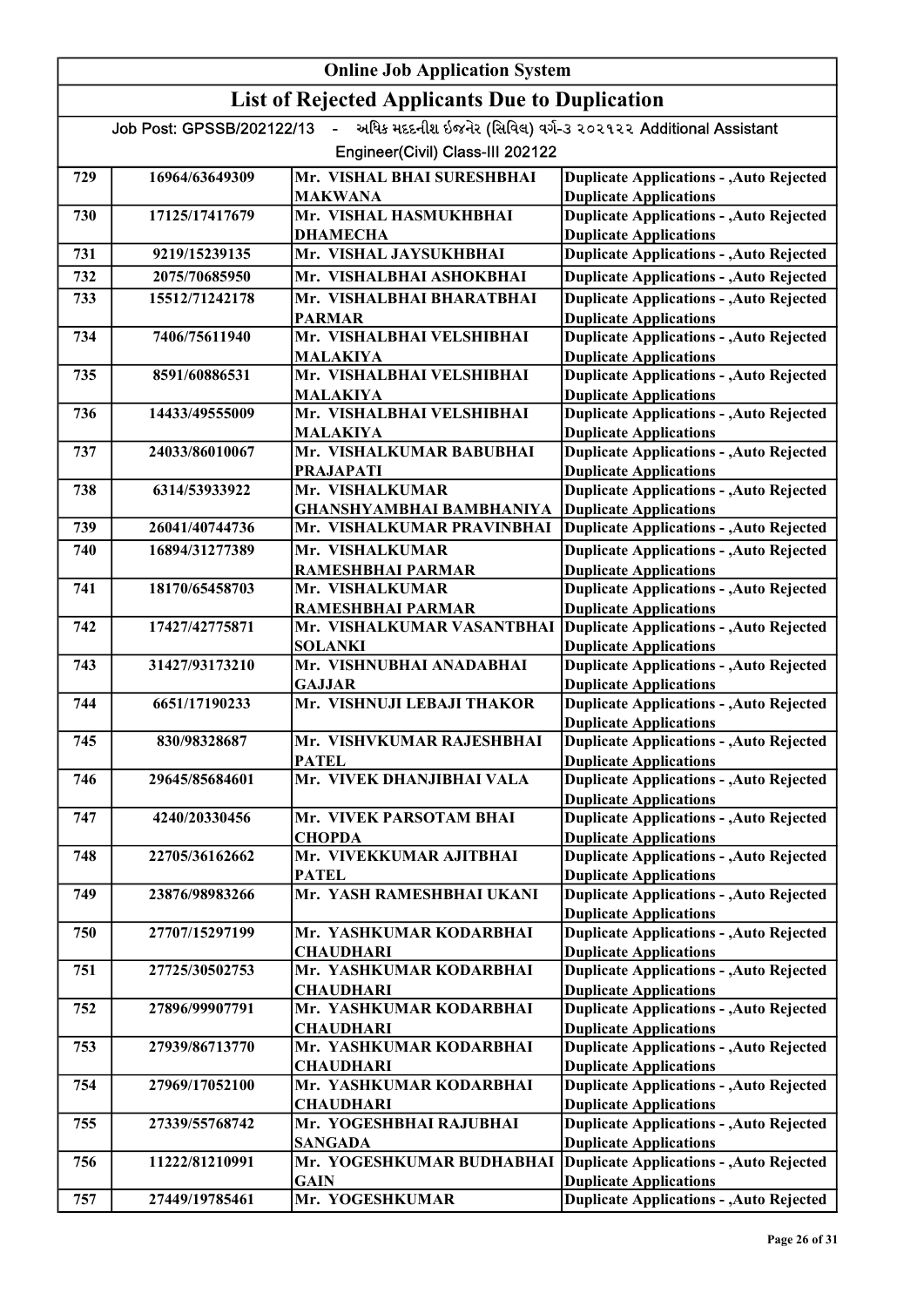|     | <b>Online Job Application System</b> |                                                       |                                                                                  |  |
|-----|--------------------------------------|-------------------------------------------------------|----------------------------------------------------------------------------------|--|
|     |                                      | <b>List of Rejected Applicants Due to Duplication</b> |                                                                                  |  |
|     | Job Post: GPSSB/202122/13            | $\mathbf{L}^{\text{max}}$                             | અધિક મદદનીશ ઇજનેર (સિવિલ) વર્ગ-૩ ૨૦૨૧૨૨ Additional Assistant                     |  |
|     |                                      | Engineer(Civil) Class-III 202122                      |                                                                                  |  |
| 758 | 17170/33492380                       | Mr. ZISHANHUSEN<br><b>GULAMDASTGIR MALEK</b>          | <b>Duplicate Applications - , Auto Rejected</b><br><b>Duplicate Applications</b> |  |
| 759 | 4879/17309123                        | <b>Mrs. DAXABEN ANITKUMAR</b><br><b>BARIA</b>         | <b>Duplicate Applications - , Auto Rejected</b><br><b>Duplicate Applications</b> |  |
| 760 | 19915/44640926                       | Mrs. DHARMISHTHABEN                                   | <b>Duplicate Applications - , Auto Rejected</b>                                  |  |
| 761 | 13660/19971476                       | <b>GANESHBHAI PARMAR</b><br>Mrs. GULABBEN RAVJIBHAI   | <b>Duplicate Applications</b><br><b>Duplicate Applications - , Auto Rejected</b> |  |
| 762 | 30677/18804874                       | <b>KATARA</b><br>Mrs. JAYSHREE BHIMSHIBHAI            | <b>Duplicate Applications</b><br><b>Duplicate Applications - , Auto Rejected</b> |  |
|     |                                      | <b>PAMPANIYA</b>                                      | <b>Duplicate Applications</b>                                                    |  |
| 763 | 13390/58656570                       | Mrs. JIGISHABEN PRABHUBHAI<br><b>SOLANKI</b>          | <b>Duplicate Applications - , Auto Rejected</b><br><b>Duplicate Applications</b> |  |
| 764 | 8521/95723346                        | Mrs. KALIBEN CHIMANBHAI                               | <b>Duplicate Applications - , Auto Rejected</b>                                  |  |
| 765 | 25683/61225004                       | Mrs. KRISHNABEN KHANDUBHAI<br><b>PATEL</b>            | <b>Duplicate Applications - , Auto Rejected</b><br><b>Duplicate Applications</b> |  |
| 766 | 16700/17142063                       | Mrs. MITAL MANSUKHBHAI                                | <b>Duplicate Applications - , Auto Rejected</b>                                  |  |
| 767 | 17692/64817203                       | <b>DULERA</b><br>Mrs. MITAL MANSUKHBHAI               | <b>Duplicate Applications</b><br><b>Duplicate Applications - , Auto Rejected</b> |  |
|     |                                      | <b>DULERA</b>                                         | <b>Duplicate Applications</b>                                                    |  |
| 768 | 6409/66837148                        | Mrs. MITTALBEN DILIPBHAI<br><b>PARMAR</b>             | <b>Duplicate Applications - , Auto Rejected</b><br><b>Duplicate Applications</b> |  |
| 769 | 18361/85454258                       | <b>Mrs. NIRALEEKUMARI</b>                             | <b>Duplicate Applications - , Auto Rejected</b>                                  |  |
| 770 | 18008/36677073                       | PANKAJBHAI CHAUDHARI<br>Mrs. PRIYA DAHYABHAI PATEL    | <b>Duplicate Applications</b><br><b>Duplicate Applications - , Auto Rejected</b> |  |
|     |                                      |                                                       | <b>Duplicate Applications</b>                                                    |  |
| 771 | 34373/40490726                       | Mrs. PRIYANKAKUMARI<br><b>NATVARBHAI LAD</b>          | <b>Duplicate Applications - , Auto Rejected</b><br><b>Duplicate Applications</b> |  |
| 772 | 8590/37672856                        | <b>Mrs. RIMPLEKUMARI</b>                              | <b>Duplicate Applications - , Auto Rejected</b>                                  |  |
| 773 | 22551/17895644                       | PRAKASHBHAI GAMIT<br>Mrs. RUTAKUMARI TANMAY           | <b>Duplicate Applications</b><br><b>Duplicate Applications - , Auto Rejected</b> |  |
|     |                                      | <b>PATEL</b>                                          | <b>Duplicate Applications</b>                                                    |  |
| 774 | 13904/86810801                       | Mrs. SARASWATIBEN KALUBHAI<br><b>VAGHMARYA</b>        | <b>Duplicate Applications - , Auto Rejected</b><br><b>Duplicate Applications</b> |  |
| 775 | 2840/88663053                        | Mrs. SHIVANI KALPESHBHAI                              | <b>Duplicate Applications - , Auto Rejected</b>                                  |  |
| 776 | 1089/50672037                        | <b>PARMAR</b><br>Mrs. SHREYA RAHUL CHAUDHARI          | <b>Duplicate Applications</b><br><b>Duplicate Applications - , Auto Rejected</b> |  |
|     |                                      |                                                       | <b>Duplicate Applications</b>                                                    |  |
| 777 | 26804/17956194                       | <b>Mrs. TANVIBAHEN</b><br><b>AKSHAYKUMAR PATEL</b>    | <b>Duplicate Applications - , Auto Rejected</b><br><b>Duplicate Applications</b> |  |
| 778 | 935/47054718                         | Mrs. TWINKAL DHIRUBHAI                                | <b>Duplicate Applications - , Auto Rejected</b>                                  |  |
|     |                                      | <b>CHAUDHARI</b>                                      | <b>Duplicate Applications</b>                                                    |  |
| 779 | 9603/46237982                        | Mrs. TWINKLEKUMARI                                    | <b>Duplicate Applications - , Auto Rejected</b>                                  |  |
| 780 | 1570/59348351                        | Mrs. VAIBHAVI DINESHBHAI<br><b>SOLANKI</b>            | <b>Duplicate Applications - , Auto Rejected</b><br><b>Duplicate Applications</b> |  |
| 781 | 612/11613703                         | Mrs. VARSHABEN VINODBHAI<br><b>KALARA</b>             | <b>Duplicate Applications - , Auto Rejected</b><br><b>Duplicate Applications</b> |  |
| 782 | 16782/49655669                       | Ms. AACHALBEN VIJAYBHAI                               | <b>Duplicate Applications - , Auto Rejected</b>                                  |  |
| 783 | 15016/47736765                       | TADVI<br>Ms. AKRUTI RAMESHBHAI                        | <b>Duplicate Applications</b><br><b>Duplicate Applications - , Auto Rejected</b> |  |
| 784 | 15294/63192093                       | Ms. ALPABEN AMRUTLAL PATEL                            | <b>Duplicate Applications - , Auto Rejected</b>                                  |  |
| 785 | 9861/43289732                        | Ms. AMITABEN PARSINGBHAI                              | <b>Duplicate Applications - , Auto Rejected</b>                                  |  |
|     |                                      | <b>DODIYAR</b>                                        | <b>Duplicate Applications</b>                                                    |  |
| 786 | 6218/78425932                        | Ms. ANJANABEN ASHVANBHAI<br><b>GAMIT</b>              | <b>Duplicate Applications - , Auto Rejected</b><br><b>Duplicate Applications</b> |  |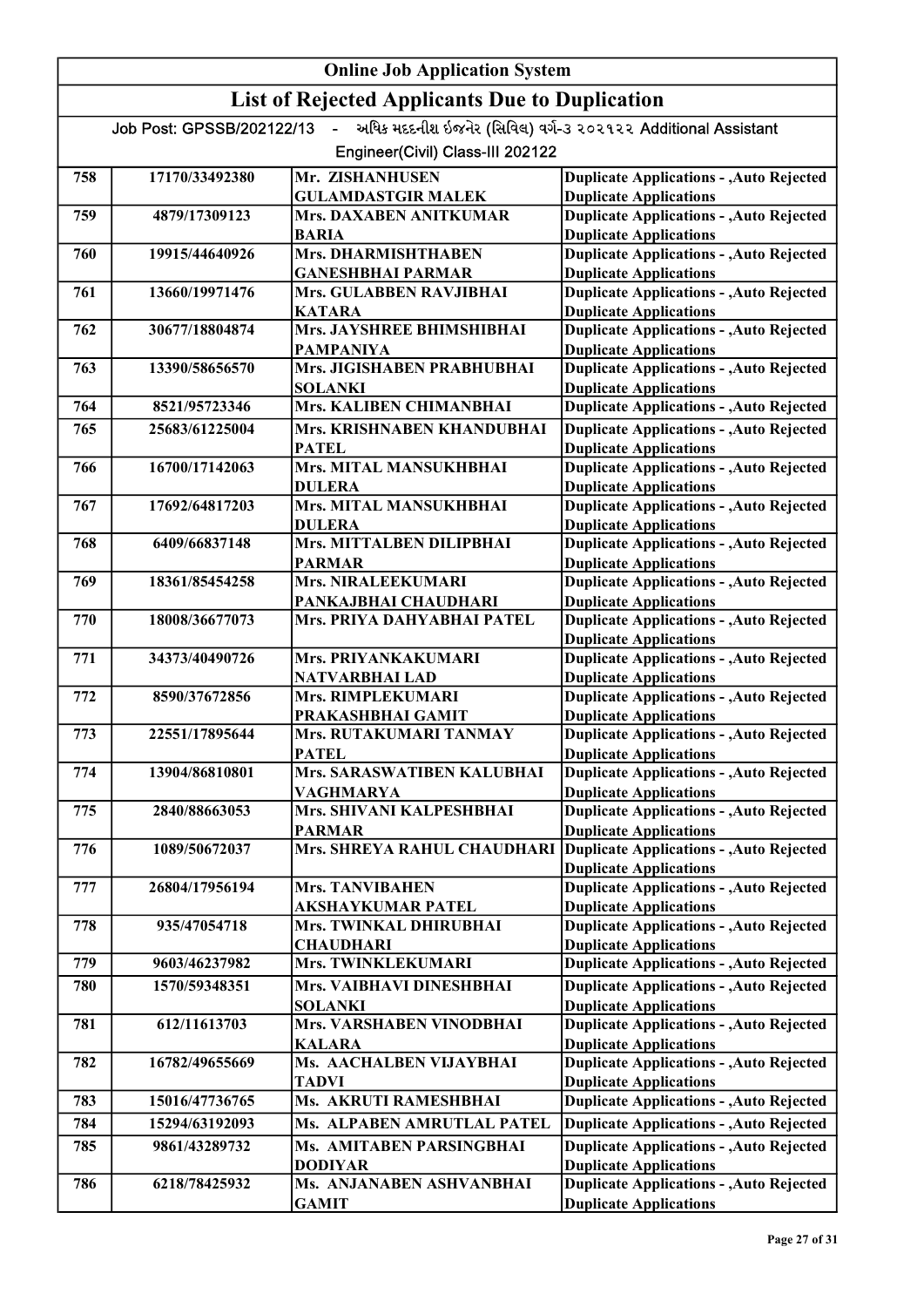|     | <b>Online Job Application System</b> |                                                       |                                                                                  |  |
|-----|--------------------------------------|-------------------------------------------------------|----------------------------------------------------------------------------------|--|
|     |                                      | <b>List of Rejected Applicants Due to Duplication</b> |                                                                                  |  |
|     | Job Post: GPSSB/202122/13            | $\mathbf{u}$ .                                        | અધિક મદદનીશ ઇજનેર (સિવિલ) વર્ગ-૩ ૨૦૨૧૨૨ Additional Assistant                     |  |
|     |                                      | Engineer(Civil) Class-III 202122                      |                                                                                  |  |
| 787 | 7553/89984015                        | Ms. AVANIBEN RAMESHBHAI                               | <b>Duplicate Applications - , Auto Rejected</b>                                  |  |
| 788 | 6451/51657011                        | Ms. CHANDANIBEN SOMBHAI                               | <b>Duplicate Applications - , Auto Rejected</b>                                  |  |
|     |                                      | <b>CHAUDHARI</b>                                      | <b>Duplicate Applications</b>                                                    |  |
| 789 | 1361/13629770                        | Ms. DARSHANABEN VASANTBHAI<br><b>MAKWANA</b>          | <b>Duplicate Applications - , Auto Rejected</b><br><b>Duplicate Applications</b> |  |
| 790 | 19474/94487032                       | Ms. DARSHITAKUMARI                                    | <b>Duplicate Applications - , Auto Rejected</b>                                  |  |
|     |                                      | <b>DAHYABHAI PATEL</b>                                | <b>Duplicate Applications</b>                                                    |  |
| 791 | 6358/56586483                        | Ms. DAYA VIJAYBHAI KALENA                             | <b>Duplicate Applications - , Auto Rejected</b><br><b>Duplicate Applications</b> |  |
| 792 | 160/80693957                         | Ms. DHARMISHTHABEN                                    | <b>Duplicate Applications - , Auto Rejected</b>                                  |  |
| 793 | 13717/52371979                       | Ms. DHRUVIBEN VIKRAMBHAI                              | <b>Duplicate Applications - , Auto Rejected</b>                                  |  |
|     |                                      | <b>GARAIYA</b>                                        | <b>Duplicate Applications</b>                                                    |  |
| 794 | 10337/85362502                       | Ms. DIMPALBEN DILIPBHAI                               | <b>Duplicate Applications - , Auto Rejected</b>                                  |  |
| 795 | 5298/18228840                        | Ms. DIPALIKUMARI PRAVINBHAI                           | <b>Duplicate Applications - , Auto Rejected</b>                                  |  |
|     |                                      | <b>VASAVA</b>                                         | <b>Duplicate Applications</b>                                                    |  |
| 796 | 17171/69530737                       | Ms. DIPIKA SHAILESHBHAI                               | <b>Duplicate Applications - , Auto Rejected</b>                                  |  |
| 797 | 23356/54763434                       | <b>DUMADA</b><br>Ms. DIVYA DINESHBHAI                 | <b>Duplicate Applications</b><br><b>Duplicate Applications - , Auto Rejected</b> |  |
|     |                                      | <b>SAPARIYA</b>                                       | <b>Duplicate Applications</b>                                                    |  |
| 798 | 2705/82185290                        | Ms. DIVYA RAMESHBHAI PATEL                            | <b>Duplicate Applications - , Auto Rejected</b>                                  |  |
| 799 | 28240/89535542                       | Ms. EKTA RAJESHBHAI                                   | <b>Duplicate Applications - , Auto Rejected</b>                                  |  |
|     |                                      | <b>CHAUHAN</b>                                        | <b>Duplicate Applications</b>                                                    |  |
| 800 | 19728/65756310                       | Ms. FALGUNIBEN BAKULKUMAR                             | <b>Duplicate Applications - , Auto Rejected</b>                                  |  |
| 801 | 34536/85749183                       | <b>KHAMBHATA</b><br>Ms. FORAMKUMARI                   | <b>Duplicate Applications</b><br><b>Duplicate Applications - , Auto Rejected</b> |  |
|     |                                      | DEVENDRABHAI PATEL                                    | <b>Duplicate Applications</b>                                                    |  |
| 802 | 9478/91810197                        | Ms. HEMANGIKUMARI                                     | <b>Duplicate Applications - , Auto Rejected</b>                                  |  |
|     |                                      | <b>AMRUTBHAI PATEL</b>                                | <b>Duplicate Applications</b>                                                    |  |
| 803 | 18624/89581833                       | Ms. HEMUBEN BHAGUBHAI                                 | <b>Duplicate Applications - , Auto Rejected</b>                                  |  |
| 804 | 7630/79854628                        | <b>PATEL</b><br>Ms. HETALBEN BABUBHAI                 | <b>Duplicate Applications</b><br><b>Duplicate Applications - , Auto Rejected</b> |  |
|     |                                      | <b>GANVIT</b>                                         | <b>Duplicate Applications</b>                                                    |  |
| 805 | 10666/10834608                       | Ms. HETALBEN DITABHAI                                 | <b>Duplicate Applications - , Auto Rejected</b>                                  |  |
|     |                                      | <b>DINDOR</b>                                         | <b>Duplicate Applications</b>                                                    |  |
| 806 | 10951/36500482                       | Ms. HETALBEN DITABHAI                                 | <b>Duplicate Applications - , Auto Rejected</b>                                  |  |
| 807 | 14397/79251080                       | Ms. HETALBEN DITABHAI                                 | <b>Duplicate Applications - , Auto Rejected</b>                                  |  |
| 808 | 19515/81892076                       | <b>DINDOR</b><br>Ms. HETALBEN PRATAPBHAI              | <b>Duplicate Applications</b><br><b>Duplicate Applications - ,Auto Rejected</b>  |  |
|     |                                      | <b>PATEL</b>                                          | <b>Duplicate Applications</b>                                                    |  |
| 809 | 5217/38576317                        | Ms. HETALBEN ROHITBHAI                                | <b>Duplicate Applications - , Auto Rejected</b>                                  |  |
|     |                                      | <b>DOKIYA</b>                                         | <b>Duplicate Applications</b>                                                    |  |
| 810 | 23129/54016210                       | Ms. HETALBEN SUMANBHAI                                | <b>Duplicate Applications - , Auto Rejected</b>                                  |  |
| 811 | 30846/96852145                       | Ms. HINABEN JAYANTIBHAI                               | <b>Duplicate Applications - , Auto Rejected</b>                                  |  |
| 812 | 32558/37378176                       | Ms. HINABEN JAYANTIBHAI                               | <b>Duplicate Applications - , Auto Rejected</b>                                  |  |
| 813 | 3131/22906178                        | <b>BARIA</b><br>Ms. HINALKUMARI                       | <b>Duplicate Applications</b><br><b>Duplicate Applications - , Auto Rejected</b> |  |
|     |                                      | MUKESHBHAI CHAUDHARI                                  | <b>Duplicate Applications</b>                                                    |  |
| 814 | 489/65251059                         | Ms. HINESHAKUMARI                                     | <b>Duplicate Applications - , Auto Rejected</b>                                  |  |
|     |                                      | <b>MANUBHAI CHAUDHARI</b>                             | <b>Duplicate Applications</b>                                                    |  |
| 815 | 19706/95083762                       | Ms. HIRALBEN BHARATBHAI                               | <b>Duplicate Applications - , Auto Rejected</b>                                  |  |
| 816 | 18927/19375886                       | Ms. HIRALBEN HARICHANDBHAI                            | <b>Duplicate Applications - , Auto Rejected</b>                                  |  |
|     |                                      | <b>PATEL</b>                                          | <b>Duplicate Applications</b>                                                    |  |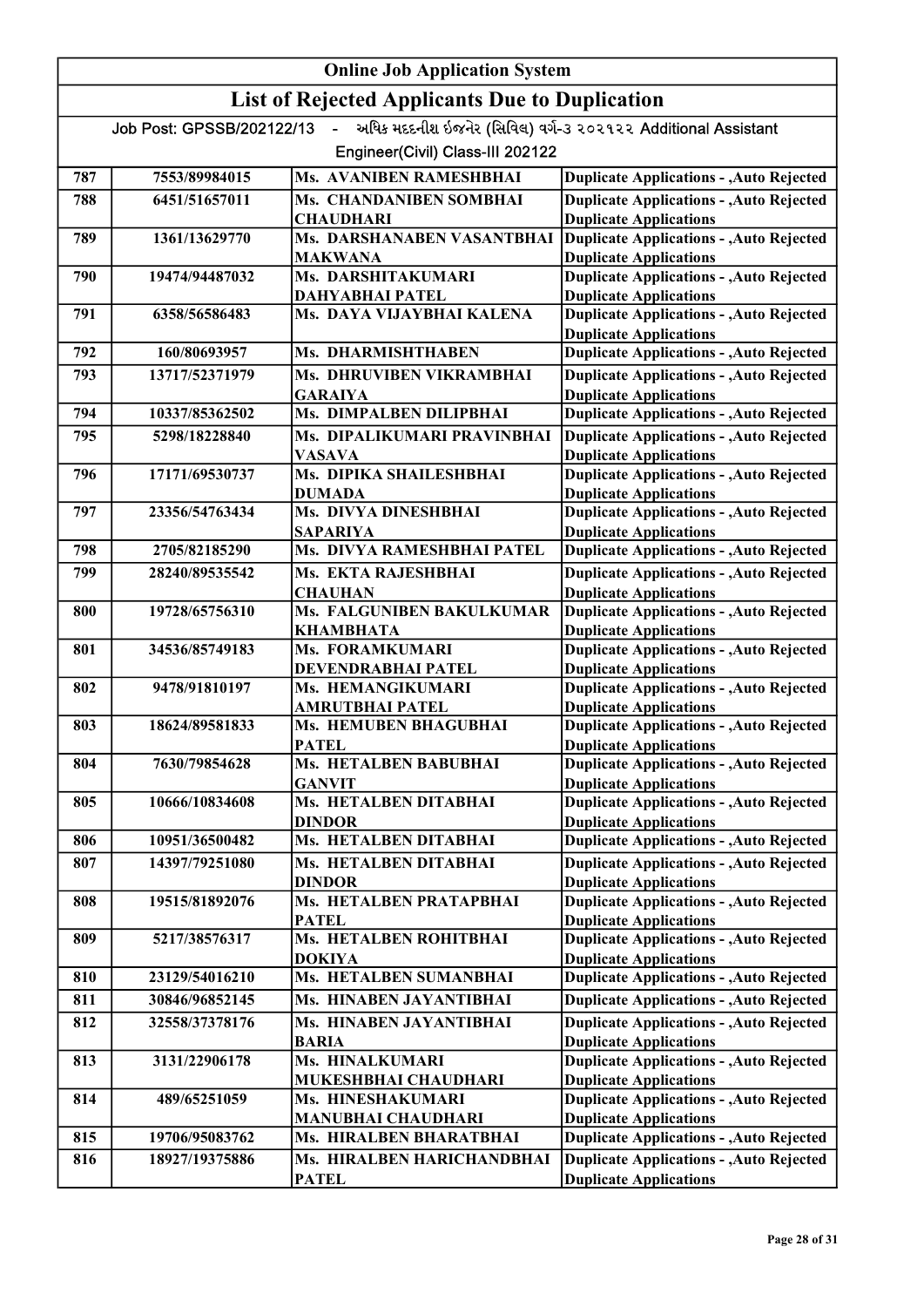|     |                           | <b>Online Job Application System</b>                  |                                                                                                       |
|-----|---------------------------|-------------------------------------------------------|-------------------------------------------------------------------------------------------------------|
|     |                           | <b>List of Rejected Applicants Due to Duplication</b> |                                                                                                       |
|     | Job Post: GPSSB/202122/13 | $\mathbf{L}^{\text{max}}$                             | અધિક મદદનીશ ઇજનેર (સિવિલ) વર્ગ-૩ ૨૦૨૧૨૨ Additional Assistant                                          |
|     |                           | Engineer(Civil) Class-III 202122                      |                                                                                                       |
| 817 | 14056/86245307            | Ms. HIRALKUMARI JIVABHAI<br><b>GAMIT</b>              | <b>Duplicate Applications - , Auto Rejected</b><br><b>Duplicate Applications</b>                      |
| 818 | 12020/33020123            | Ms. HIRALKUMARI RAMESH<br><b>BHAI PATEL</b>           | <b>Duplicate Applications - , Auto Rejected</b><br><b>Duplicate Applications</b>                      |
| 819 | 12784/92313742            | Ms. JALPABEN PRAVINBHAI                               | <b>Duplicate Applications - , Auto Rejected</b>                                                       |
| 820 | 35855/60952564            | <b>PARMAR</b><br>Ms. JIGISHABEN PRABHUBHAI            | <b>Duplicate Applications</b><br><b>Duplicate Applications - , Auto Rejected</b>                      |
|     |                           | <b>SOLANKI</b>                                        | <b>Duplicate Applications</b>                                                                         |
| 821 | 6945/53736256             | Ms. JINALKUMARI AJITBHAI<br><b>CHAUDHARI</b>          | <b>Duplicate Applications - , Auto Rejected</b><br><b>Duplicate Applications</b>                      |
| 822 | 25360/12334173            | Ms. JYOTSNA BEN ISHVAR BHAI<br><b>CHAUDHARI</b>       | <b>Duplicate Applications - , Auto Rejected</b><br><b>Duplicate Applications</b>                      |
| 823 | 26803/83648956            | Ms. KAJALBEN GANESHBHAI<br><b>PATEL</b>               | <b>Duplicate Applications - , Auto Rejected</b><br><b>Duplicate Applications</b>                      |
| 824 | 14551/50514878            | Ms. KAMINIBEN DAHYABHAI                               | <b>Duplicate Applications - , Auto Rejected</b>                                                       |
|     |                           | <b>PATEL</b>                                          | <b>Duplicate Applications</b>                                                                         |
| 825 | 1816/28875313             | Ms. KHUSHBUBEN                                        | <b>Duplicate Applications - , Auto Rejected</b>                                                       |
| 826 | 19245/44904754            | KHETMALBHAI CHAUDHARI<br>Ms. KHUSHIBEN PANKAJBHAI     | <b>Duplicate Applications</b><br><b>Duplicate Applications - , Auto Rejected</b>                      |
|     |                           | MACHHI                                                | <b>Duplicate Applications</b>                                                                         |
| 827 | 17890/32600928            | Ms. KHYATIBEN KANUBHAI                                | <b>Duplicate Applications - , Auto Rejected</b>                                                       |
|     |                           | <b>GAMIT</b>                                          | <b>Duplicate Applications</b>                                                                         |
| 828 | 18257/62583833            | Ms. KHYATIBEN KANUBHAI<br><b>GAMIT</b>                | <b>Duplicate Applications - , Auto Rejected</b><br><b>Duplicate Applications</b>                      |
| 829 | 20738/64596300            | Ms. KINJALBEN CHANDUBHAI<br><b>PANDAYA</b>            | <b>Duplicate Applications - , Auto Rejected</b><br><b>Duplicate Applications</b>                      |
| 830 | 5004/40805944             | Ms. KINJALBEN DIPAKBHAI                               | <b>Duplicate Applications - , Auto Rejected</b>                                                       |
| 831 | 5788/47440913             | <b>PATEL</b><br>Ms. KINJALKUMARI NILESHBHAI           | <b>Duplicate Applications</b><br><b>Duplicate Applications - , Auto Rejected</b>                      |
|     |                           | <b>PATEL</b>                                          | <b>Duplicate Applications</b>                                                                         |
| 832 | 4494/66755105             | Ms. KIRTIKABEN KANUBHAI                               | <b>Duplicate Applications - , Auto Rejected</b>                                                       |
| 833 | 1756/42242433             |                                                       | Ms. MAITRI KUMUDBHAI SUTHAR Duplicate Applications - , Auto Rejected<br><b>Duplicate Applications</b> |
| 834 | 23500/14579174            | Ms. MAITRI YOGESHBHAI                                 | <b>Duplicate Applications - , Auto Rejected</b>                                                       |
|     |                           | <b>CHAUDHARI</b>                                      | <b>Duplicate Applications</b>                                                                         |
| 835 | 17313/71339002            | Ms. MANALI RAJESHBHAI                                 | <b>Duplicate Applications - , Auto Rejected</b>                                                       |
| 836 | 7902/58453574             | <b>KAMARIYA</b><br>Ms. MANISHABEN BALVANTBHAI         | <b>Duplicate Applications</b><br><b>Duplicate Applications - , Auto Rejected</b>                      |
|     |                           | VALAVAI                                               | <b>Duplicate Applications</b>                                                                         |
| 837 | 2027/85046217             | Ms. MAYABEN NATHUBHAI                                 | <b>Duplicate Applications - , Auto Rejected</b>                                                       |
|     |                           | <b>DAMOR</b>                                          | <b>Duplicate Applications</b>                                                                         |
| 838 | 27531/99472609            | Ms. MAYABEN NATHUBHAI<br><b>DAMOR</b>                 | <b>Duplicate Applications - , Auto Rejected</b><br><b>Duplicate Applications</b>                      |
| 839 | 13251/94805094            | Ms. MEGHA BHAVIN PATEL                                | <b>Duplicate Applications - , Auto Rejected</b>                                                       |
|     |                           |                                                       | <b>Duplicate Applications</b>                                                                         |
| 840 | 13260/83780185            | Ms. MEGHA BHAVIN PATEL                                | <b>Duplicate Applications - , Auto Rejected</b><br><b>Duplicate Applications</b>                      |
| 841 | 7358/30687804             | Ms. MINAL SATISHBHAI PATEL                            | <b>Duplicate Applications - , Auto Rejected</b><br><b>Duplicate Applications</b>                      |
| 842 | 13817/94538242            | Ms. MITA VIJAYBHAI PATEL                              | <b>Duplicate Applications - , Auto Rejected</b>                                                       |
| 843 | 21445/86056943            | Ms. MOHINI SURESHBHAI VARA                            | <b>Duplicate Applications</b><br><b>Duplicate Applications - , Auto Rejected</b>                      |
| 844 | 3712/53673041             | Ms. NEHALBEN DEVASHIBHAI                              | <b>Duplicate Applications - , Auto Rejected</b>                                                       |
|     |                           | <b>PARGHI</b>                                         | <b>Duplicate Applications</b>                                                                         |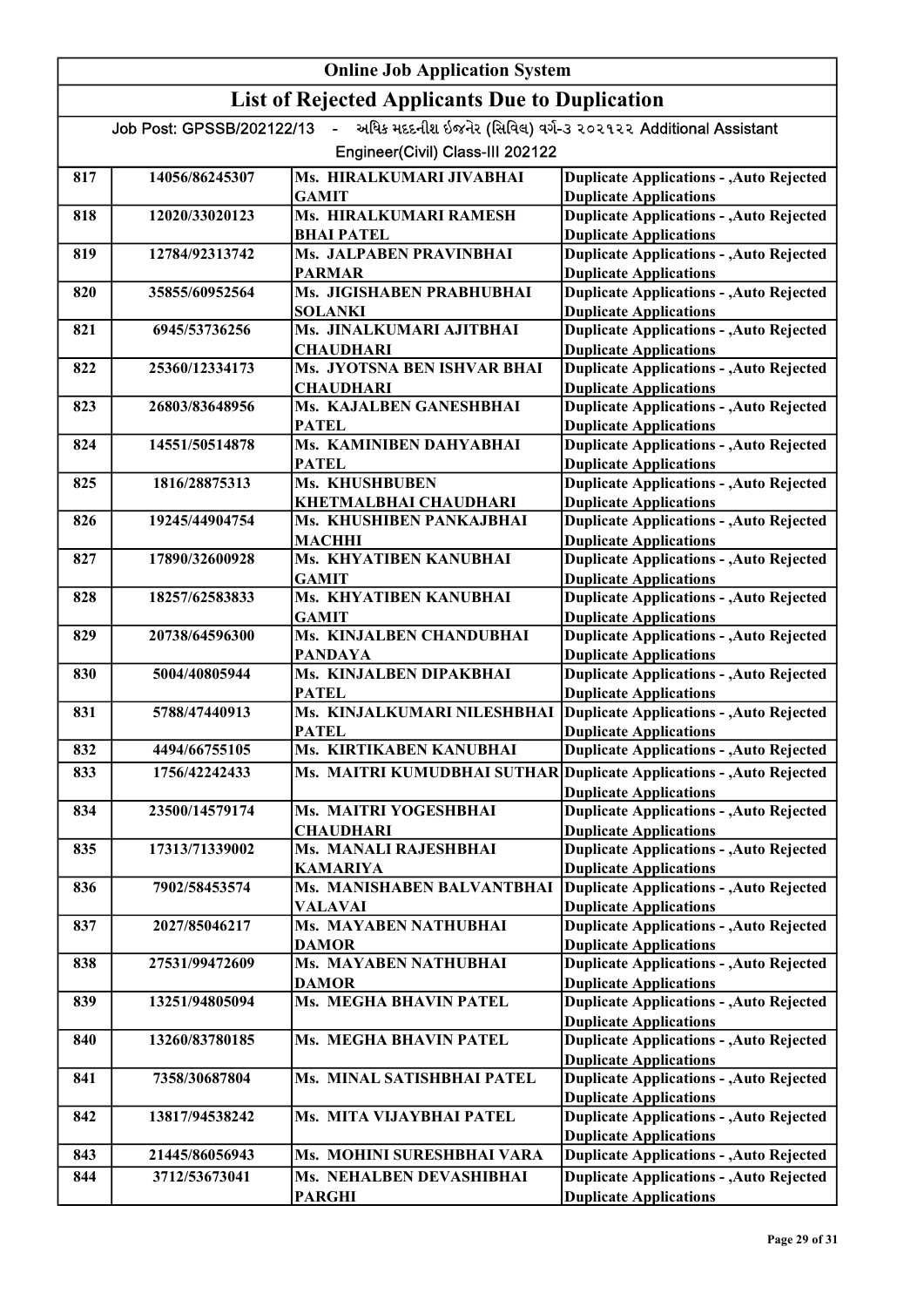|     |                           | <b>Online Job Application System</b>                  |                                                                                  |
|-----|---------------------------|-------------------------------------------------------|----------------------------------------------------------------------------------|
|     |                           | <b>List of Rejected Applicants Due to Duplication</b> |                                                                                  |
|     | Job Post: GPSSB/202122/13 | $\mathbf{L}^{\text{max}}$                             | અધિક મદદનીશ ઇજનેર (સિવિલ) વર્ગ-૩ ૨૦૨૧૨૨ Additional Assistant                     |
|     |                           | Engineer(Civil) Class-III 202122                      |                                                                                  |
| 845 | 23633/96976768            | Ms. NEHALBEN DEVASHIBHAI<br><b>PARGHI</b>             | <b>Duplicate Applications - , Auto Rejected</b><br><b>Duplicate Applications</b> |
| 846 | 31644/25024247            | Ms. NIKITABEN HIMMATBHAI                              | <b>Duplicate Applications - , Auto Rejected</b>                                  |
| 847 | 32744/91062139            | <b>PANCHAL</b><br>Ms. NIRALIKUMARI                    | <b>Duplicate Applications</b><br><b>Duplicate Applications - , Auto Rejected</b> |
|     |                           | <b>JAYANTIBHAI PATEL</b>                              | <b>Duplicate Applications</b>                                                    |
| 848 | 32770/36069314            | Ms. NIRALIKUMARI<br><b>JAYANTIBHAI PATEL</b>          | <b>Duplicate Applications - , Auto Rejected</b><br><b>Duplicate Applications</b> |
| 849 | 1094/27523357             | Ms. NIRMALABEN SHANTUBHAI                             | <b>Duplicate Applications - , Auto Rejected</b>                                  |
|     |                           | <b>THORAT</b>                                         | <b>Duplicate Applications</b>                                                    |
| 850 | 33628/58649374            | Ms. NISHABEN AMARABHAI<br><b>SUVERA</b>               | <b>Duplicate Applications - , Auto Rejected</b><br><b>Duplicate Applications</b> |
| 851 | 352/97312800              | Ms. OMSHREE JANAKKUMAR                                | <b>Duplicate Applications - , Auto Rejected</b>                                  |
| 852 | 2165/58176585             | <b>PATEL</b><br>Ms. PAYAL BALUBHAI SURATI             | <b>Duplicate Applications</b><br><b>Duplicate Applications - , Auto Rejected</b> |
|     |                           |                                                       | <b>Duplicate Applications</b>                                                    |
| 853 | 20492/33869371            | Ms. PAYALBEN NASHVANTBHAI                             | <b>Duplicate Applications - , Auto Rejected</b>                                  |
|     |                           | <b>CHAUDHARI</b>                                      | <b>Duplicate Applications</b>                                                    |
| 854 | 32779/55007736            | Ms. PAYALBEN PRAVINBHAI<br><b>VALAND</b>              | <b>Duplicate Applications - , Auto Rejected</b><br><b>Duplicate Applications</b> |
| 855 | 13365/14645217            | Ms. PINALBEN GOPALBHAI                                | <b>Duplicate Applications - , Auto Rejected</b>                                  |
|     |                           | <b>MAVANI</b>                                         | <b>Duplicate Applications</b>                                                    |
| 856 | 3851/18999601             | Ms. POONAMBEN BHANAJIBHAI<br><b>NANDHA</b>            | <b>Duplicate Applications - , Auto Rejected</b><br><b>Duplicate Applications</b> |
| 857 | 3254/10240638             | Ms. PRATIBHA PRAVINBHAI                               | <b>Duplicate Applications - , Auto Rejected</b>                                  |
| 858 | 15583/88348377            | <b>SONDARVA</b><br>Ms. PRATIMABEN BHIKHUBHAI          | <b>Duplicate Applications</b><br><b>Duplicate Applications - , Auto Rejected</b> |
|     |                           | <b>PATEL</b>                                          | <b>Duplicate Applications</b>                                                    |
| 859 | 19798/76105677            | Ms. PRATIMABEN BHIKHUBHAI                             | <b>Duplicate Applications - , Auto Rejected</b>                                  |
| 860 | 16357/34783898            | Ms. PRIYA ASHOKBHAI PARMAR                            | <b>Duplicate Applications - , Auto Rejected</b><br><b>Duplicate Applications</b> |
| 861 | 16667/10909666            | Ms. PRIYA ASHOKBHAI PARMAR                            | <b>Duplicate Applications - , Auto Rejected</b>                                  |
|     |                           |                                                       | <b>Duplicate Applications</b>                                                    |
| 862 | 4297/47379332             | Ms. PRIYANKABEN AMRUTBHAI<br><b>GAMIT</b>             | <b>Duplicate Applications - , Auto Rejected</b><br><b>Duplicate Applications</b> |
| 863 | 32487/81897953            | <b>Ms. PRIYANKABEN</b>                                | <b>Duplicate Applications - , Auto Rejected</b>                                  |
|     |                           | <b>JASHVANTBHAI PATEL</b>                             | <b>Duplicate Applications</b>                                                    |
| 864 | 4509/39957415             | Ms. PRIYANKABEN THAKORBHAI<br><b>PATEL</b>            | <b>Duplicate Applications - , Auto Rejected</b><br><b>Duplicate Applications</b> |
| 865 | 33024/34126267            | Ms. PRIYANKAKUMARI                                    | <b>Duplicate Applications - , Auto Rejected</b>                                  |
|     |                           | VANRAJBHAI CHAUDHARI                                  | <b>Duplicate Applications</b>                                                    |
| 866 | 16506/70662455            | Ms. PURVIKUMARI MAHESHBHAI<br><b>LAD</b>              | Duplicate Applications - , Auto Rejected<br><b>Duplicate Applications</b>        |
| 867 | 34147/10947095            | Ms. RACHANABEN VITTHALBHAI                            | <b>Duplicate Applications - , Auto Rejected</b>                                  |
| 868 | 10633/53419058            | Ms. RAJALBEN NARANBHAI                                | <b>Duplicate Applications - , Auto Rejected</b>                                  |
|     |                           | <b>VIRDA</b>                                          | <b>Duplicate Applications</b>                                                    |
| 869 | 13326/64372995            | Ms. RAVINABAHEN<br><b>MAHENDRASINH PARMAR</b>         | <b>Duplicate Applications - , Auto Rejected</b><br><b>Duplicate Applications</b> |
| 870 | 16671/86625736            | Ms. RAVINABEN MINABHAI                                | <b>Duplicate Applications - , Auto Rejected</b>                                  |
|     |                           | <b>GAMIT</b>                                          | <b>Duplicate Applications</b>                                                    |
| 871 | 13932/78909703            | Ms. RECHALKUMARI<br>RANJITBHAI GAMIT                  | <b>Duplicate Applications - , Auto Rejected</b><br><b>Duplicate Applications</b> |
| 872 | 14319/77492821            | Ms. REENA NATVARBHAI                                  | <b>Duplicate Applications - , Auto Rejected</b>                                  |
|     |                           | <b>MESARWALA</b>                                      | <b>Duplicate Applications</b>                                                    |